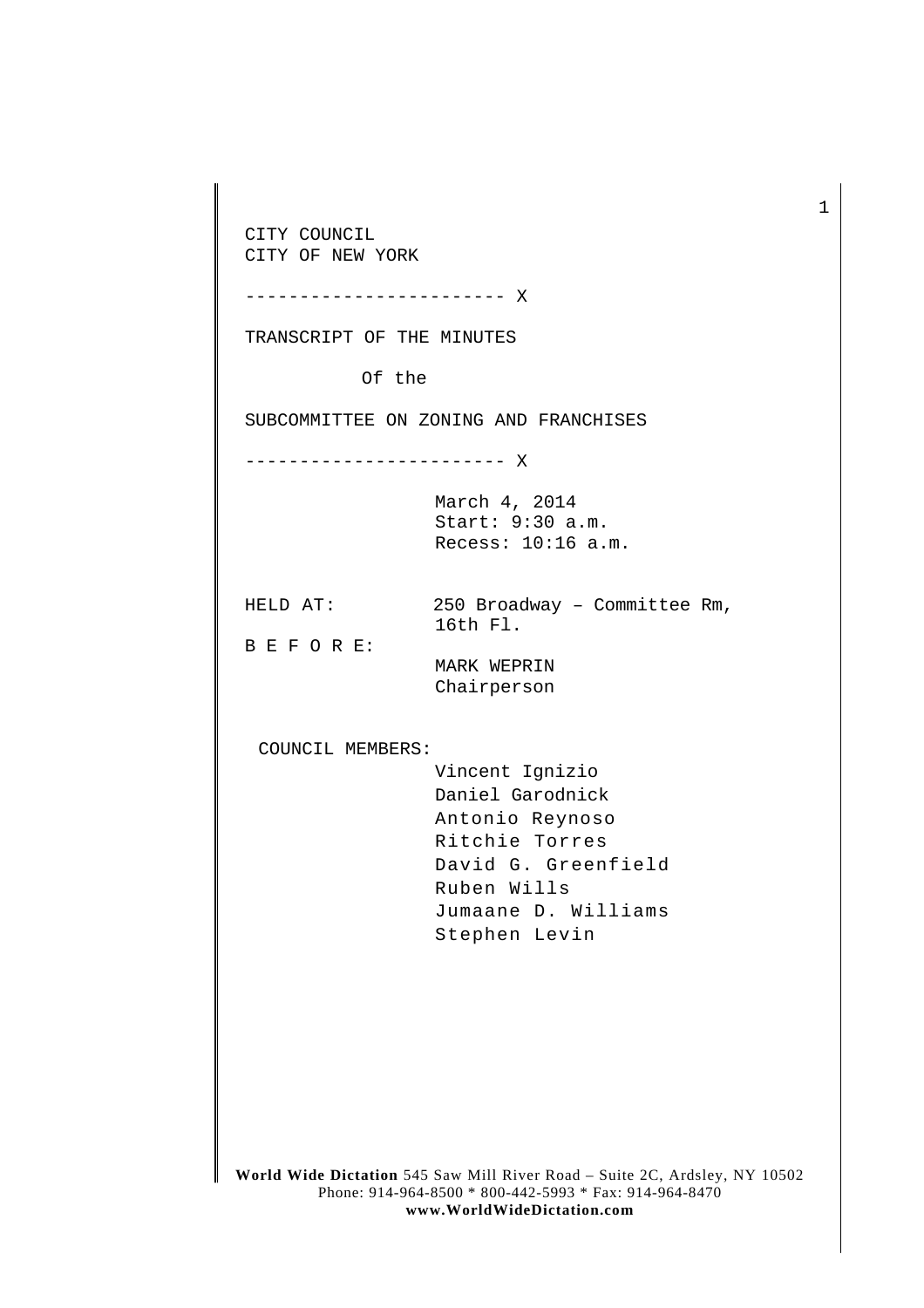A P P E A R A N C E S (CONTINUED) Richard Lobel Zoning and Land Use Attorney Sheldon Lobel, P.C.

Anthony Lee Resident Hillcrest Neighborhood Queens NYC

Zachary Smith Chief Operating Officer NYC Economic Development Corporation

Hardy Adasko Senior Vice President of Planning NYC Economic Development Corporation

Joshua Nelson Senior Vice President Asset Management Group NYC Economic Development Corporation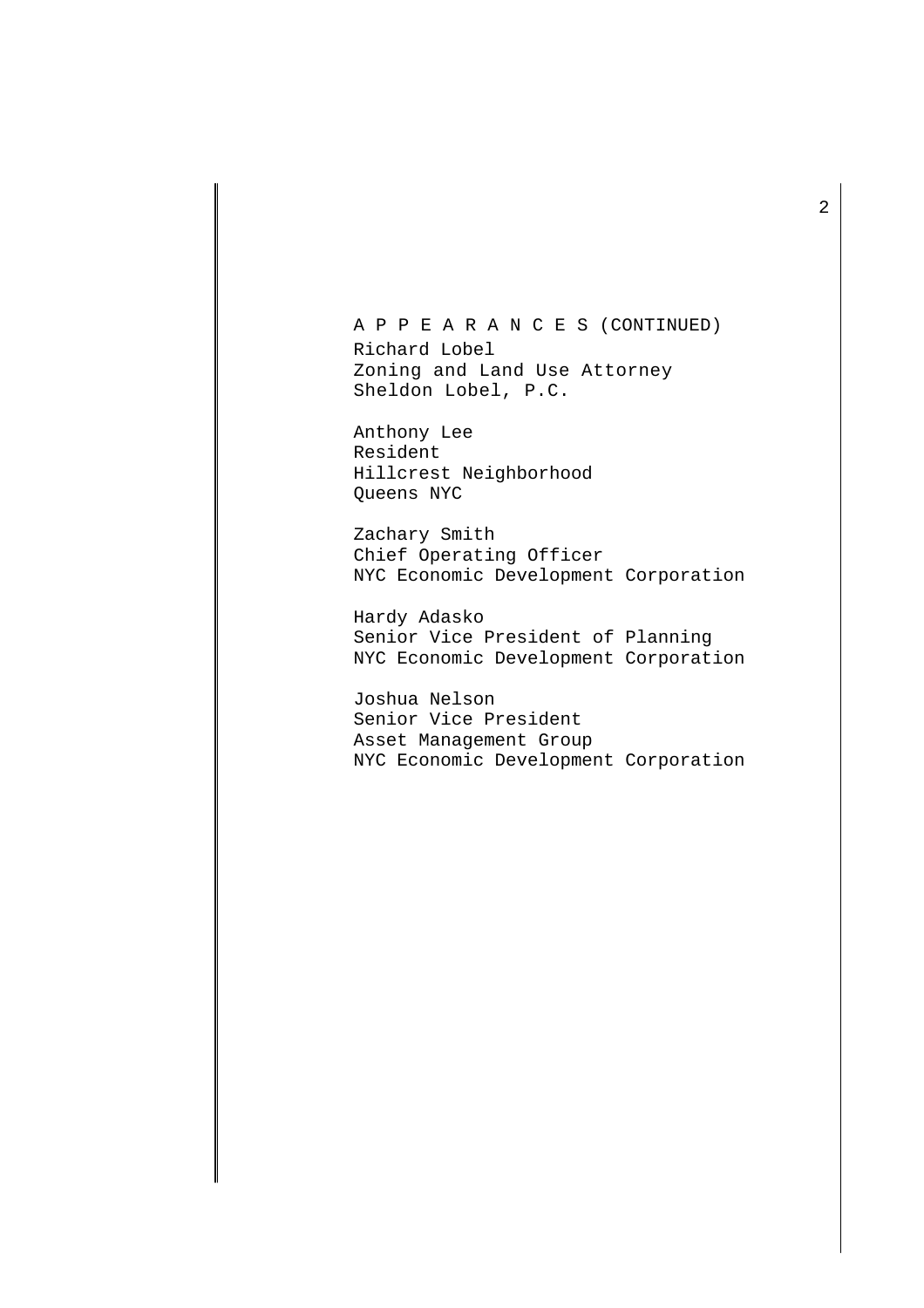| 1           | $\mathbf{3}$<br>SUBCOMMITTEE ON ZONING AND FRANCHISES |
|-------------|-------------------------------------------------------|
| $\sqrt{2}$  | CHAIRPERSON WEPRIN: Alright. Alright,                 |
| 3           | good morning, everyone. My name is Mark Weprin. I     |
| 4           | am chair of the Zoning and Franchises Subcommittee    |
| 5           | and I am joined today by the following members of     |
| 6           | the subcommittee: Vincent Ignizio, Dan Garodnick,     |
| 7           | Antonio Reynoso, Richie Torres and we also have the   |
| 8           | chair of Land Use Committee, David Greenfield with    |
| $\mathsf 9$ | us.                                                   |
| 10          | We have two items on the agenda, and                  |
| 11          | we're going to get started right away with Land Use   |
| 12          | Number 19, the Union Turnpike rezoning in Queens.     |
| 13          | We'd like to call up Richard Lobel. Are you just      |
| 14          | by yourself, Richard?                                 |
| 15          | RICHARD LOBEL: I am by myself,                        |
| 16          | although I know that                                  |
| 17          | [crosstalk]                                           |
| 18          | CHAIRPERSON WEPRIN: 'Kay.                             |
| 19          | [crosstalk]                                           |
| 20          | RICHARD LOBEL: There are some                         |
| 21          | neighbors here to speak, I believe in favor.          |
| 22          | CHAIRPERSON WEPRIN: In favor, okay. I                 |
| 23          | want to acknowledge I did drive by the site this      |
| 24          | morning, coincidentally, so I don't do that all the   |
| 25          | time. I want to be clear.                             |
|             |                                                       |

 $\mathbb{I}$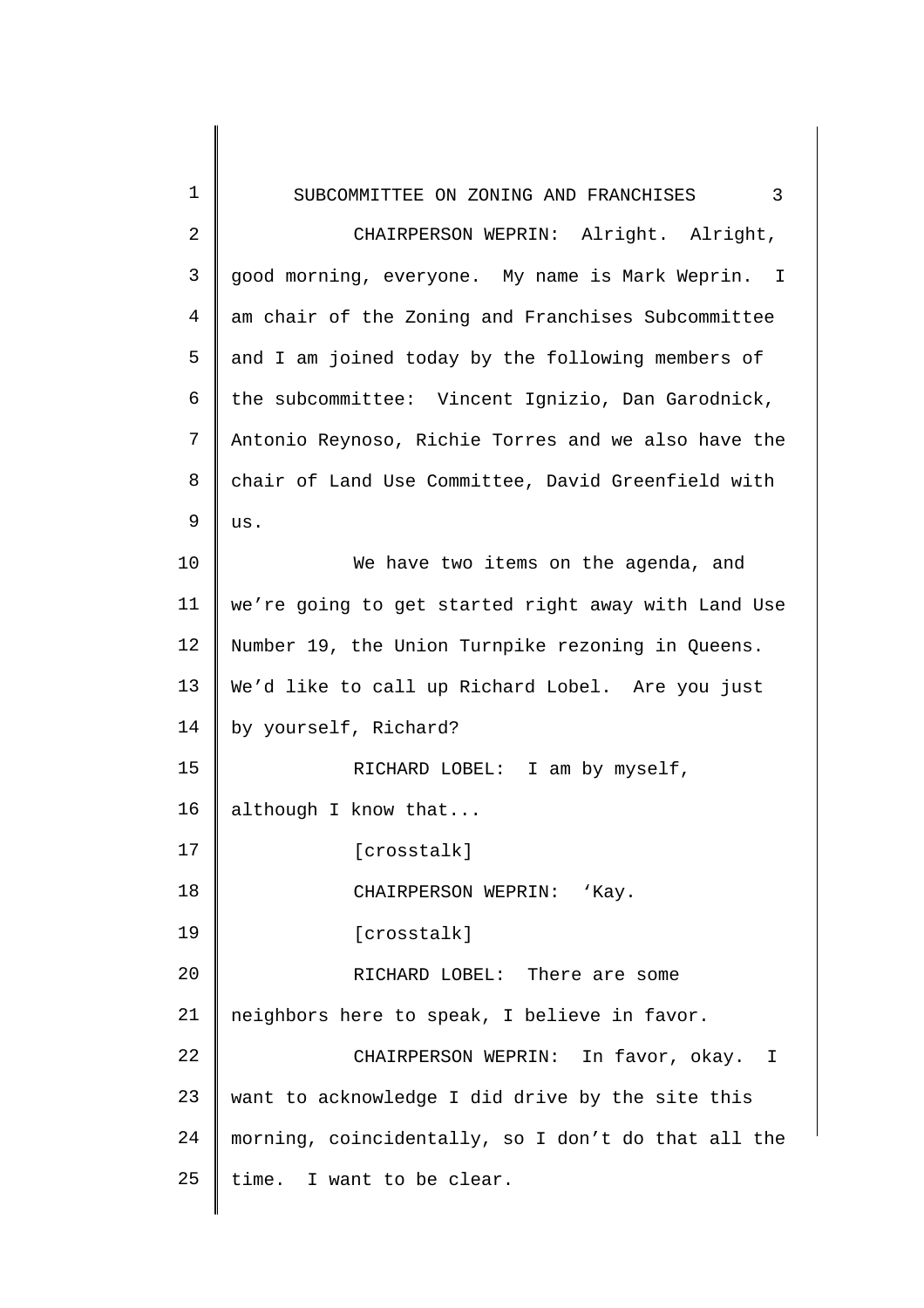1

2

3

RICHARD LOBEL: We appreciate that. [crosstalk]

4 5 6 7 CHAIRPERSON WEPRIN: I happened to drive right past the site. So whenever you're ready, Mr. Lobel, make sure to state your name and describe your application. Thank you.

8 9 10 11 12 13 14 15 16 17 18 19 20 21 22 23 24 25 RICHARD LOBEL: Thank you, Chair. My name is Richard Lobel. I'm from the law firm of Sheldon Lobel, P.C. I'm representing Zirk Union Turnpike, LLC today for a proposed rezoning, which has been deemed the Union Turnpike rezoning by City Planning. Council Members, the rezoning today is a very straightforward rezoning and if you look at the area in yellow on the zoning map here, that area is currently zoned R3-2. The area close to Parsons Boulevard currently has a C1-2 overlay over that existing R3-2. The rezoning here basically seeks to take a R5D zoning district and a C1-3 rezoning district and to replace that over the existing R3-2 and C1-2. What is the practical effect of that rezoning? So there's a vacant site, the site in yellow right here, and it's a 21,000 square foot site and so with this proposed rezoning, which I'm going to illustrate more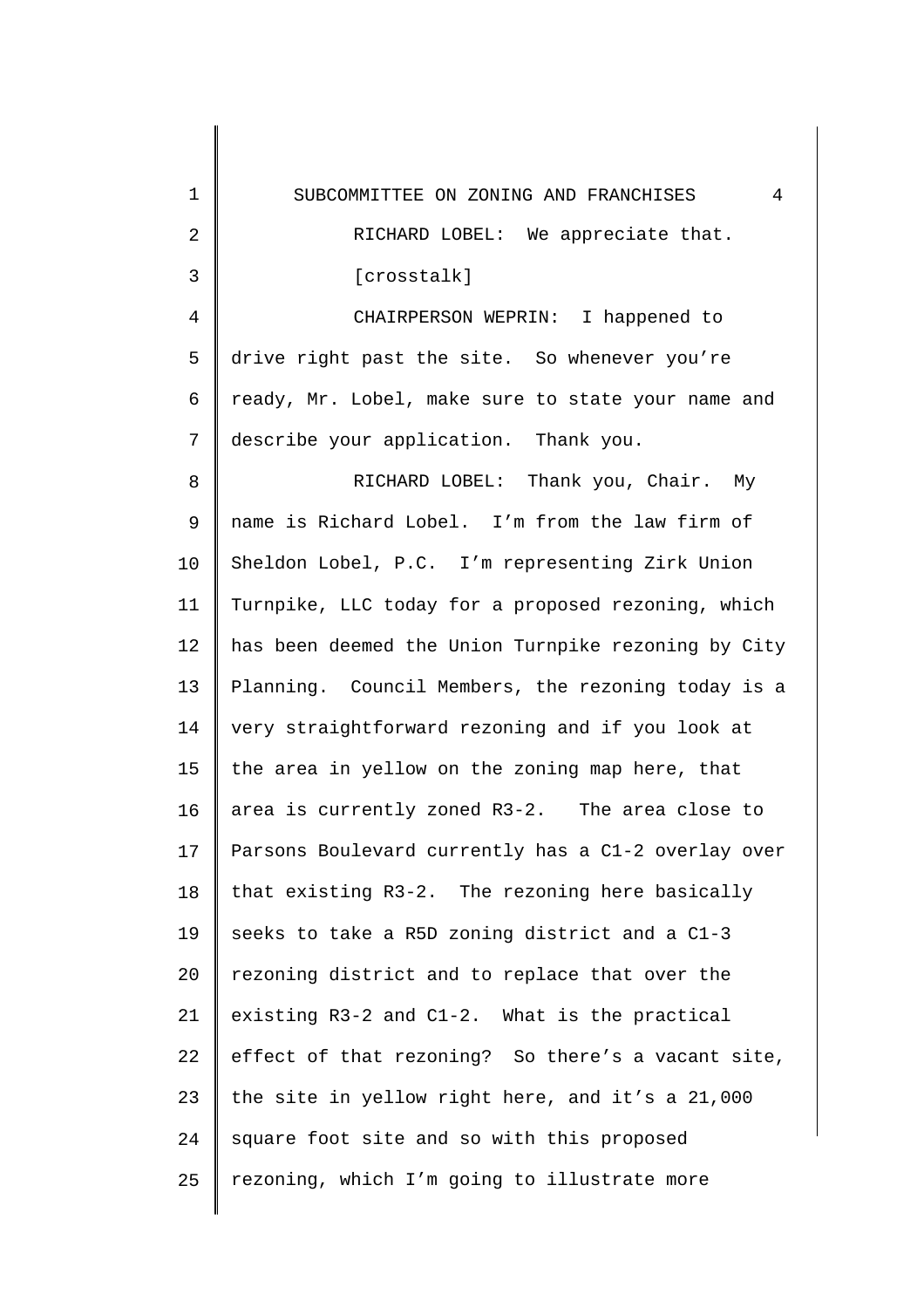1 2 3 4 5 6 7 8 9 10 11 12 13 14 15 16 17 18 19 20 21 22 23 24 25 SUBCOMMITTEE ON ZONING AND FRANCHISES 5 specifically with the zoning map, basically what will be able to be built here is a four-story building. It will be three stories of residential above and one story of commercial on the ground floor and so what is the interest of this rezoning? Well, the current zoning of the district and this current property would permit out of context zoning. The proposed rezoning is for an R5D, which has a height limit of 40 feet and the current R3-2 is not a contextual district, so would in actuality permit far greater buildings and in actuality would permit a 10-story community facility building close to 100 feet high and way out of character with this area. And the reason that this is an interest of the Community Board and the local area is because there is already a five-story community facility building next door. It's the Cornerstone Medical Arts building. Some people may be familiar with it. It is an outpatient alcohol and substance abuse treatment clinic. It is often a challenge to the community, and so when we engaged in our discussions with the Flushing Suburban Civic Association and with the local council member and with the Community Board, there was a very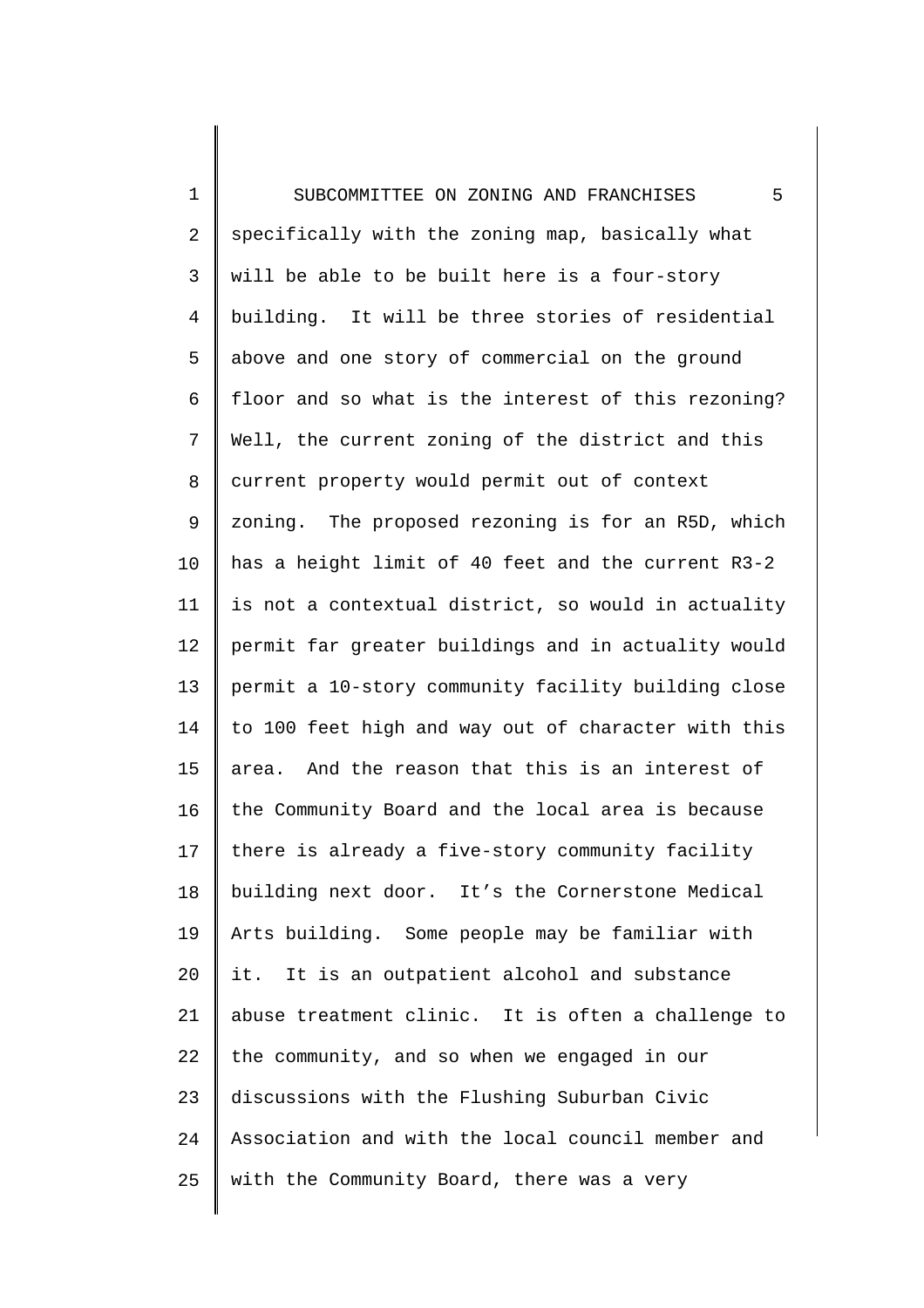1 2 3 4 5 6 7 8 9 10 11 12 13 14 15 16 17 18 19 20 21 22 23 24 25 SUBCOMMITTEE ON ZONING AND FRANCHISES 6 meaningful discussion with regards to what they wanted to see on this property and people basically felt that they would prefer to see a more reasonable residential building here, a four-story residential building with commercial on the ground floor than they would rather see a potential noncontextual building. So we received the support of the Community Board. We received the support of Queens Borough President. We received support of the local assemblywoman, Assemblywoman Nessick [sic] and we received the support of Rory Lancman's office. And so we would be happy to answer any questions, but again, the rezoning itself is very straightforward and one of the interesting things about this rezoning, which we like to see in a rezoning, is that while many times developers will come in and owners will come in and ask for a great increase in bulk for the property, this is actually one of those strange rezoning which actually results in a lowering of the total development bulk of the property and why is that? Because under the existing zoning, should the owner want to, they could put in with the existing square footage a 69,000 square foot medical office building. They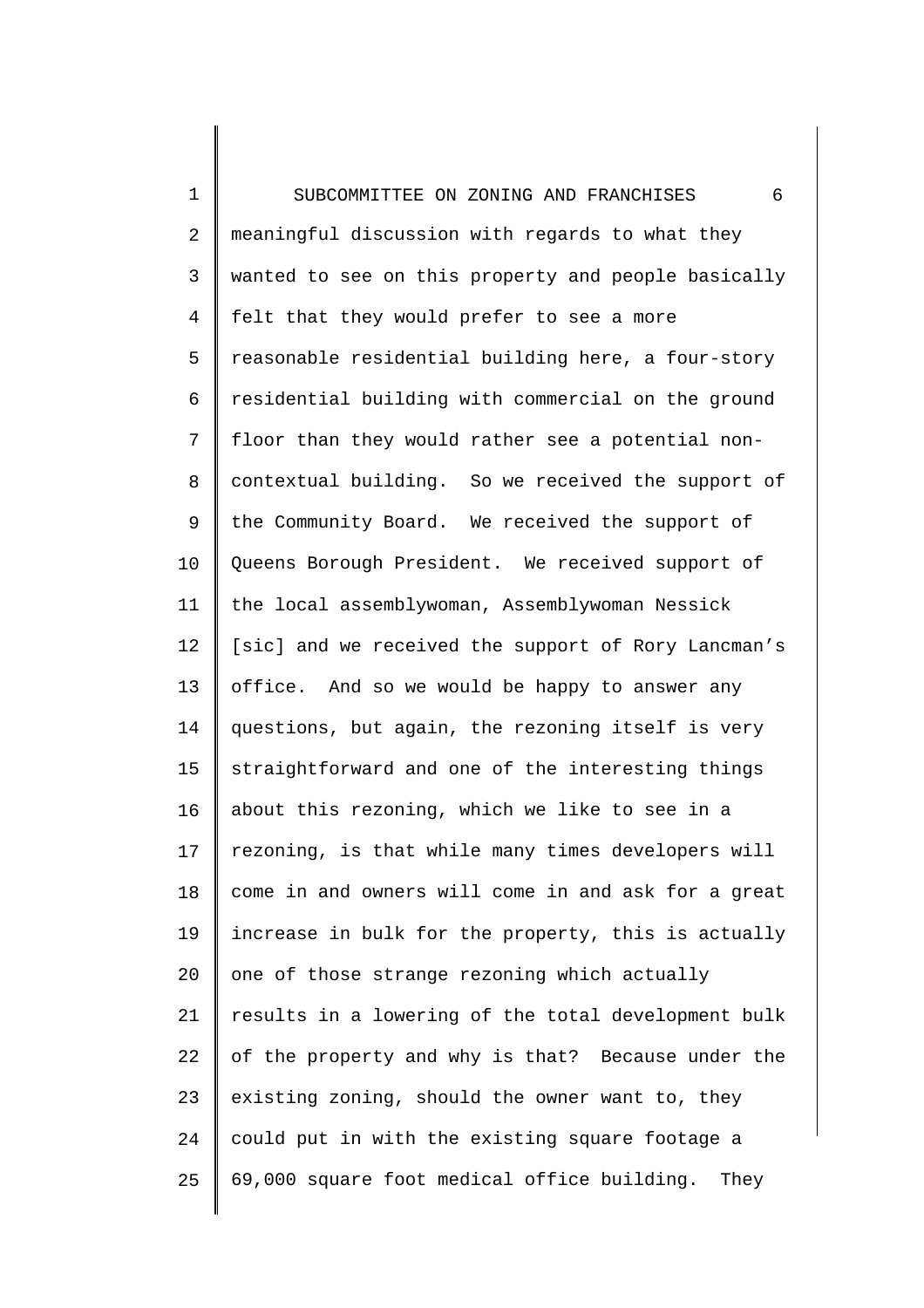| $\mathbf 1$    | 7<br>SUBCOMMITTEE ON ZONING AND FRANCHISES          |
|----------------|-----------------------------------------------------|
| 2              | do not wish to do that. They do not wish to put on  |
| 3              | this tall out of context building. What they wish   |
| $\overline{4}$ | to do is this more reasonable and height limited    |
| 5              | four-story residential and commercial building.     |
| 6              | And I'd be happy to answer any questions.           |
| 7              | CHAIRPERSON WEPRIN: Mr. Lobel, I know               |
| 8              | that you said the Community Board supported it.     |
| 9              | There was some opposition on the Community Board.   |
| 10             | I'm just curious what the opposition at the         |
| 11             | Community Board was.                                |
| 12             | RICHARD LOBEL: So the opposition of                 |
| 13             | the Community Board centered around several a       |
| 14             | couple of areas, really. One was the fact that the  |
| 15             | southern portion of Union Turnpike in this area     |
| 16             | actually in 2006, you can see from above the bold   |
| 17             | line here, had actually been rezoned to the same    |
| 18             | district to an R5D/C1-3 and we were seeking that    |
| 19             | treatment to the north of Union Turnpike and there  |
| 20             | was a challenge, which was basically why was it     |
| 21             | appropriate for this side of the block if it hadn't |
| 22             | been rezoned before and the truth is what we show,  |
| 23             | that for a period of about 10 blocks, six to the    |
| 24             | south and four to the north, there was this         |
| 25             | uninterrupted commercial overlay and so really what |
|                |                                                     |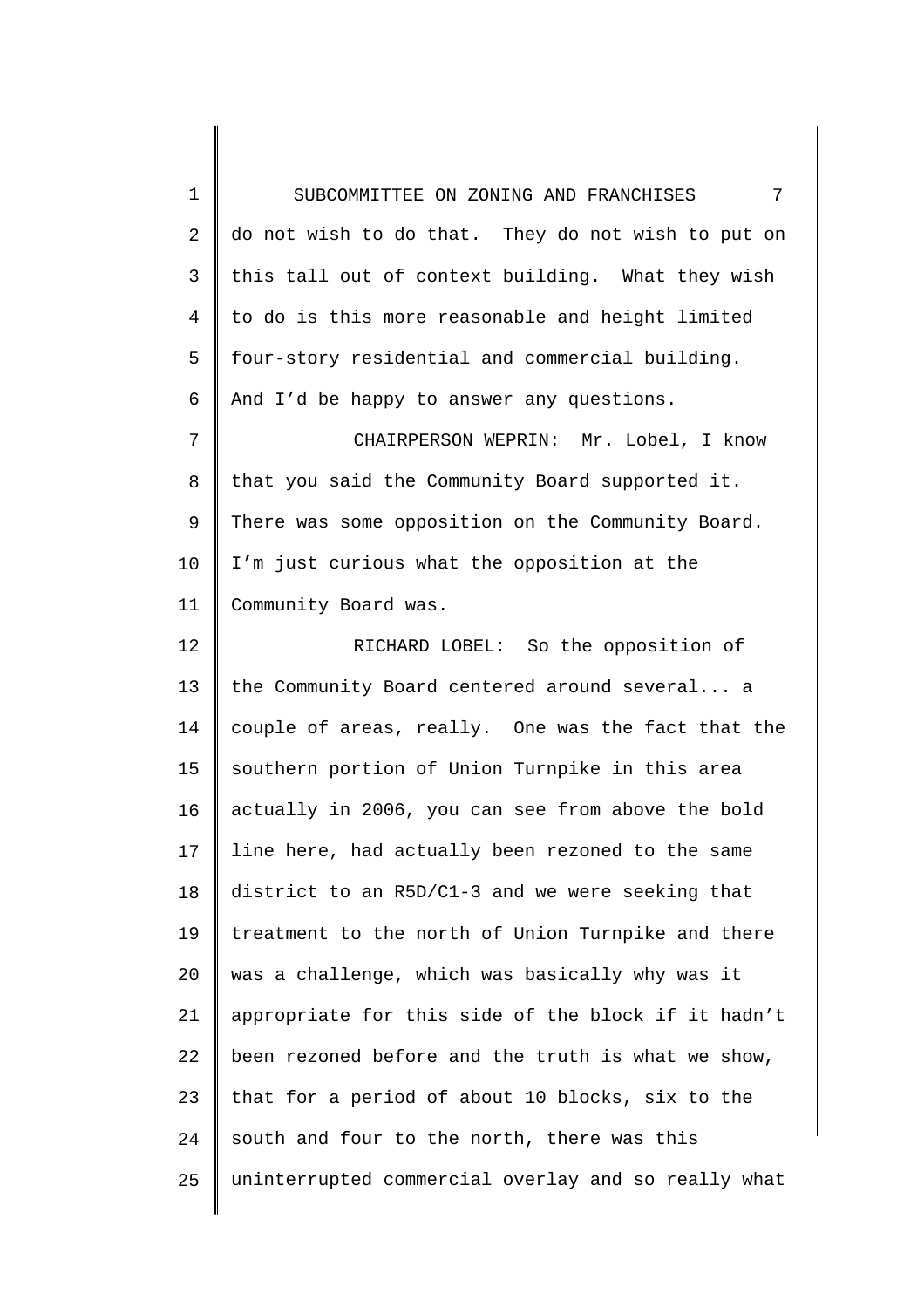1 2 3 4 5 6 7 8 9 10 11 12 13 14 15 16 17 18 19 20 21 22 23 24 SUBCOMMITTEE ON ZONING AND FRANCHISES 8 we felt, what City Planning felt and what a majority of the Community Board felt was that this zoning was appropriate for the north of Union Turnpike, particularly in regard to this existing non-contextual R3-2, which they did not want to see. The second primary issue which was discussed with the Community Board was the access to the site and there was a question that was raised by one of the civics as far as how these cars would access the site and whether or not they would have to access on 79th Avenue to the rear, which is actually a farm or residential street, and Stephen Everett from the Department of City Planning came in and confirmed our understanding, which is that they would be able to use this existing curb cod basically because of the way the zoning resolution is read and to access the site, and so would they be able to get traffic in off Union Turnpike? That eased a lot of the concerns and we were able to carry the day at the Community Board. CHAIRPERSON WEPRIN: Understood. This is in Council Member Lancman's district, as you mentioned, and I know council Member Lancman has

been supportive of this project as well. Any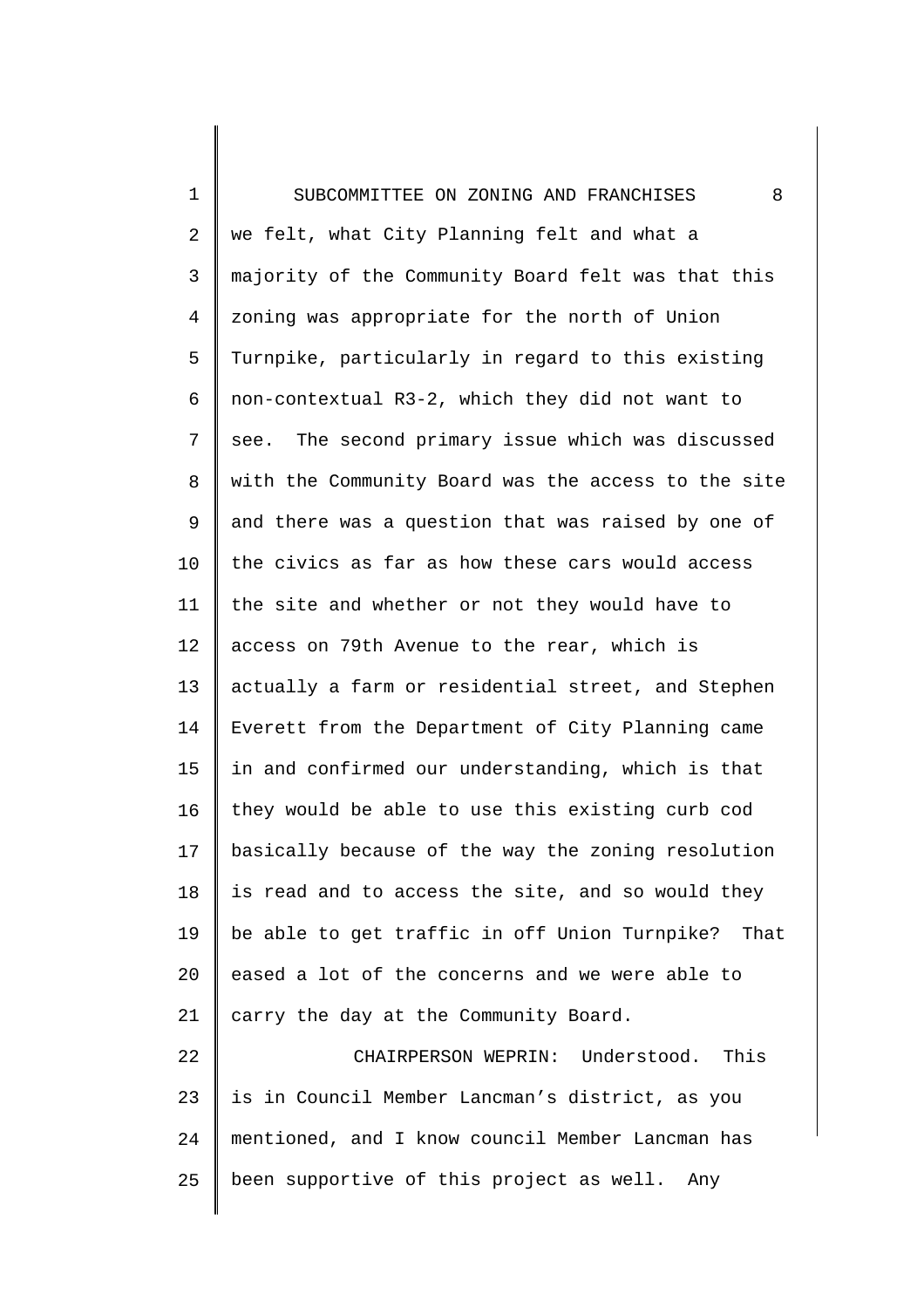1 2 3 4 5 6 7 8 9 10 11 12 13 14 15 16 17 18 19 20 21 22 23 24 25 SUBCOMMITTEE ON ZONING AND FRANCHISES 9 members of the panel have any questions for this gentleman? I see none, Mr. Lobel, so thank you very much. RICHARD LOBEL: Thank you, Chair. CHAIRPERSON WEPRIN: You are excused, and then we have a member of the community, as you mentioned, Anthony Lee. Mr. Lee. There you are, Mr. Lee. If you would come up to the table. Did you want to speak Mr. Lee? ANTHONY LEE: [off mic] Yes. CHAIRPERSON WEPRIN: Okay, alright, okay. Is there anyone else here to speak on this item? Alright, good. Mr. Lee, you're going to have the stage to yourself. So what I would like you to do is just to state your name and... [crosstalk] ANTHONY LEE: My name... [crosstalk] CHAIRPERSON WEPRIN: Express your affiliation with this project. ANTHONY LEE: My name is Anthony... CHAIRPERSON WEPRIN: [interposing] The mic is on. I'm not sure if it is. Is it on? Okay, alright, alright.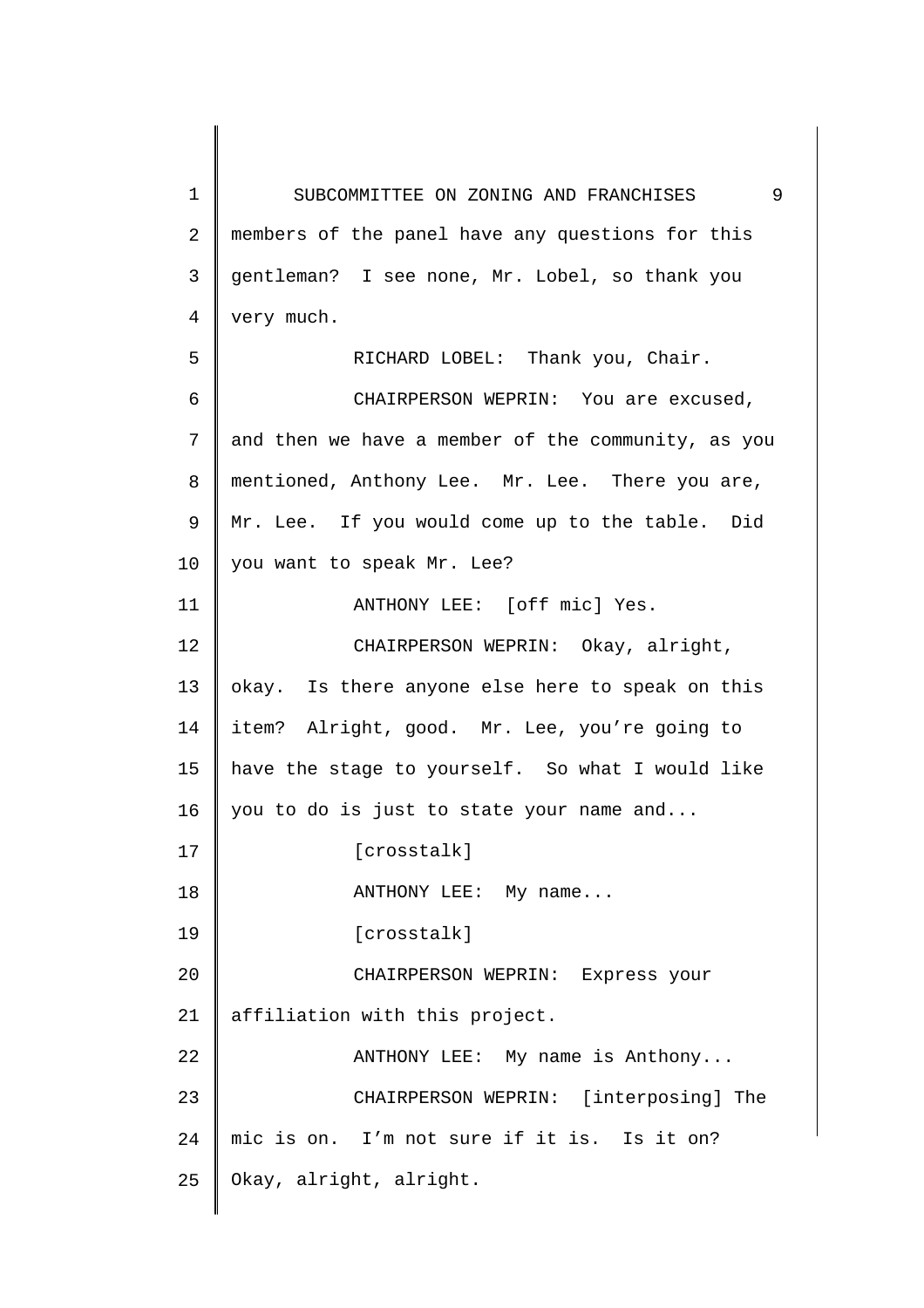| SUBCOMMITTEE ON ZONING AND FRANCHISES |  |  |  |  |  |  |
|---------------------------------------|--|--|--|--|--|--|
|---------------------------------------|--|--|--|--|--|--|

ANTHONY LEE: It's on.

1

2

3

CHAIRPERSON WEPRIN: Good.

4 5 6 7 8 9 10 11 12 13 14 15 16 17 18 19 20 21 22 23 24 25 ANTHONY LEE: My name is Anthony Lee. I'm a longtime resident who just returned to the neighborhood. My parents own a home that's about a half a block from this property, and how I got involved in it originally was I was told about this possibility of this 10-story property being... this thing being build and technically, a building of that size would almost cast a shadow on my parents' home and both my parents are elderly and I moved back home to kind of take care of them and when I heard about it I was... I thought that was a bad idea, and so that's how I actually got involved and the more I heard about what was being proposed, the more I thought this was a better fit for the neighborhood because it appears from everything that I've seen that it takes into consideration the residents and what would affect the neighborhood, and most of the people who live in the neighborhood have been there for many, many years and it's a very residential area and so to make a drastic change seems to be unreasonable and this project seems to sort of fit in order to accommodate the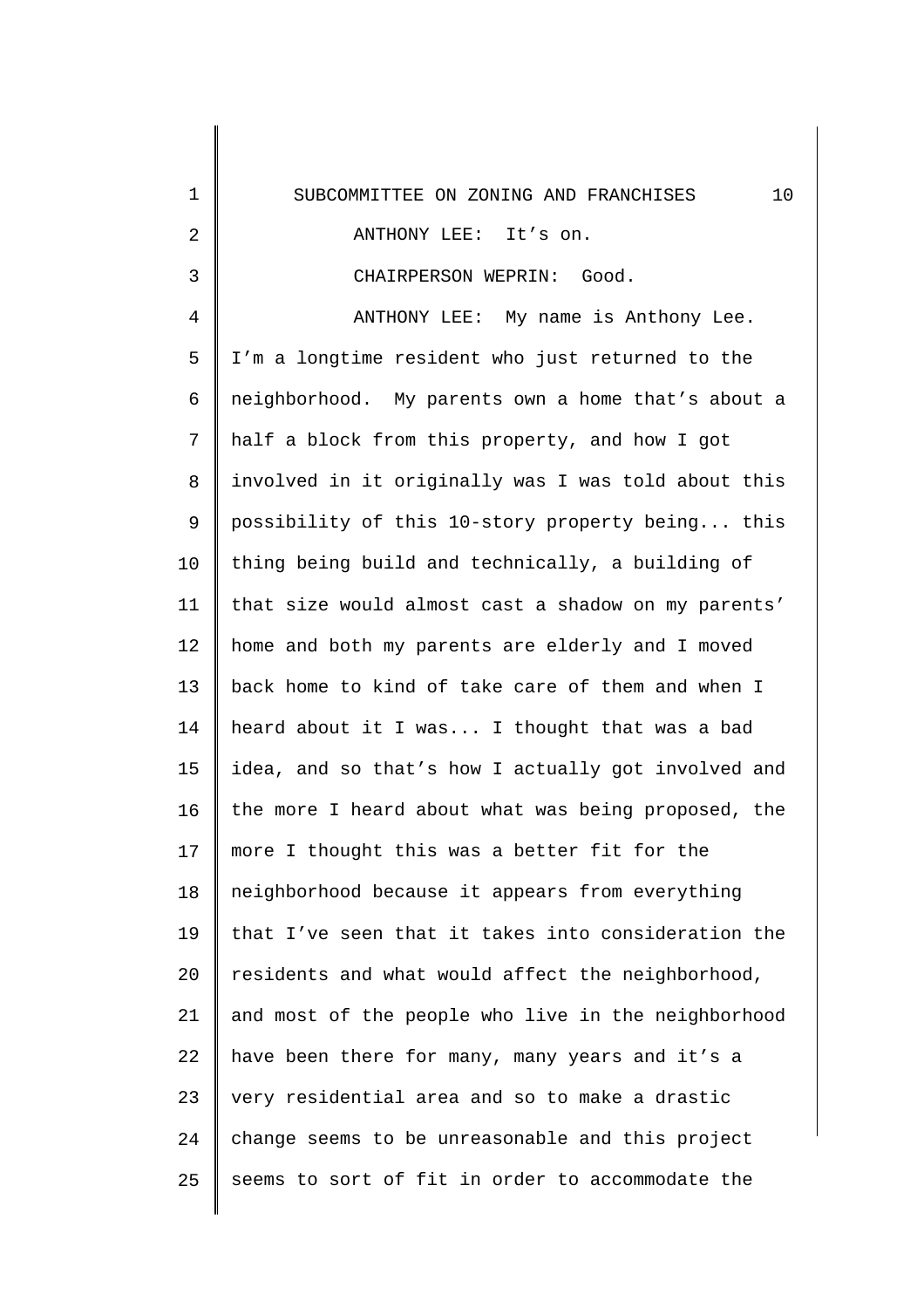| 1  | 11<br>SUBCOMMITTEE ON ZONING AND FRANCHISES         |
|----|-----------------------------------------------------|
| 2  | needs of the community while improving the          |
| 3  | property, and I think that was primarily the reason |
| 4  | why I sort of decided it was important to speak up  |
| 5  | about it because you know, I intend to be there for |
| 6  | some time and I happen to like the neighborhood as  |
| 7  | a neighborhood.                                     |
| 8  | CHAIRPERSON WEPRIN: Great. Well,                    |
| 9  | thank you very much for coming. Does anyone have    |
| 10 | any questions for this gentleman? No, well, we      |
| 11 | appreciate your input and thank you very much.      |
| 12 | ANTHONY LEE: Thank you.                             |
| 13 | CHAIRPERSON WEPRIN: Once again, anyone              |
| 14 | else here to testify on the Union Turnpike          |
| 15 | rezoning, Land Use 19? I see none, so with that,    |
| 16 | we're going to close this hearing. Mr. Lobel, you   |
| 17 | can go back to work, {laughter] and we are going to |
| 18 | move onto Land Use Number 20, the East River Text   |
| 19 | Amendment, which we have a PowerPoint for. Is       |
| 20 | everyone going to be together? You guys are         |
| 21 | okay, so would Richard Cote, Zachary Zach Smith,    |
| 22 | Hardy Adasko and Joshua Nelson. Do you need a       |
| 23 | fourth seat there? Oh, we're good. Oh, he's not,    |
| 24 | okay. So alright, great. Alright, so you know the   |
| 25 | drill. Just make sure for the record that you       |
|    |                                                     |

 $\begin{array}{c} \hline \end{array}$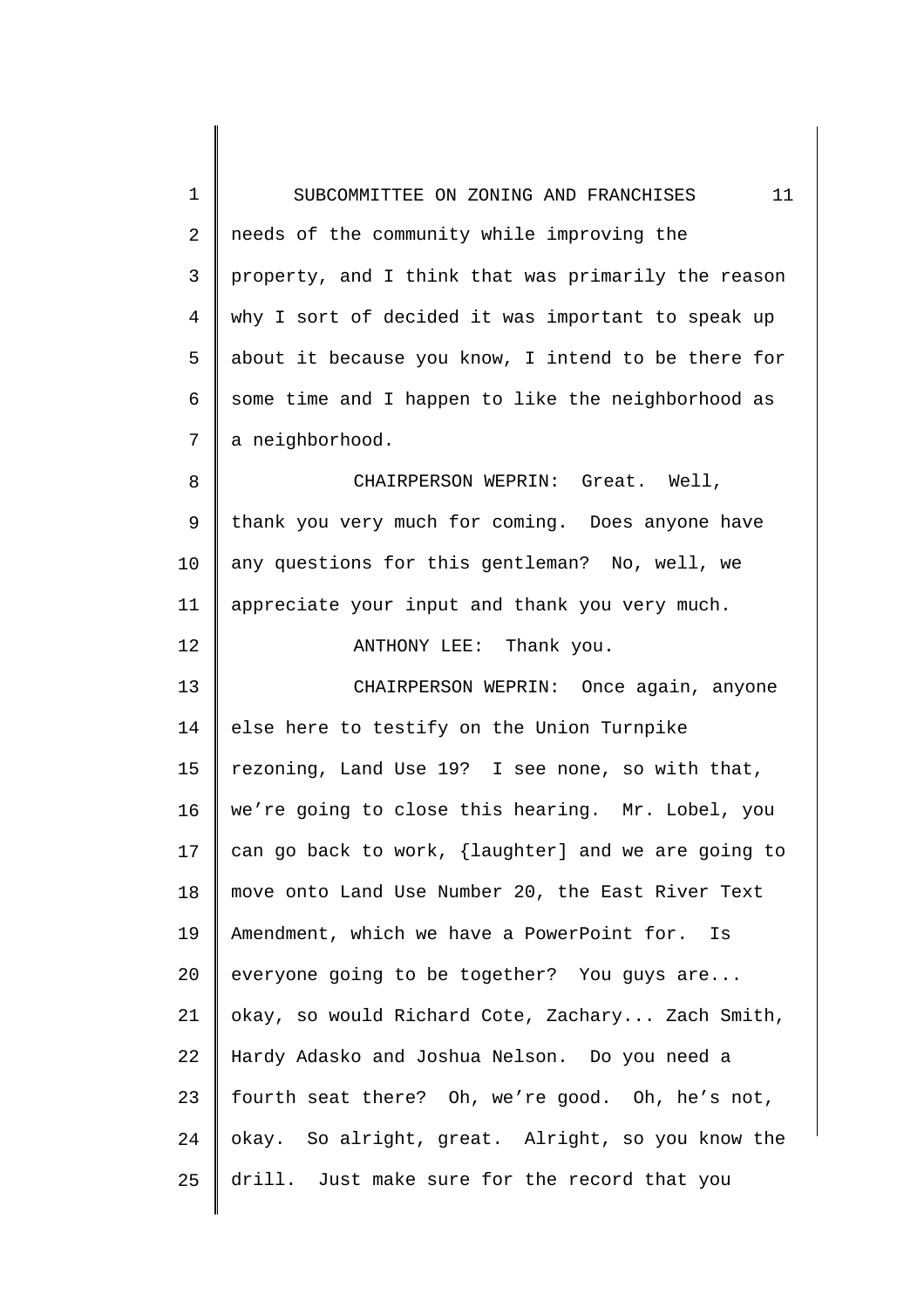1 2 3 4 SUBCOMMITTEE ON ZONING AND FRANCHISES 12 always state your name when you speak so we can keep track of who's speaking when it's transcribed. Whenever you're ready.

5 6 7 8 9 10 11 12 13 ZACHARY SMITH: Good morning, Chairman Weprin and members of the Zoning and Franchises Subcommittee. My name is Zachary Smith and I am the Chief Operating Officer at the New York City Economic Development Corporation; I'll refer to that as EDC, and I am here to discuss the zoning text amendment application for the East River Ferry. After my testimony, we will be happy to take questions.

14 15 16 17 18 19 20 21 22 23 24 25 The East River Ferry program offers frequent daily service linking neighborhoods in Brooklyn and Queens, both with Manhattan and with each other, providing a convenient and resilient transportation option for New Yorkers, while unlocking new potential in formerly inaccessible neighborhoods. Since EDC launched the service as a pilot in the year 2011, the program has been extremely successful, far surpassing our ridership projections. Within its first 13 months of operation, the ferry had served more than one million passengers, well over double our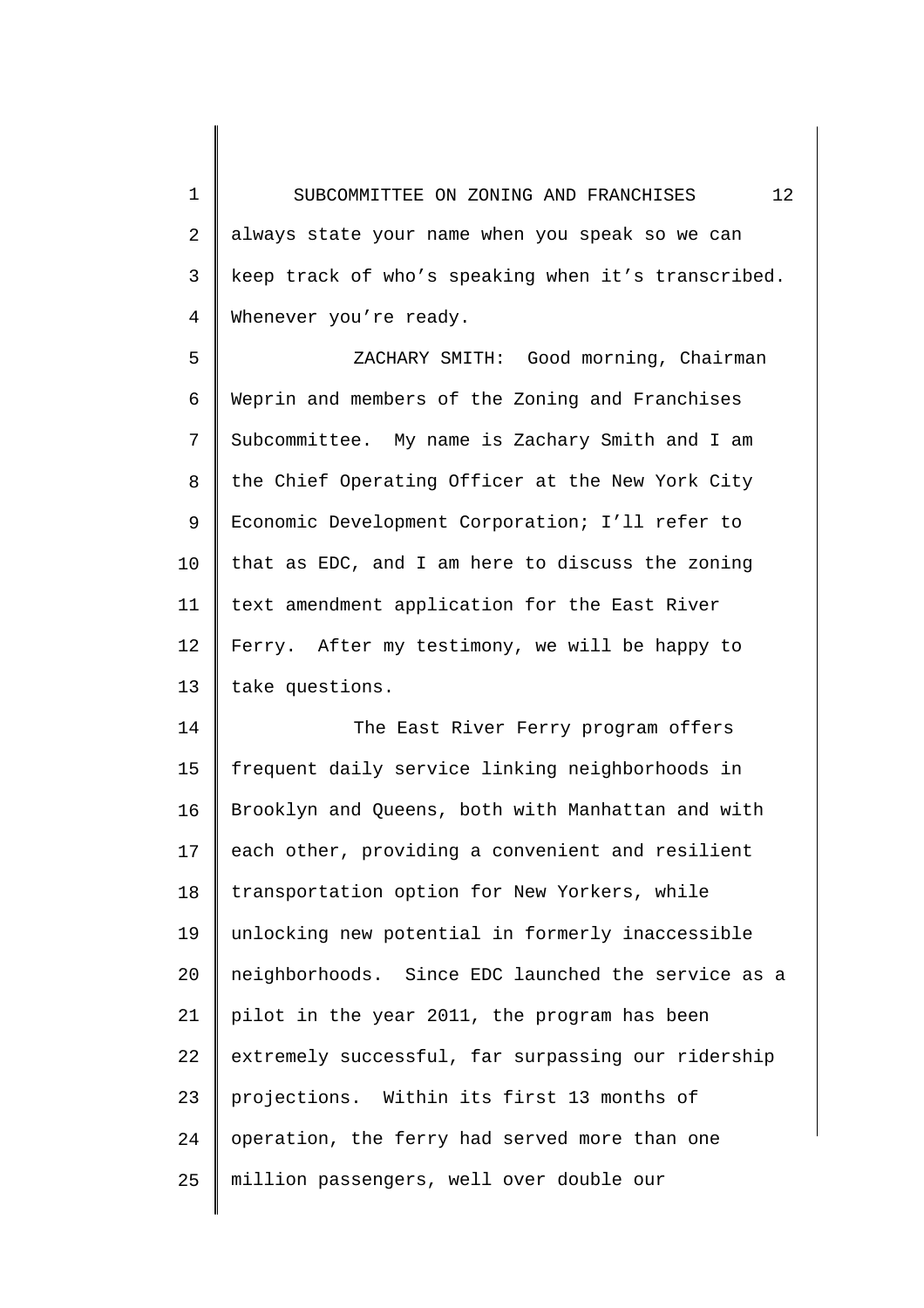1 2 3 4 5 6 7 8 9 10 11 12 13 14 15 16 17 18 19 20 21 22 23 24 25 SUBCOMMITTEE ON ZONING AND FRANCHISES 13 projections of 400,000. To date, more than 2.9 million passengers have utilized the service. Based on this success, EDC issued an RFP request for proposals last year to extend the service, and recently signed a contract to continue ferry service for a minimum of five additional years. In Brooklyn's Community District 1, the pilot service has had to overcome major obstacles in the existing zoning regulations, accomplished through cumbersome processes involving special permits and temporary Mayoral overrides. Initially, the pilot service operated 99 passenger water taxis, which are permitted as-of-right within the Waterfront Access Plan BK-1, which covers much of the East River Waterfront in Greenpoint and Williamsburg. Record ridership during the 2011 summer season resulted in the need for a Mayoral zoning override in 2012 to permit 399 passenger ferries and to waive all associated parking and pick-up/drop-off requirements at ferry landings located in CD 1. This override expires in December 2016. The proposed zoning text amendment would provide a permanent zoning solution for landings of the East River in Community District 1, allowing us to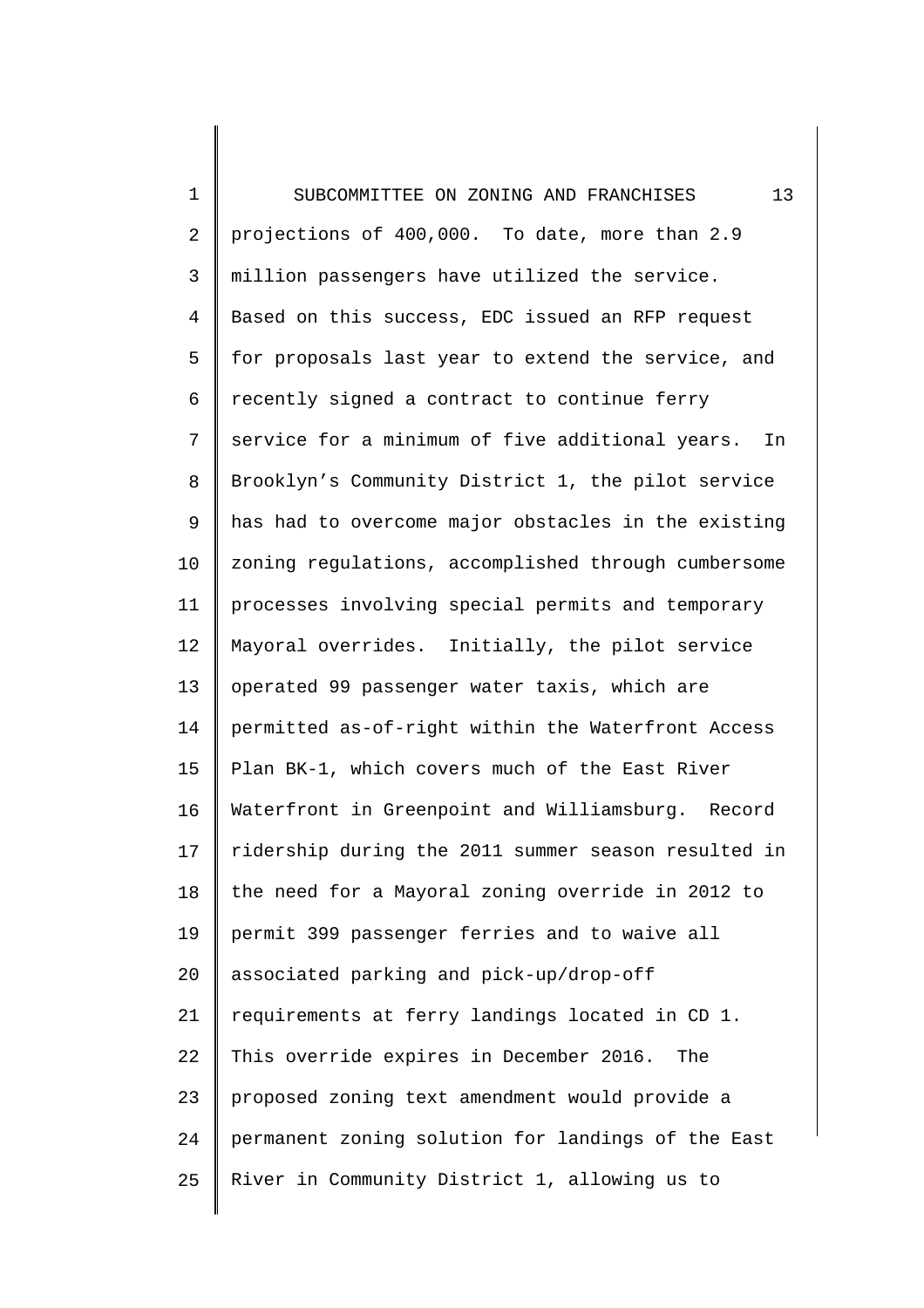1 2 3 4 5 6 7 8 9 10 11 12 13 14 15 16 SUBCOMMITTEE ON ZONING AND FRANCHISES 14 continue providing the East River Ferry service to New Yorkers and visitors on a long-term basis without relying on cumbersome, temporary permitting processes. The proposed zoning text amendment, which was created with significant input from the Department of City Planning, would establish a nondiscretionary certification process to increase the permitted as-of-right vessel capacity to allow the 399 passenger ferries currently used for the ferry service. This proposed certification would require that certain amenities, including passenger queuing space, bicycle parking and trash receptacles be provided. It would also establish design standards for optional amenities, including passenger queuing shelters and ticket machines.

17 18 19 20 21 22 23 24 25 The presentation before you includes detailed information about each of these proposed changes. Over the last three years, EDC has conducted surveys of East River Ferry passengers, yielding extensive data about riders' habits that has enformed the proposed regulations. These regulations are designed to balance and remove conflict in waterfront access areas between transportation and other public uses. For example,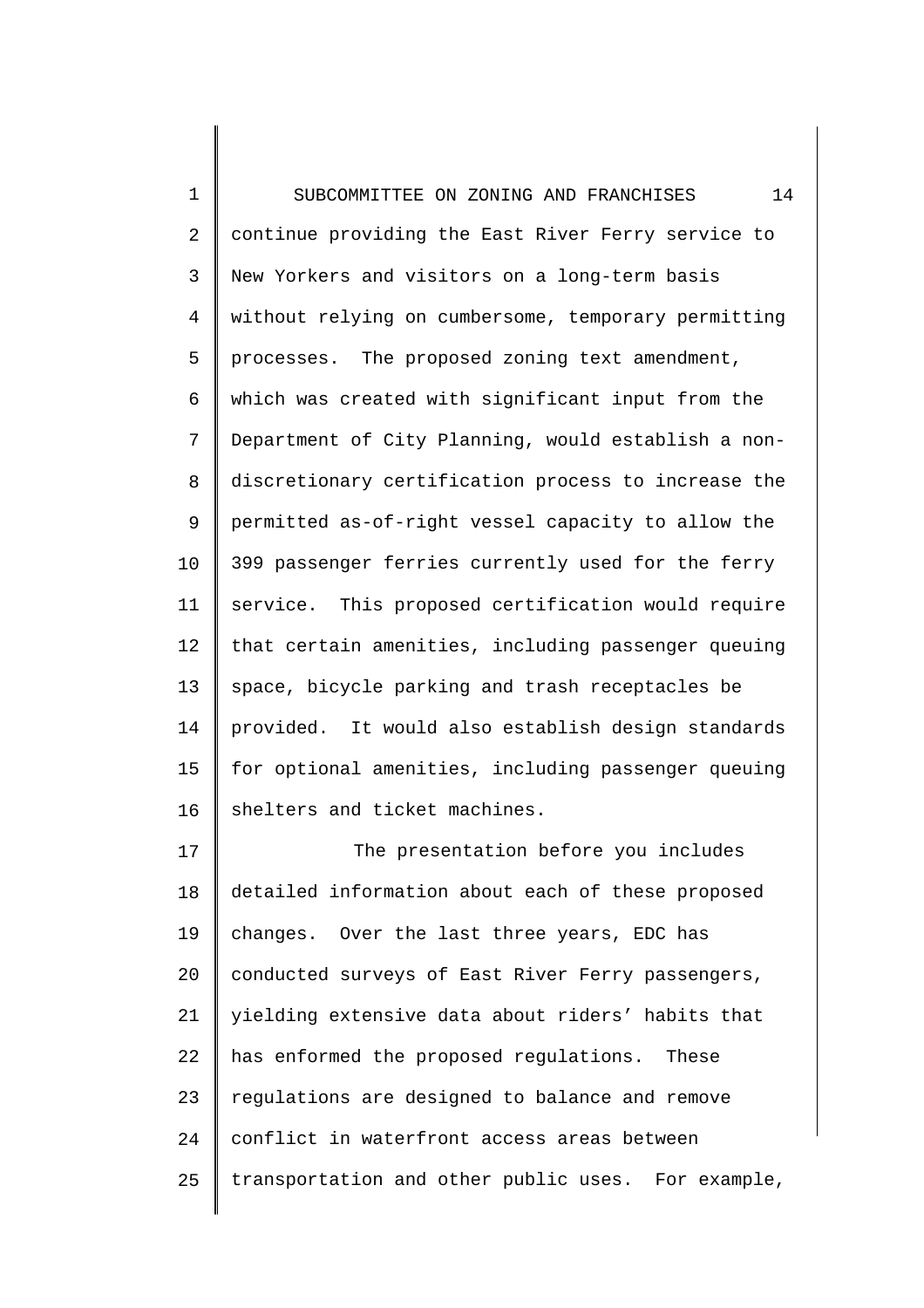1 2 3 4 5 6 7 8 9 10 11 12 13 14 15 16 17 18 SUBCOMMITTEE ON ZONING AND FRANCHISES 15 our survey data indicates that the majority of ferry passengers walk, bike or use public transportation to access ferry landings. This information enformed the decision to waive all parking and pick-up/drop-off requirements for docking facilities with a vessel capacity of up to 399 passengers. In just two and a half years, the East River Ferry has already become an integral part of the city's transportation network, improving transit connections between emerging waterfront neighborhoods in Brooklyn and Queens; enhancing mobility for both residents and visitors; increasing flexibility for transportation services during and after emergencies such as severe weather events and supporting the ongoing reactivation of the East River Waterfront. We believe that the zoning text changes

19 20 21 22 23 24 25 before you today establish clear standards and an efficient regulatory environment for ferries in Community District 1. They also provide a framework that may be expanded to other areas in the future. We are pleased that Brooklyn CB 1, the borough president and the City Planning Commission support these regulations, which will allow EDC to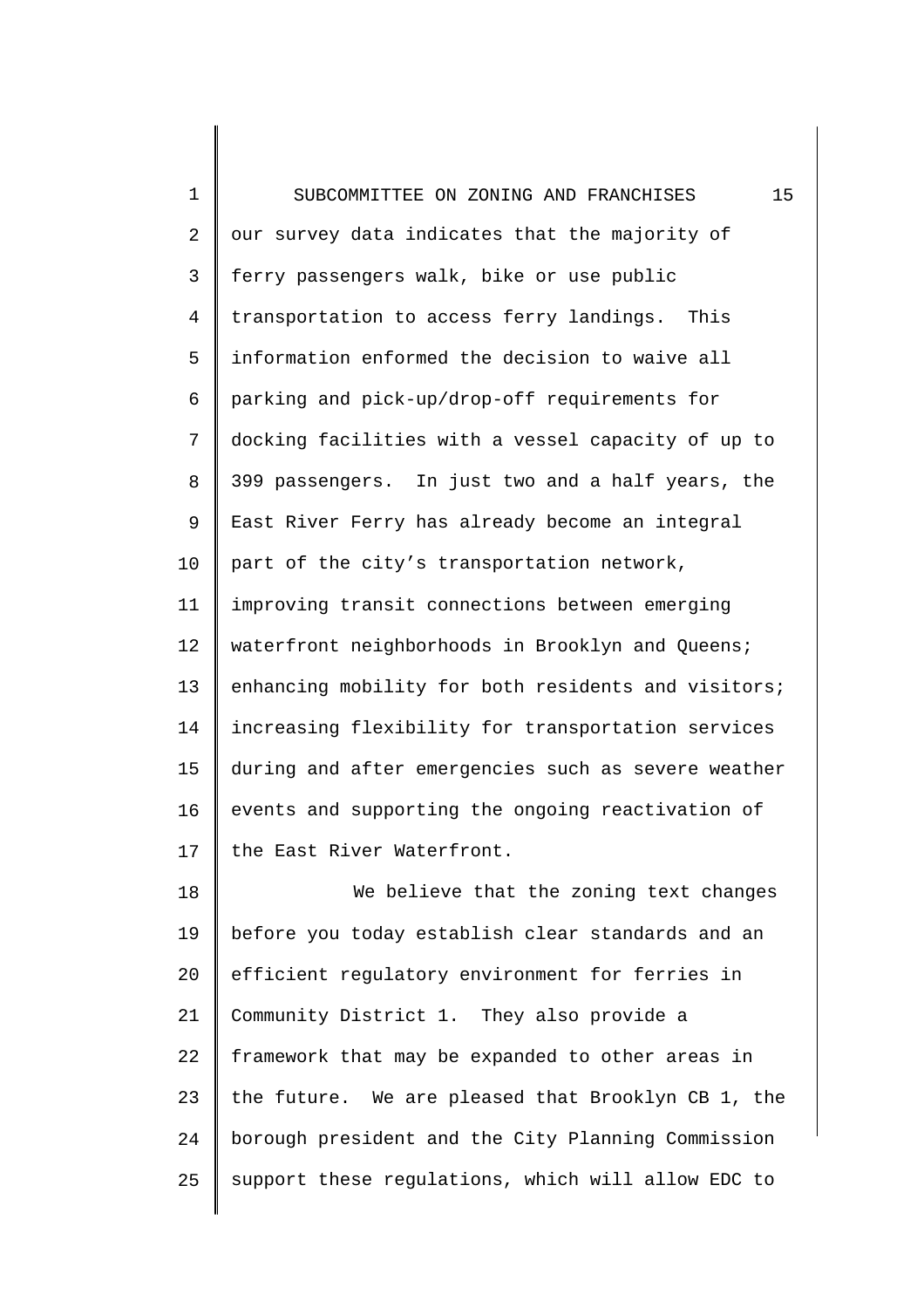1 2 3 4 5 6 7 8 9 10 11 12 13 14 15 16 17 18 19 20 21 22 23 24 25 SUBCOMMITTEE ON ZONING AND FRANCHISES 16 continue this important transportation service. We hope that the City Council will also approve them. On a separate note, I recognize that many council members and New Yorkers may be concerned about the recent incident at the India Street Ferry landing. Safety is of course our first priority and from the moment the incident occurred EDC has been working closely with our operator, BillyBey, and the private owner of the India Street landing to determine the cause of the incident and to ensure that the landing is completely safe and reliable when it reopens for service. We have kept local elected officials and members of the public fully updated on our progress and we will continue to keep you informed as the investigation and repairs proceed. At this point, though, here's what we know: the Greenpoint Ferry landing was taken out of service on Thursday, February 13th when the gangway that connected the fixed pier to the floating land barge detached at the point where it had been connected to the barge. Thankfully, no one was on the gangway at the time of the incident and no one was hurt. The owner of the pier has reported that preliminary inspections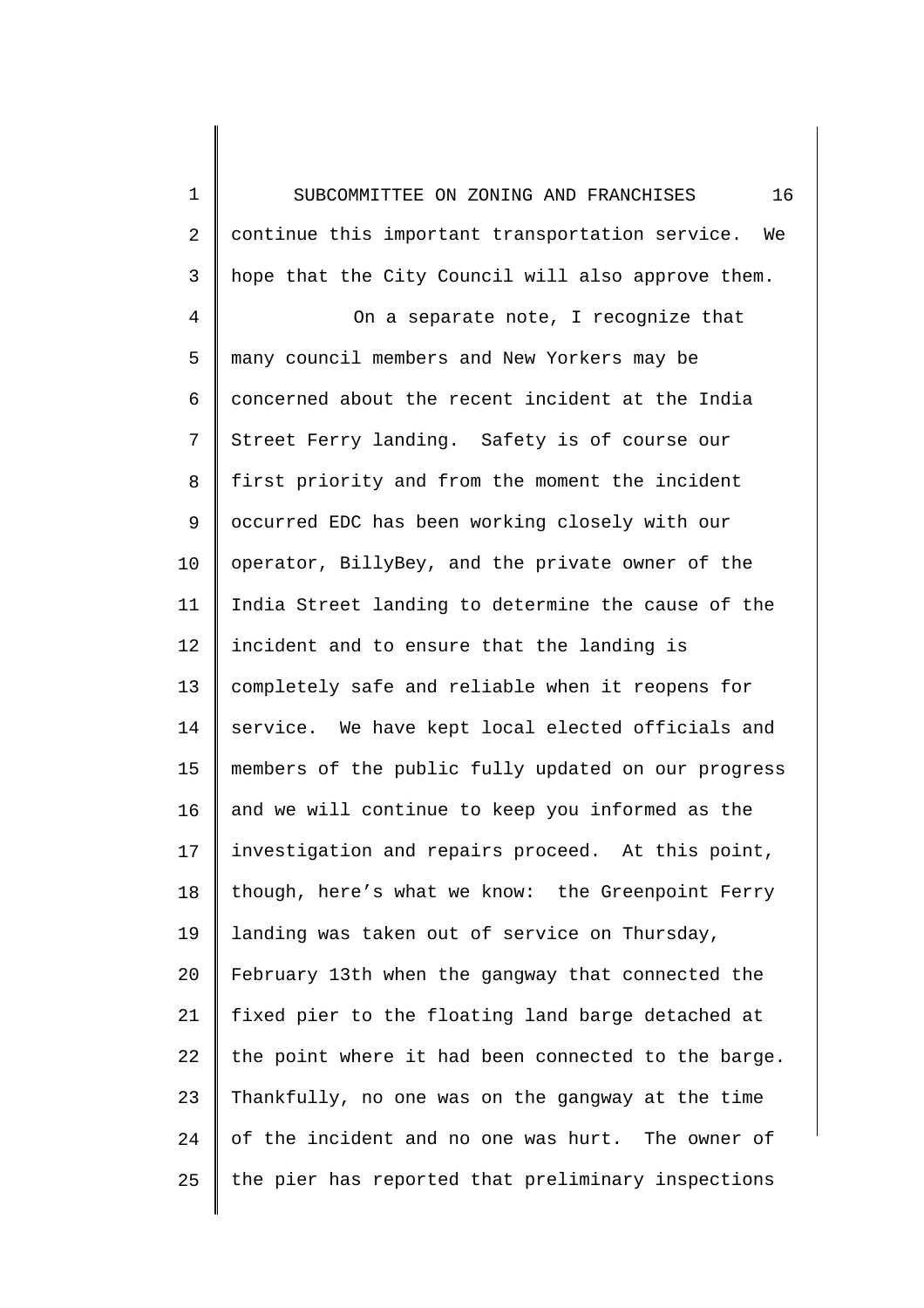1 2 3 4 5 6 7 8 9 10 11 12 13 14 15 16 17 18 19 20 21 22 23 24 SUBCOMMITTEE ON ZONING AND FRANCHISES 17 by engineers revealed that two spud-piles that held the barge in position failed. These findings did not indicate any problem with the gangway itself. It has not yet been determined what caused the failure and the investigation remains underway. After the investigation concludes, a plan for repairs to the facility will be developed and implemented by the pier owner. Again, the safety of East River Ferry passengers remains our number one priority, and we will not operate service at this location until we are confident that it is safe to do so. In the interim, EDC and BillyBey are providing free shuttle bus service to transport Greenpoint passengers to and from the North Williamsburg Ferry landing during morning and evening rush hours. As soon as we have more information we will share it. Today, we are to discuss the proposed zoning and text amendment though, which will allow us to continue to provide East River Ferry service to Brooklyn Community District 1. My colleague, Hardy Adasko, Senior Vice President of Planning at EDC will now walk you through the details of the amendment and after that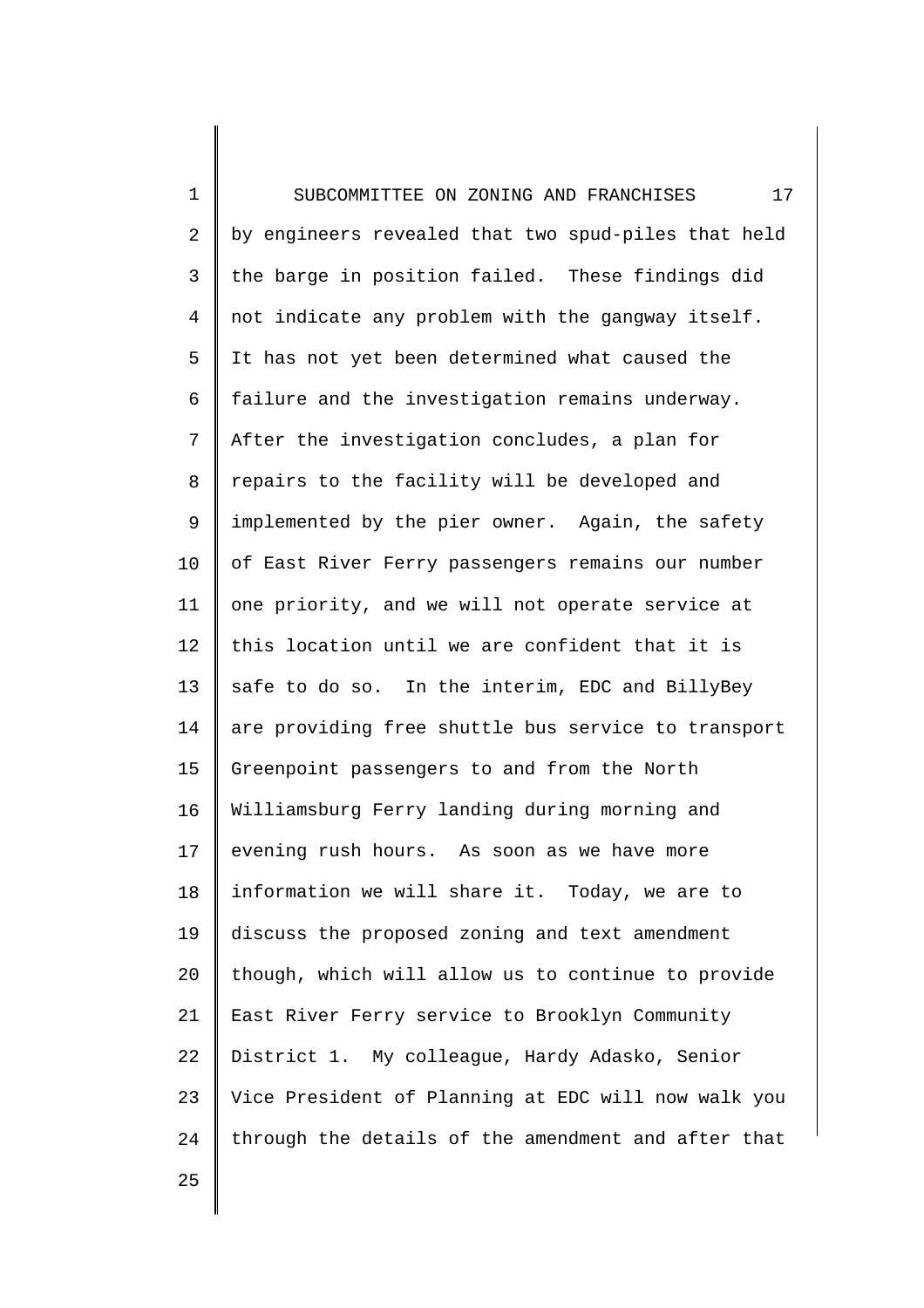1 2 3 SUBCOMMITTEE ON ZONING AND FRANCHISES 18 brief walk through, we will be happy to answer any questions you may have.

4 5 6 7 8 9 10 11 12 13 14 15 16 17 18 19 20 21 22 23 24 25 HARDY ADASKO: Good morning, council members. My name is Hardy Adasko, Senior Vice President of Planning at the New York City Economic Development Corporation. As Zach described, the zoning text amendment is specific to Community Board 1, where we have been operating a pilot ferry and it has given us a lot of information about the operating characteristics of the people who use it. And based on that, we have come up with the involvement of City Planning with very specific required amenities and permitted amenities and design guidelines for those amenities specifically in the area of passenger queuing space. The other problem or issue that we had to address, and I believe addressed well, is that most of these are waterfront access areas, which are basically passive recreation and we didn't want the transportation function to override the public enjoyment of the waterfront function, so there's a compromise between the two throughout. We didn't want shelters to be blocking views, things like that. So there's a requirement for passenger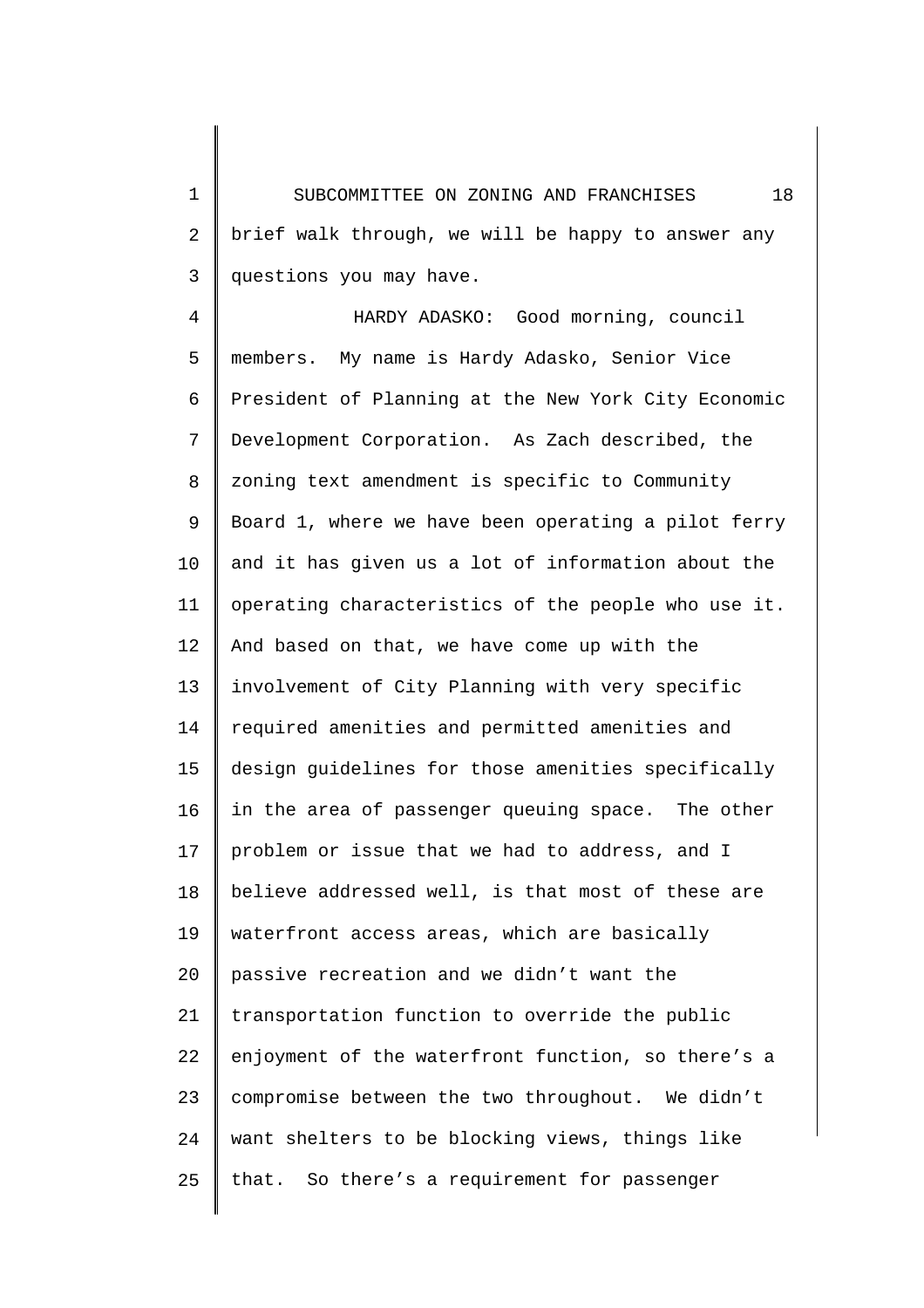1 2 3 4 5 6 7 8 9 10 11 12 13 14 SUBCOMMITTEE ON ZONING AND FRANCHISES 19 queuing space. It's based on the regulations that govern theaters and it's based on our experience that this is a multi-stop system and that although the capacity is 399, the number of passengers who board at each location is never 399 and we found that the largest location was 40 percent, so we based it on that 40 percent of the passenger ferry contribution. And so it's four square feet, which, for 399 ferry would be 640 square feet of queuing space and there should be seating within this area and it should be within the 150 feet of the end of the gangway. That's on the passenger queuing space.

15 16 17 18 19 20 21 22 23 24 25 Bicycle parking: we found about seven percent of the riders were coming by bicycle and based on the same formulas, it comes to a requirement for four bicycle parking spaces. This is in addition to any bicycle parking that's required under the waterfront zoning and is already there under waterfront zoning, but basically it's seven percent of 40 percent of 399. It comes out to four bicycle spaces, and it can be provided anywhere on the site. City Planning was concerned that we not encourage people to ride bicycles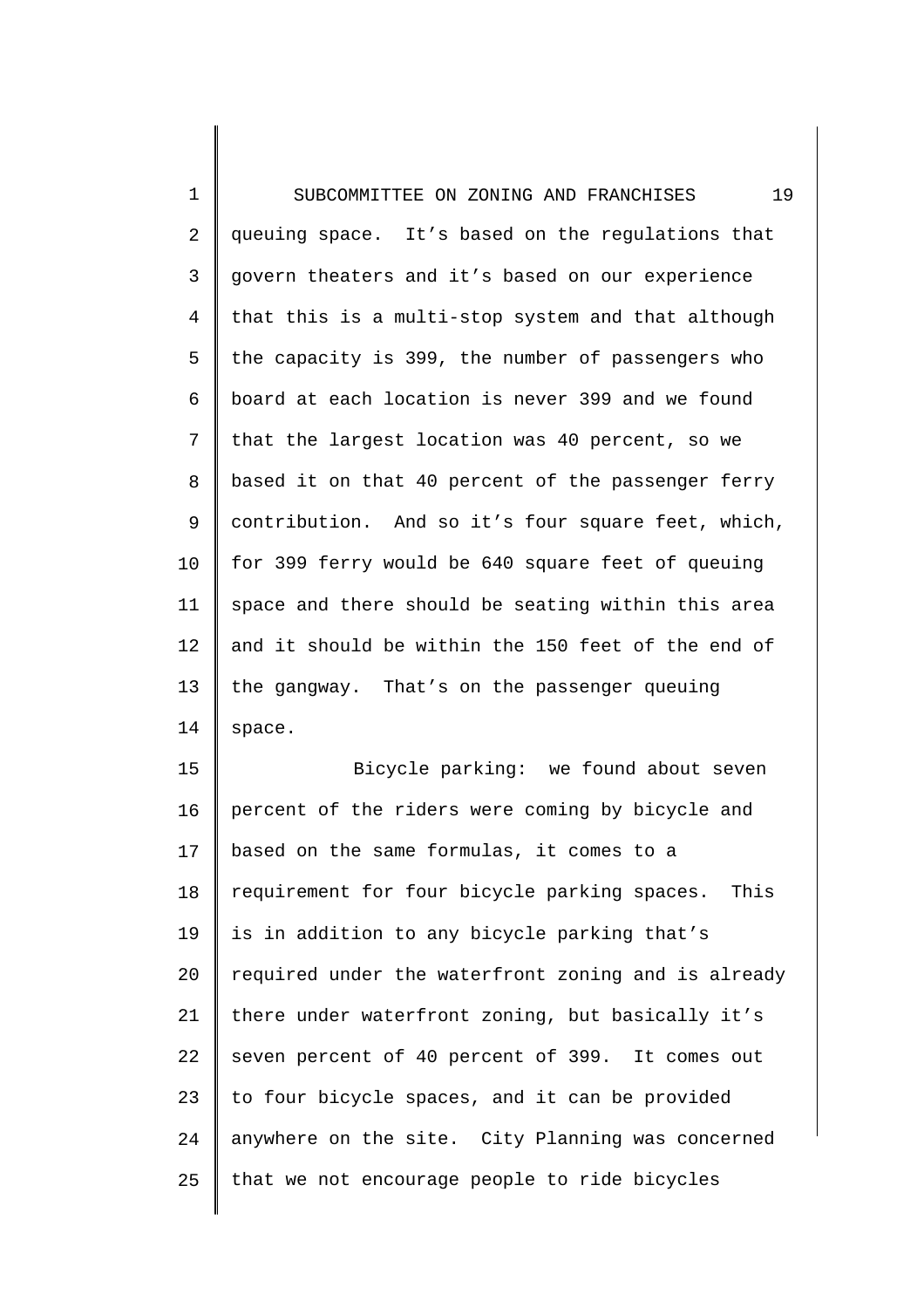1 2 3 4 5 SUBCOMMITTEE ON ZONING AND FRANCHISES 20 through the public access area to the closest point to the gangway, and also concerned that we not have too much bicycle parking and make this sort of a parking lot instead of a public access area.

6 7 8 9 10 And the third is a requirement for trash receptacles and it's one trash receptacle and it is within 25 feet of the gangway again, in addition to anything that's required under waterfront zoning.

11 12 13 14 15 16 17 18 19 20 21 22 23 And then in the second area are permitted amenities and specifically, we're talking about a passenger queuing shelter. All of the sites have queuing shelters. They've been done under waterfront access authorizations or under a Mayoral zoning override now, but in the future they will be permitted under the regulations that describe the... and ticketing machines under regulations that describe the size and shape of both facilities so that they do not become overwhelming in the public access area, and they should be close to the gangway within 100 feet of the gangway.

24 25 So those are the regulations that have been set up. It's a certification process at City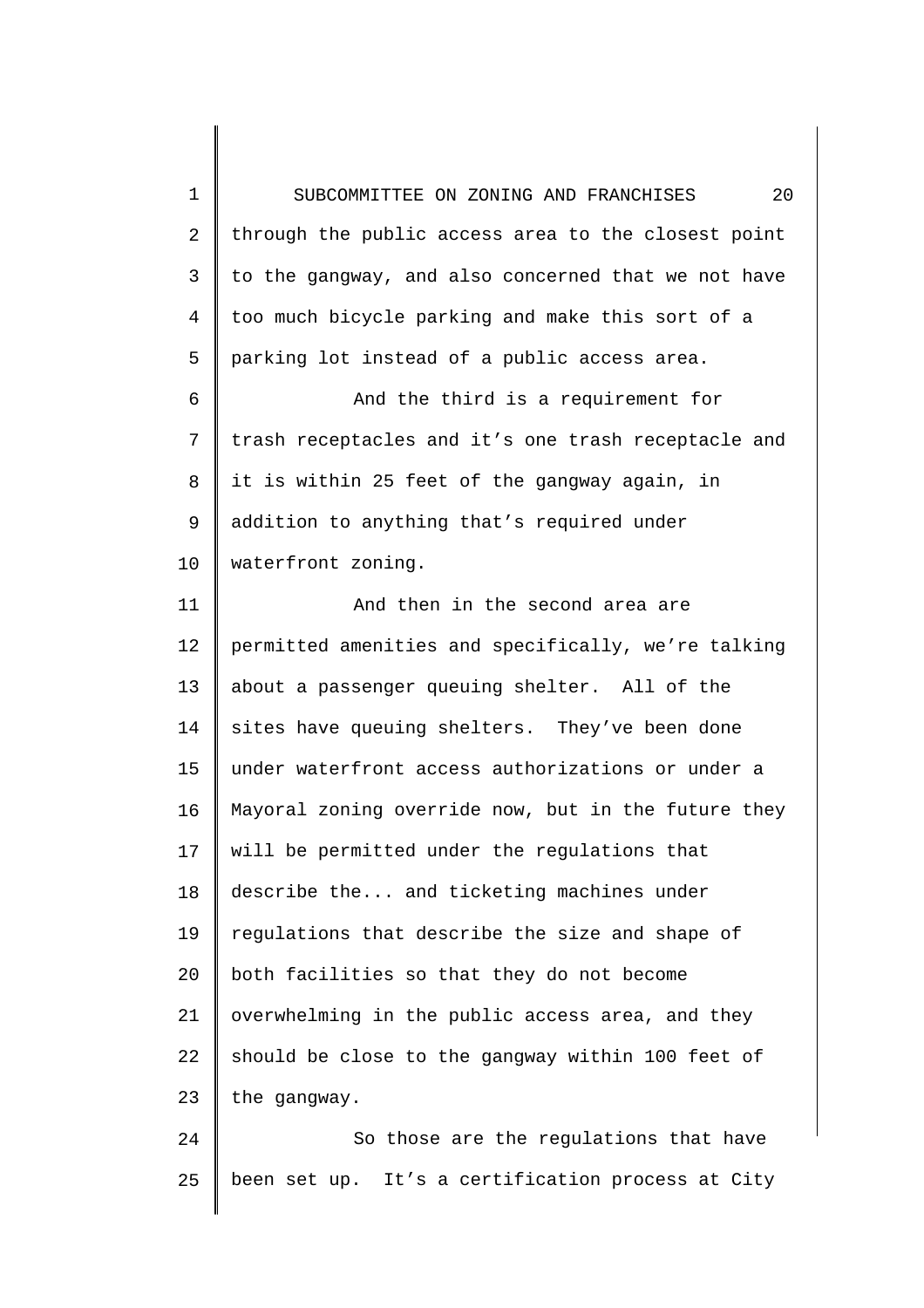1 2 3 4 5 6 7 8 9 10 11 12 13 14 15 16 17 18 19 20 SUBCOMMITTEE ON ZONING AND FRANCHISES 21 Planning. If there's ever a change or a new addition in Community Board 1 and it can meet these requirements as a checklist that is confirmed by City Planning and then it is good to go. I'm happy to answer questions... CHAIRPERSON WEPRIN: [interposing] Great. HARDY ADASKO: At the appropriate time. CHAIRPERSON WEPRIN: Okay, we actually have a number of questions. Before we do, I just want to acknowledge that we've been joined by Council Member Wills and Council Member Williams. Let me call on in the order that I was told. Council Member Garodnick first. COUNCIL MEMBER GARODNICK: Thank you. Thank you, Mr. Chairman, and good morning. I just wanted to see if you could help me understand the scenarios in which a Mayoral zoning override is appropriate. I must admit that I'm... perhaps it

21 22 23 24 has come... we've encountered that before this committee in the past, but I don't remember it and I'd like to know a little bit more about what the circumstances are in which the Mayor can override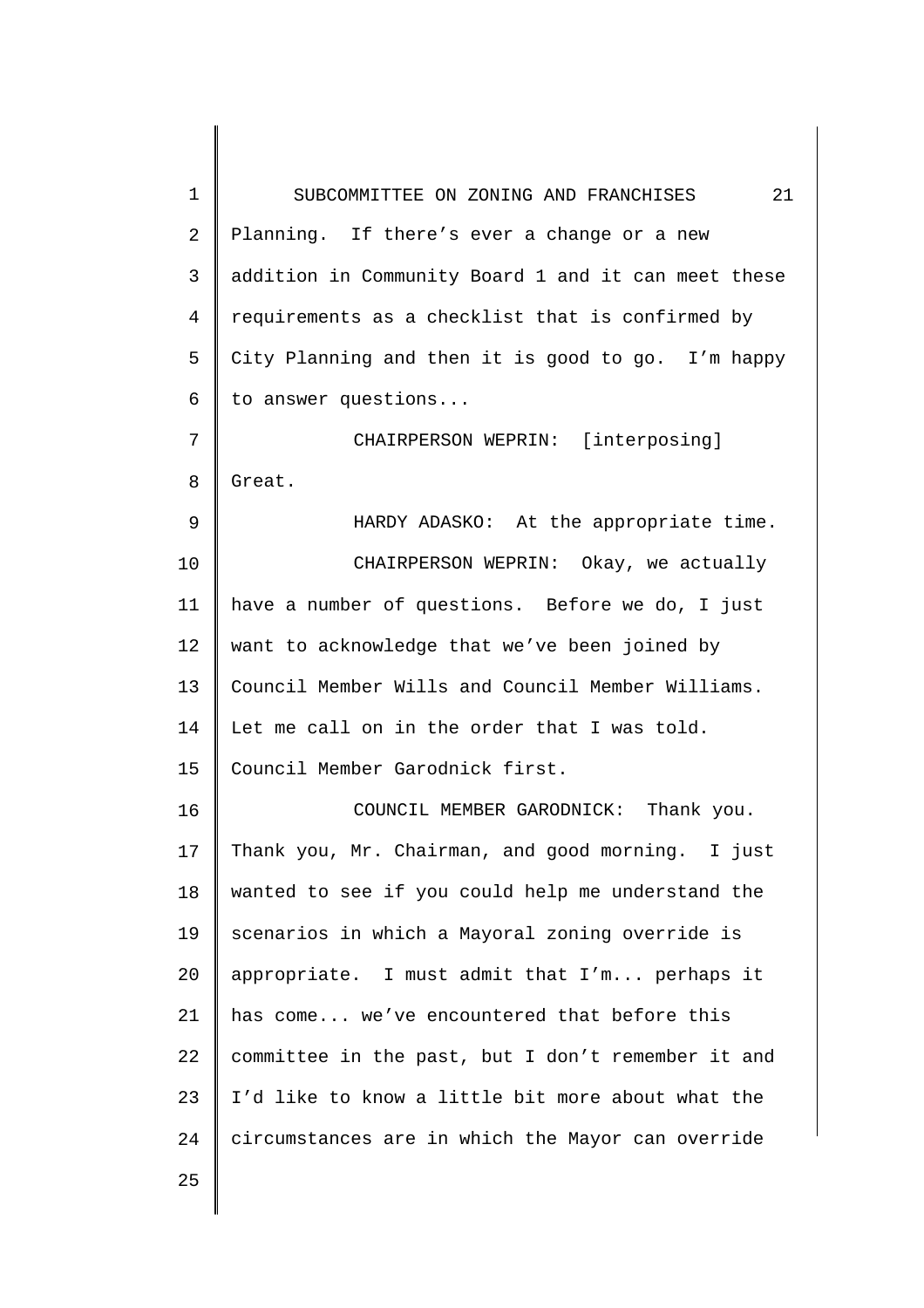1 2 3 SUBCOMMITTEE ON ZONING AND FRANCHISES 22 the zoning resolution as established by the council.

4 5 ZACHARY SMITH: [off mic] Oh, yeah, go ahead.

6 7 8 9 10 11 12 13 14 15 16 17 18 19 20 21 22 23 24 HARDY ADASKO: Well, I'm not an expert on it or not the expert on it, so I'd invite you to reach out to others, but my understanding is that for a city... for the public interest of city projects, the Mayor has the ability to override the zoning. It's a discretionary action. It triggers environmental review before he makes that determination. It is not used frequently. It is used quite sparingly. It's been used occasionally on affordable housing and it was used in this particular case because the shelters were by definition of the zoning a commercial activity taking place in a residence district, the same thing with the ticket machine and that could not happen without... in a residence district and the Mayor overrode the zoning to allow these relatively small structures for a limited period of time in the residence district to enable the pilot program to get underway on a timely basis.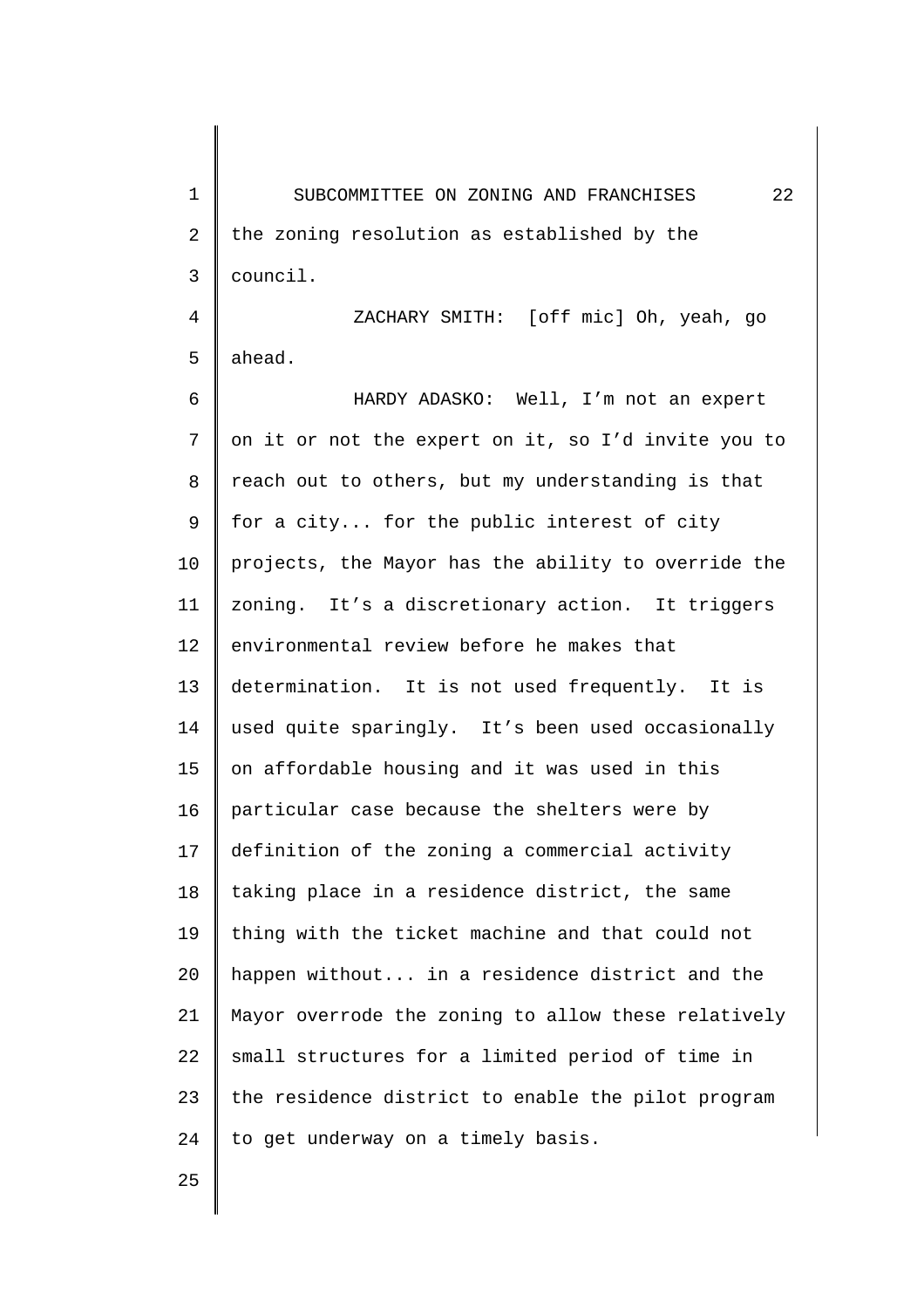| $\mathbf 1$    | 23<br>SUBCOMMITTEE ON ZONING AND FRANCHISES       |
|----------------|---------------------------------------------------|
| $\overline{2}$ | COUNCIL MEMBER GARODNICK: So it's only            |
| $\mathsf{3}$   | allowed for city projects?                        |
| 4              | HARDY ADASKO: Correct.                            |
| 5              | COUNCIL MEMBER GARODNICK: And when you            |
| 6              | say triggered an environmental review, is that a  |
| 7              | full Environment Impact Statement or the less     |
| 8              | cumbersome Environmental Assessment?              |
| 9              | HARDY ADASKO: It depends on the facts,            |
| 10             | but I'm quite sure it would never be an EIS level |
| 11             | of situation.                                     |
| 12             | COUNCIL MEMBER GARODNICK: So this was             |
| 13             | an EAS.                                           |
| 14             | [crosstalk]                                       |
| 15             | HARDY ADASKO: EAS, yes.                           |
| 16             | COUNCIL MEMBER GARODNICK:<br>And                  |
| 17             | and                                               |
| 18             | HARDY ADASKO: [interposing] And we                |
| 19             | also used and actually when the initial           |
| 20             | especially weekend activities, the 150 passenger  |
| 21             | boats were inadequate. We were regularly leaving  |
| 22             | people on the piers throughout the weekend and we |
| 23             | wanted to move to a larger boat, which was not    |
| 24             | allowed under the existing regulations.<br>The    |
| 25             | operator had the boat available, so to move up to |
|                |                                                   |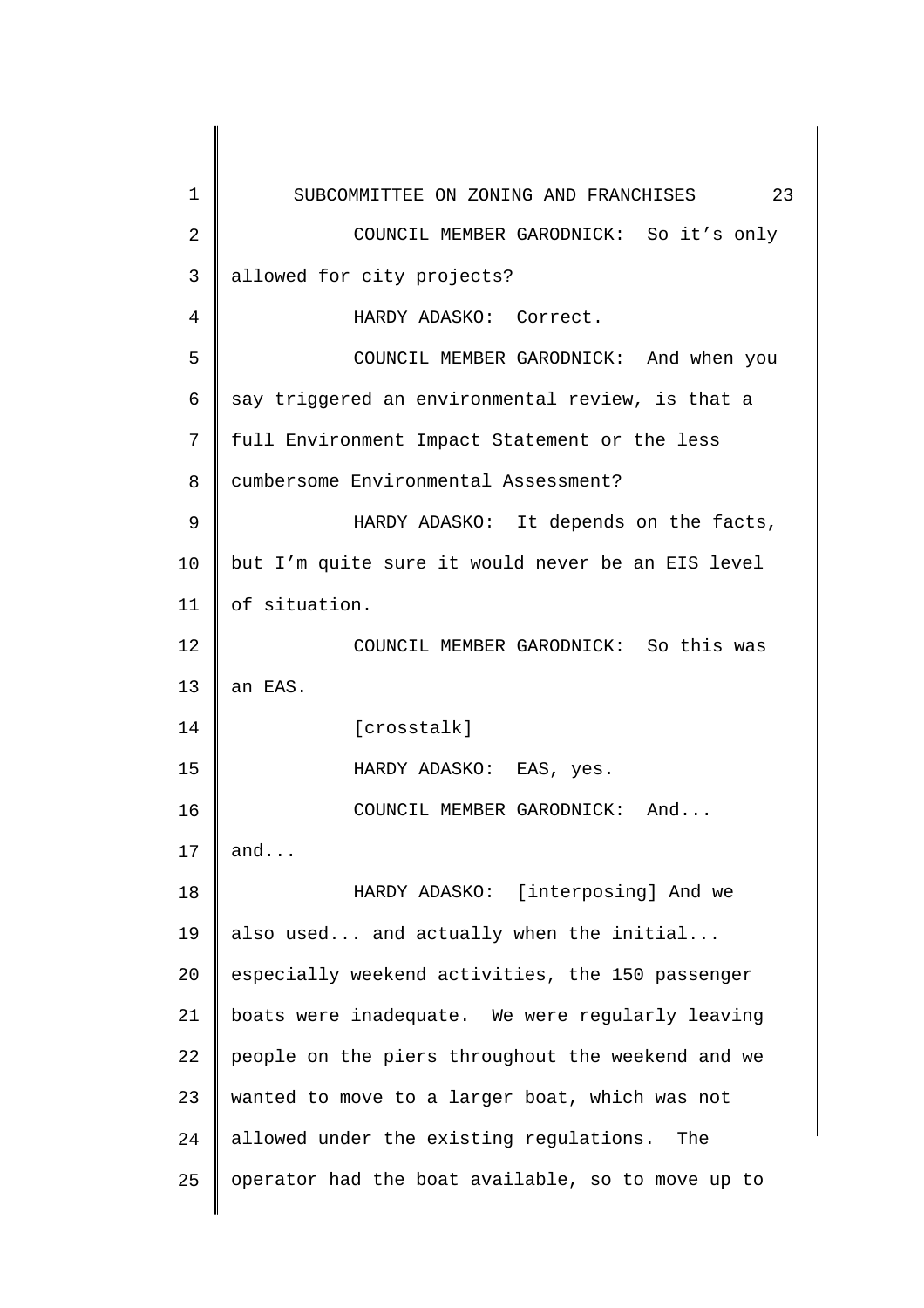1 2 3 4 5 6 7 8 9 10 11 12 13 14 15 16 17 18 19 20 21 22 23 24 25 SUBCOMMITTEE ON ZONING AND FRANCHISES 24 the 399 passenger ferry that operates on the weekends the zoning override was used. COUNCIL MEMBER GARODNICK: Okay, so it allowed for certain amenities and also the bigger boats. HARDY ADASKO: Correct, correct. COUNCIL MEMBER GARODNICK: Is that right? Okay and if we were to make more permanent the opportunity for the larger boats to land in this area, what are the other potential impacts beyond the East River Ferry as it is currently established? So there are other boats that might be potential candidates to use these landings or is it is just what we're talking about here in this pilot? HARDY ADASKO: Well, we're past the pilot. We're going into the five-year contract. We believe we structured it for ferry operations. Now, there could be other ferries that are not part of the city's contract that choose to operate developer sponsored; privately sponsored, but they would have to follow these regulations that have been established; that will be established we hope within zoning.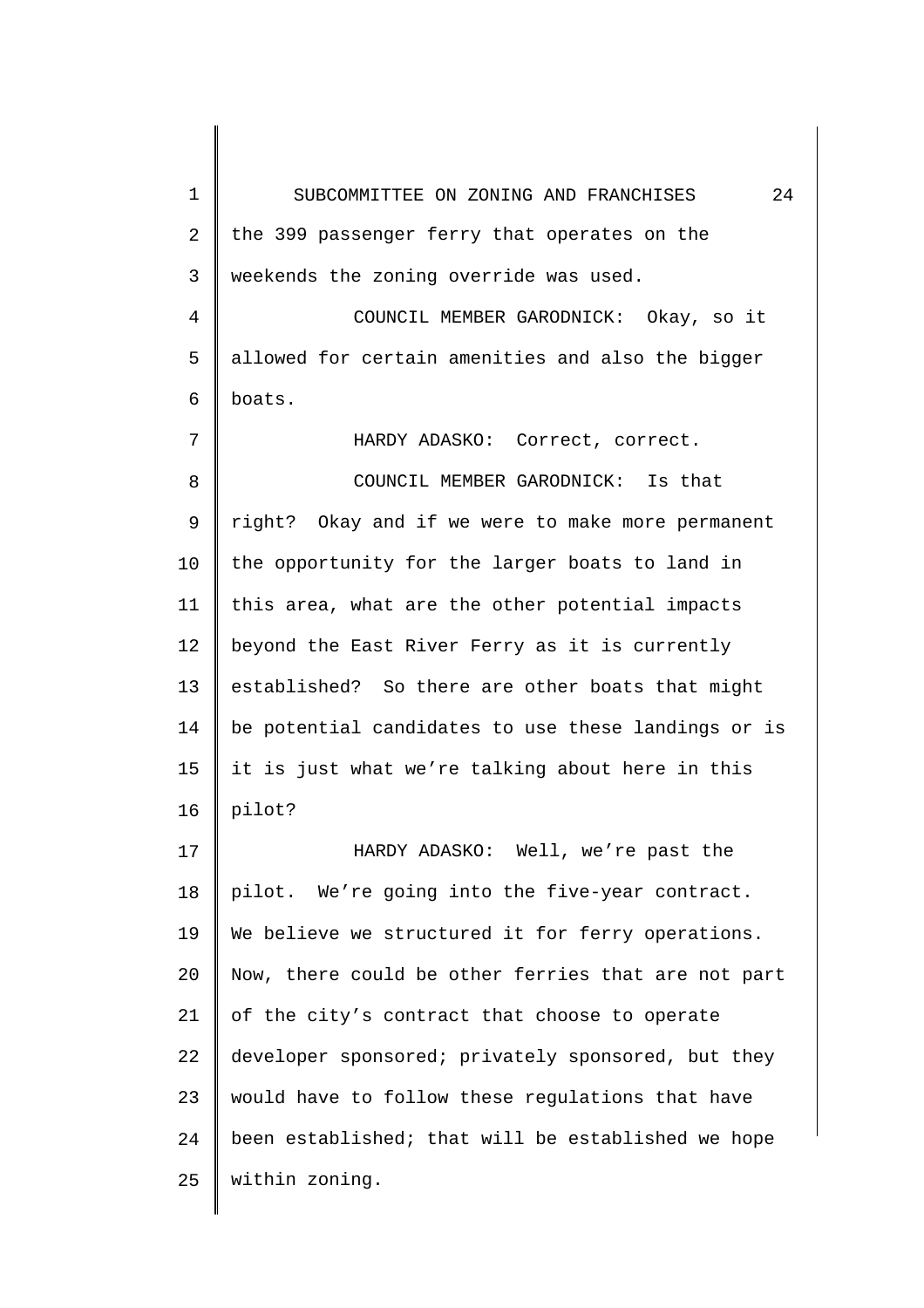| 25<br>SUBCOMMITTEE ON ZONING AND FRANCHISES         |
|-----------------------------------------------------|
| COUNCIL MEMBER GARODNICK: Okay and                  |
| since that time in which the override took place in |
| 2012, were we able to well, certainly better        |
| accommodate the needs for the number of passengers  |
| who were using it? Are we still leaving people on   |
| the you know, on the docks there when they're       |
| looking $to$                                        |
| [crosstalk]                                         |
| HARDY ADASKO: Very                                  |
| [crosstalk]                                         |
| COUNCIL MEMBER GARODNICK: To get on?                |
| HARDY ADASKO: Very rarely. There are                |
| occasional perfect days, but very rarely.           |
| COUNCIL MEMBER GARODNICK: 'Kay and                  |
| lastly, when a Mayor and again, this may not be the |
| right question for you, but we'll certainly take    |
| this up with City Planning 'cause I'm interested in |
| it now, the issue of Mayoral zoning overrides.      |
| When a Mayor does do a zoning override for a city   |
| project is that something that needs to be noticed  |
| publicly, a city record? Does there need to be any  |
| follow up action by the council? Do you know the    |
| answer to any of these?                             |
| HARDY ADASKO: I don't know the answer.              |
|                                                     |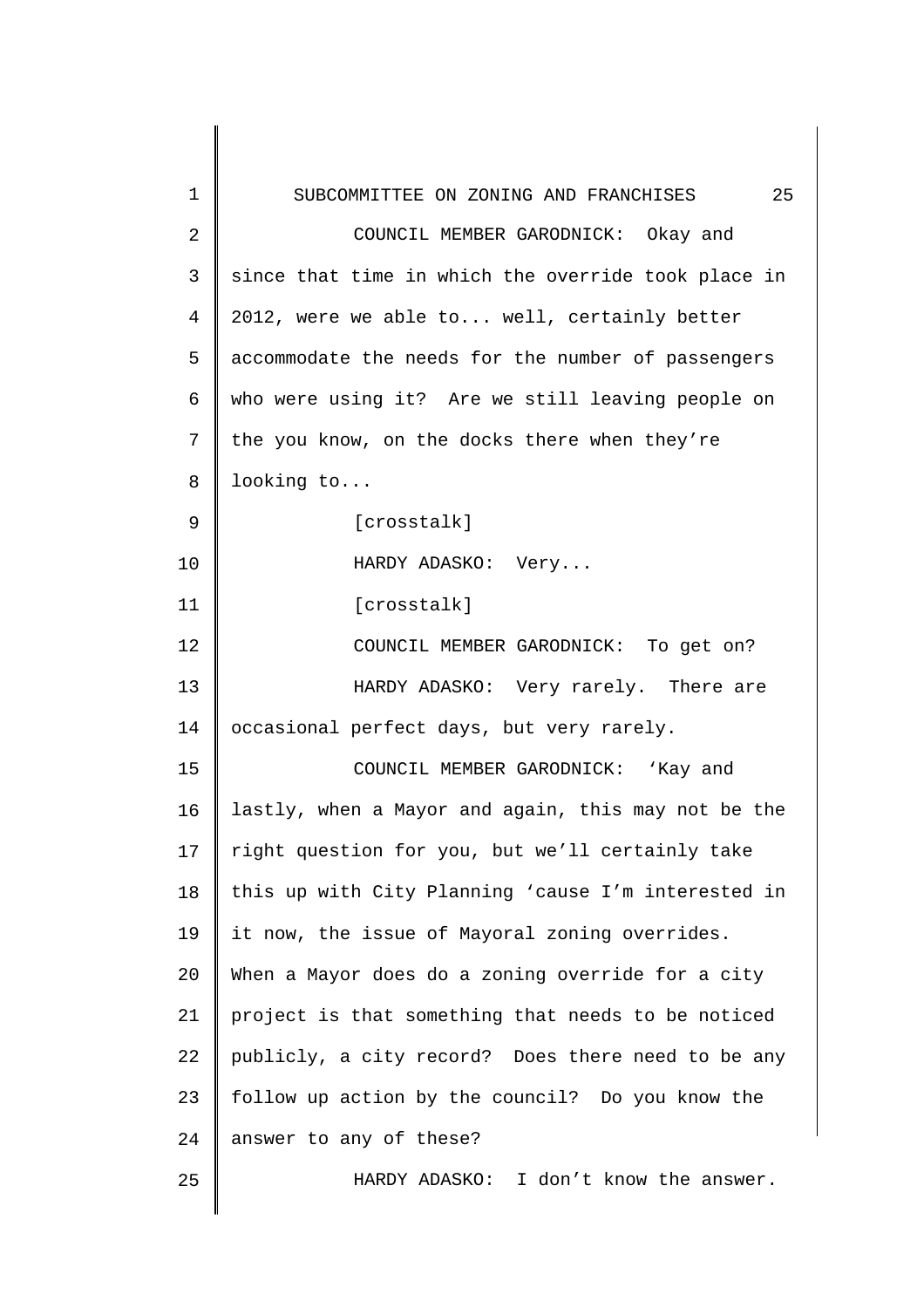| 1              | 26<br>SUBCOMMITTEE ON ZONING AND FRANCHISES        |
|----------------|----------------------------------------------------|
| $\sqrt{2}$     | COUNCIL MEMBER GARODNICK: Okay, well,              |
| $\mathsf{3}$   | we'll take it up with City Planning because you    |
| $\overline{4}$ | know, this is an unfamiliar territory for me and I |
| 5              | don't know about the other members of this         |
| 6              | committee. Thank you, Mr. Chairman.                |
| 7              | CHAIRPERSON WEPRIN: Thank you, Mr.                 |
| 8              | Garodnick. I'd like to call on Council Member      |
| 9              | Wills followed by Chair Greenfield.                |
| 10             | COUNCIL MEMBER WILLS: Good morning,                |
| 11             | gentlemen. I just have a quick question and I was  |
| 12             | looking at {background static] I'm sorry, I was    |
| 13             | looking at the passenger queue shelters and they   |
| 14             | look like they have they're designed similar to    |
| 15             | the CEMUSA shelters that we use for mass transit.  |
| 16             | Are they or will they have advertising space on    |
| 17             | them and if so, who would be controlling the       |
| 18             | advertising?                                       |
| 19             | HARDY ADASKO: They will not have                   |
| 20             | advertising space. It will not be allowed.         |
| 21             | COUNCIL MEMBER WILLS: Okay, they won't             |
| 22             | even have                                          |
| 23             | [crosstalk]                                        |
| 24             | HARDY ADASKO: And they're not these                |
| 25             | are not CEMUSA. The design may look similar, but   |
|                |                                                    |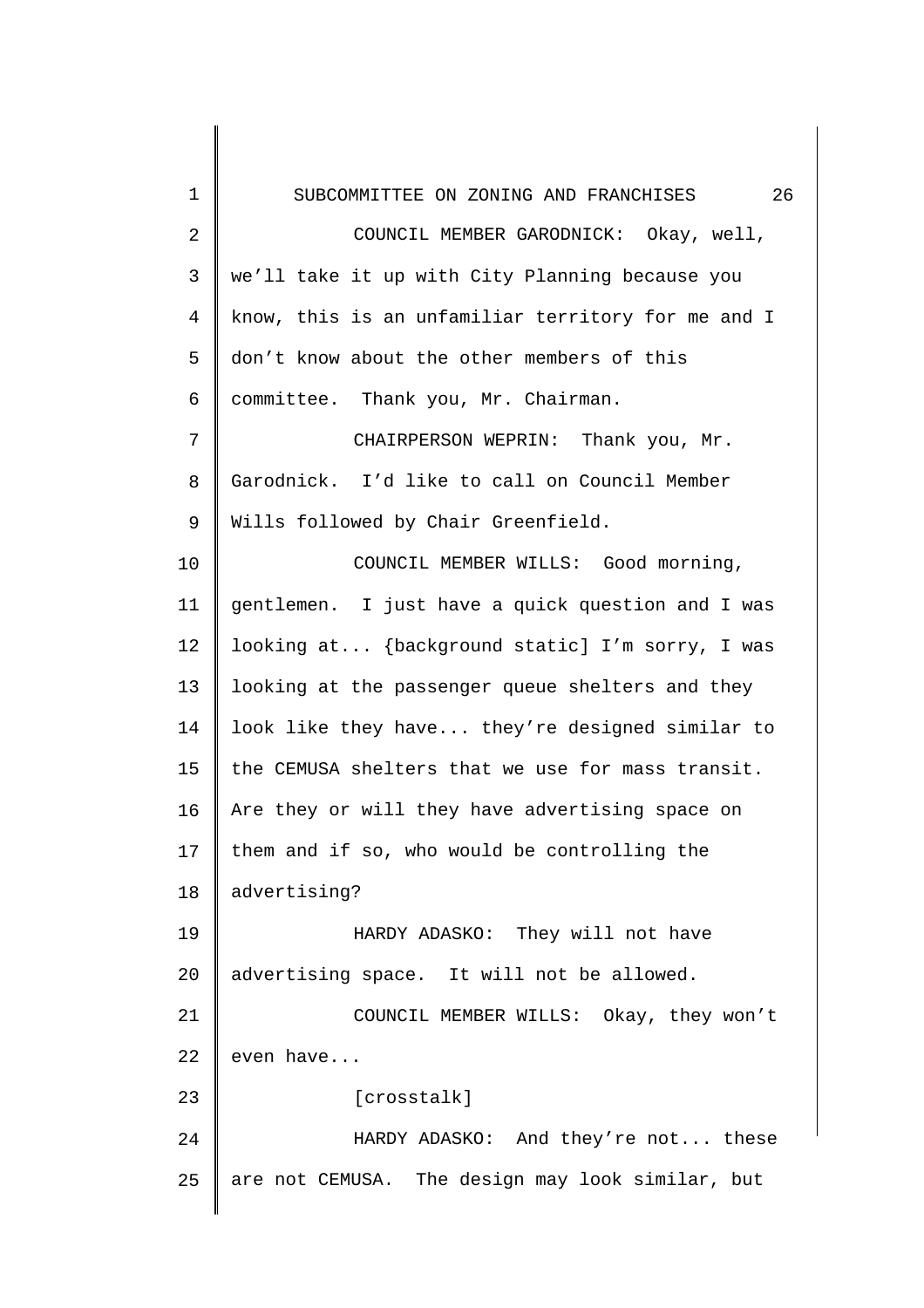1 2 3 4 5 6 7 8 9 10 11 12 13 14 15 16 17 18 19 20 21 22 23 24 25 SUBCOMMITTEE ON ZONING AND FRANCHISES 27 they are not CEMUSA and not part of the CEMUSA franchise. COUNCIL MEMBER WILLS: And part of the Brooklyn borough president's recommendations were to have the signage indicating ferry schedules or routes shall be incorporated. Contact information for the entity responsible for this site maintenance snow, waste removal, physical repairs. Will that be part of the shelters or how will that be structured? HARDY ADASKO: It may be on the shelter most likely. COUNCIL MEMBER WILLS: [interposing] Oh, okay. HARDY ADASKO: It's going to be the near the gangplank at another part of the ferry landing. ZACHARY SMITH: And it's required. COUNCIL MEMBER WILLS: Thank you, Mr. Chair. CHAIRPERSON WEPRIN: Thank you, Mr. Wills. Council Member Greenfield followed by Council Member Reynoso.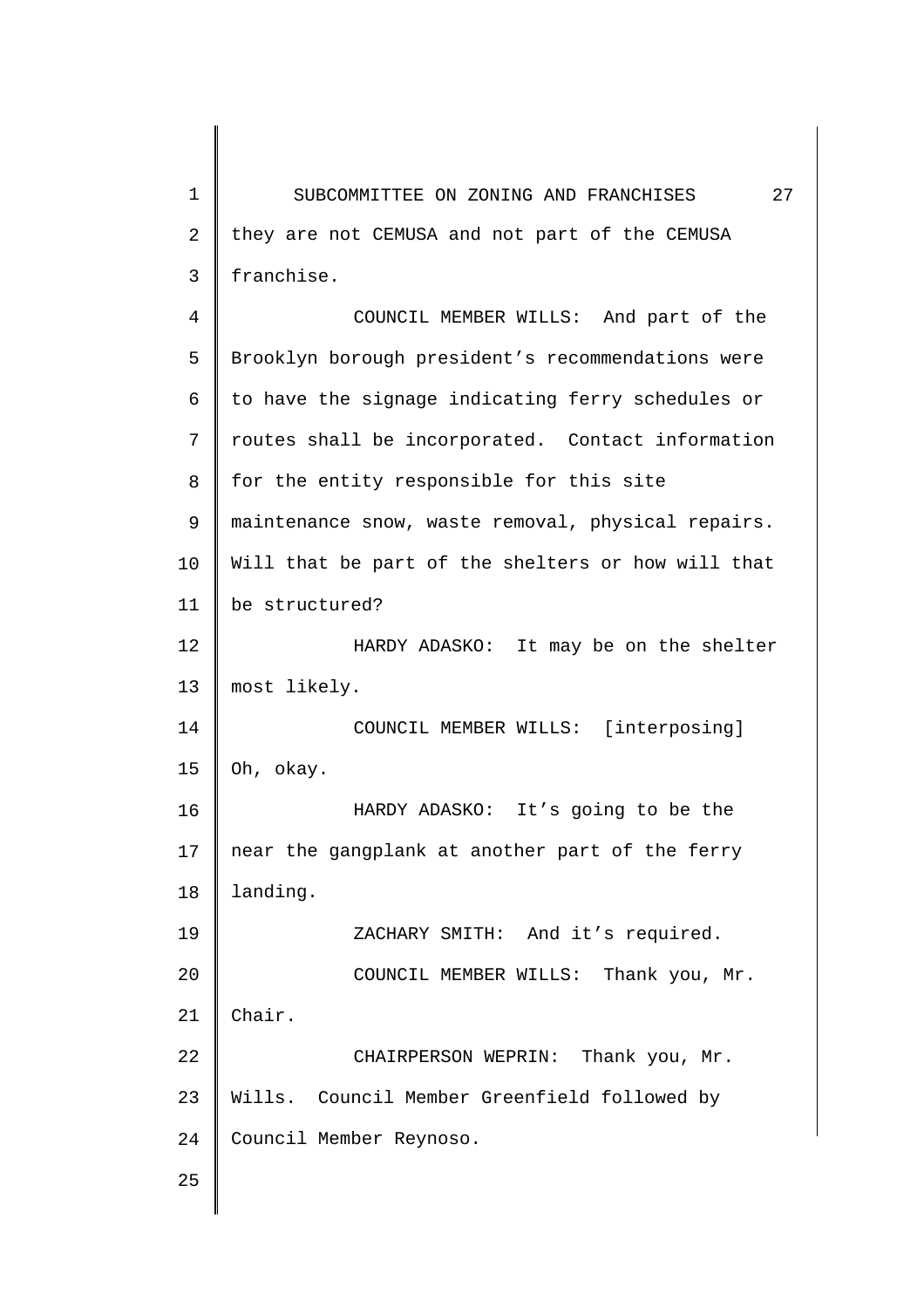## SUBCOMMITTEE ON ZONING AND FRANCHISES 28

2 3 4 5 6 7 8 COUNCIL MEMBER GREENFIELD: Thank you, Mr. Chairman, and thank you for your testimony today. I'm curious about the 40 percent number. Where did you get that number 'cause it seems like everything is working backwards off that 40 percent. Can you give a little bit more details about that?

9 10 11 12 13 14 15 16 17 18 19 20 21 22 23 24 HARDY ADASKO: Basically we've been doing survey each of the summers when the ridership is higher and we found that within the pilot system at the North Williamsburg site was the largest number of people getting on the ferry and it basically maxed out at about 40 percent of the capacity of the ferry. I remember the ferry just picking up people at several locations, dropping people off at several locations, and so requiring working the number of the capacity of the ferry, which is in fact is the way the existing zoning operates, just was not realistic in terms of requiring far more than should be required. So we have the 40 percent requirement at each of the sites, but even though the volumes are lower at the other two sites.

25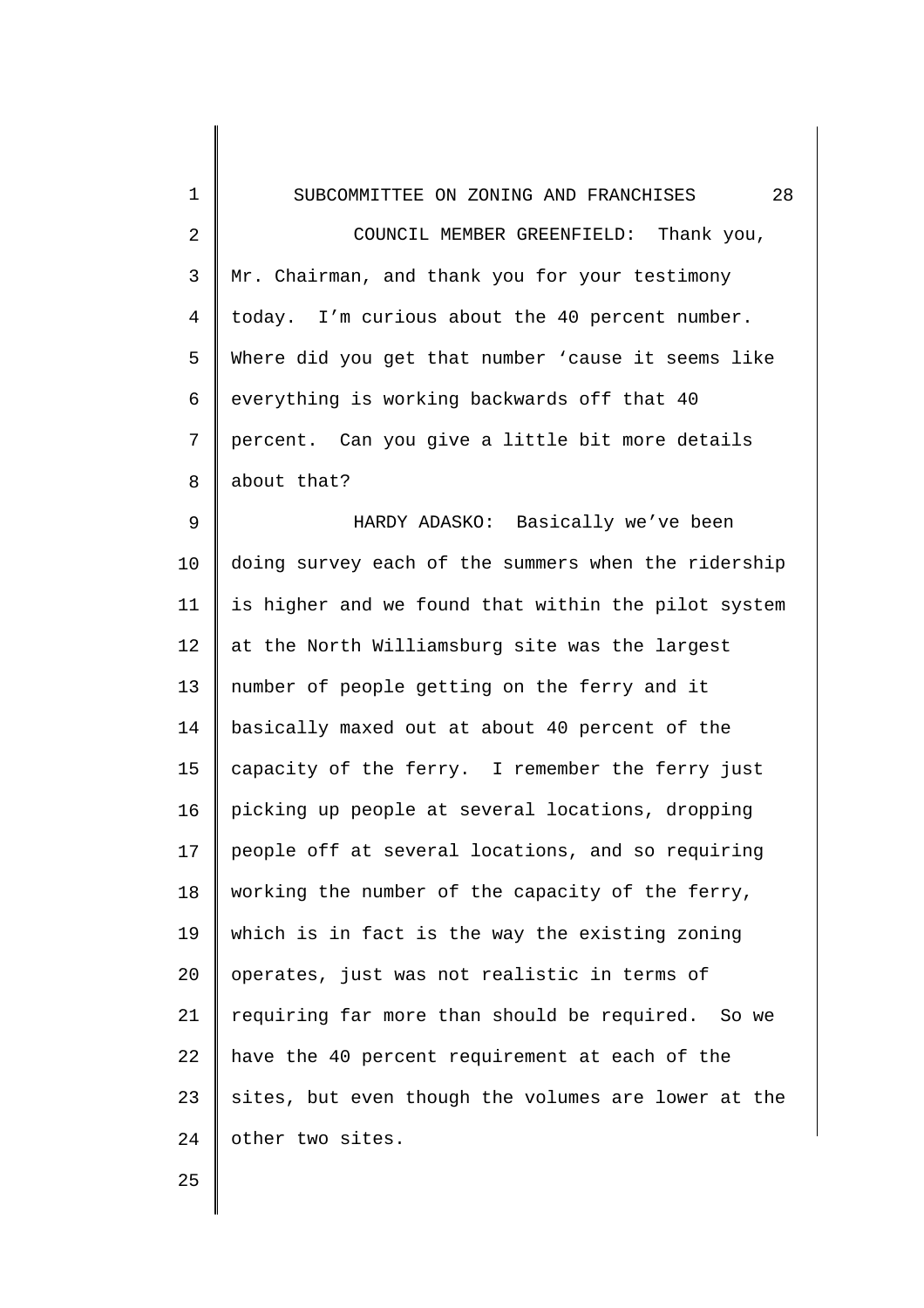## SUBCOMMITTEE ON ZONING AND FRANCHISES 29

2 3 4 5 6 7 8 9 10 11 12 13 14 15 16 COUNCIL MEMBER GREENFIELD: And the reason I'm concerned is by your testimony you say that the success of the ferry exceeded your own projections, right, and it seems like the ferry is becoming more and more popular and this is... I'm just going based on your own testimony, yet the 40 percent obviously doesn't reflect future usage. It only reflects current usage, so have you made any projections, although I'll take it with a grain of salt because your last projections were inaccurate, have you made any projection as to what the ridership is going to be or was this simply sort of a matter of working backwards and trying to figure out what we could live with in terms of the queue line at the passengers queuing space.

17 18 19 20 21 22 23 24 HARDY ADASKO: Well, I'd point out that the other two locations; the other locations have far lower ridership and the weekday ridership is far lower. The growth is... I believe has been in the weekday ridership, which we've been trying to build up and a lesser rate of growth at the weekend ridership, but beyond that we don't have projections yet.

25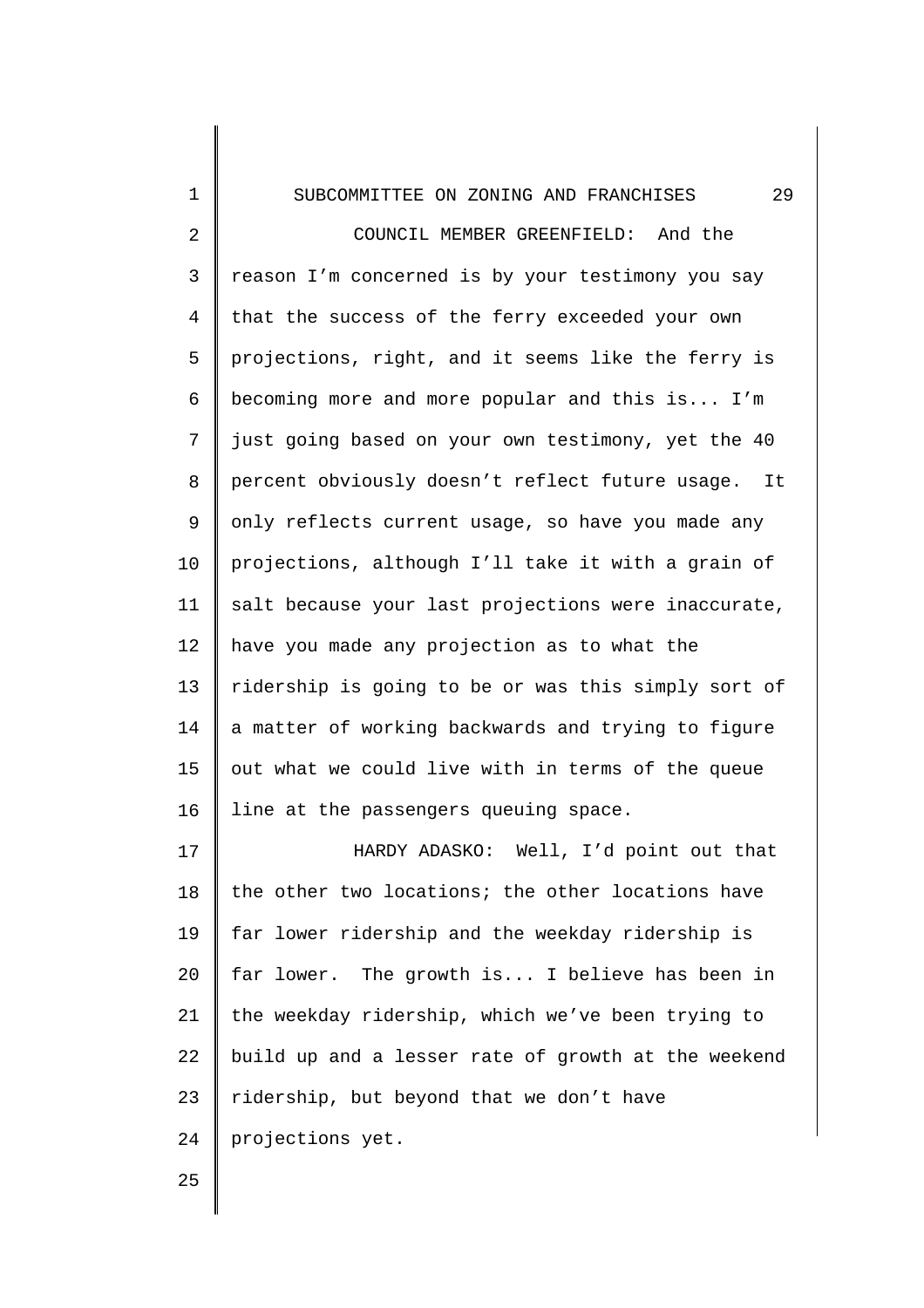1 2 3 4 5 6 7 8 9 10 11 12 13 14 15 16 17 18 19 20 21 22 23 24 25 SUBCOMMITTEE ON ZONING AND FRANCHISES 30 COUNCIL MEMBER GREENFIELD: You do not have projections. HARDY ADASKO: Right. COUNCIL MEMBER GREENFIELD: Okay, I'm disappointed to hear that. Let's talk about the seven percent bicycle ridership. It also seems a little bit low. That would require what, only four parking spaces; is that what you said; in addition to what's currently there, so what do we currently have there? HARDY ADASKO: Well, that varies by site because they've been developed under the existing waterfront regulations, but again, the same described... the same calculation goes into that. Only one site do we have 40 percent capacity using the ferry. The other sites are far lower. The four... [crosstalk] COUNCIL MEMBER GREENFIELD: No, I clearly understand, but my same calculation goes into it as well, which is that as cycling and ridership are going to become more popular, one would imagine that there would be more cycling to these locations and that there would be more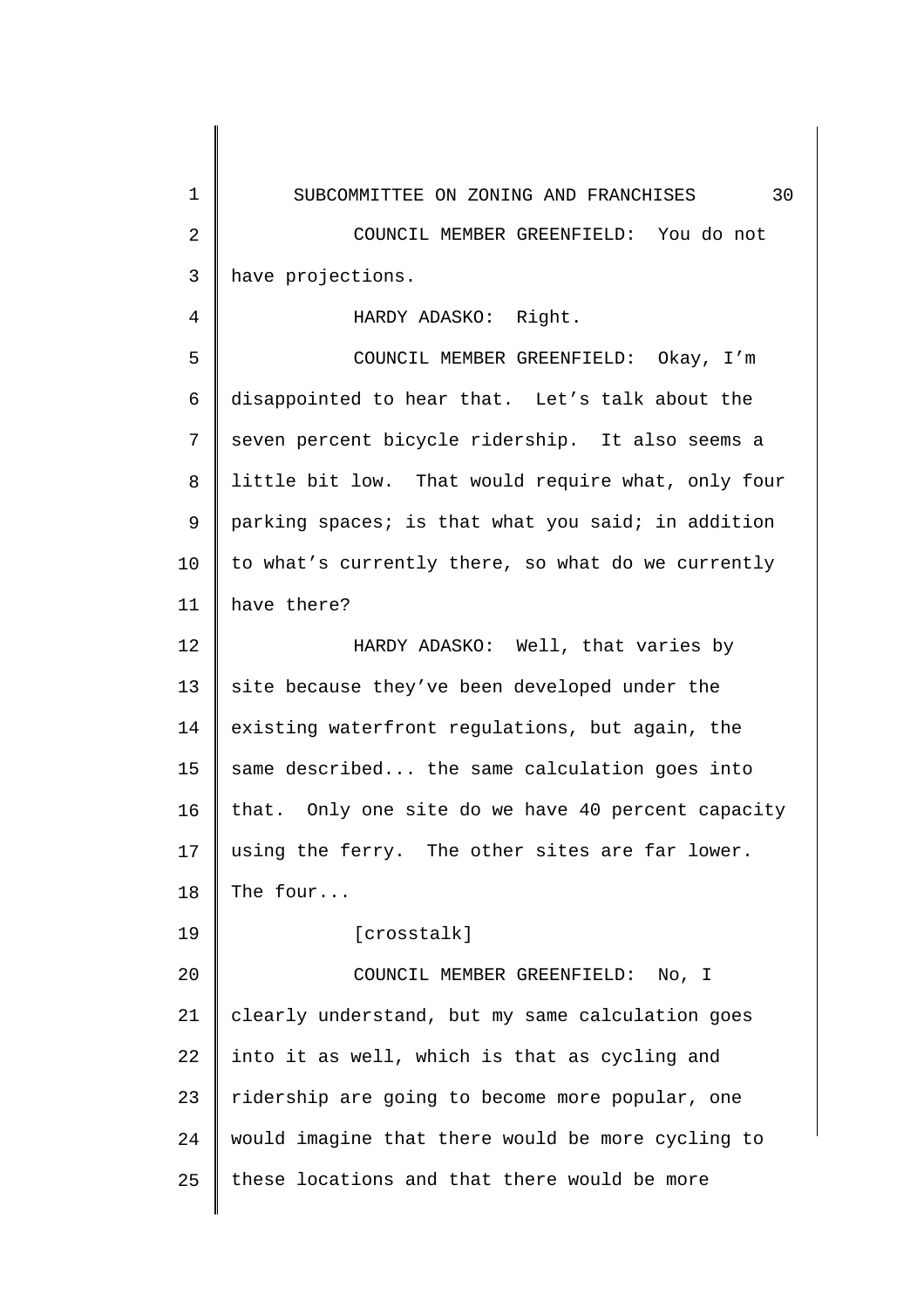1 2 3 SUBCOMMITTEE ON ZONING AND FRANCHISES 31 ridership and therefore, there would be greater need for bicycle parking spaces.

4 5 6 7 8 9 10 11 12 13 14 15 16 17 18 19 20 HARDY ADASKO: But again, I'm pointing out that there is a great deal of room to grow at the other locations before we get to those numbers and on the weekday, where the ferry is 150, we are still providing the bicycle parking based on a ferry capacity of 399. One thing we did not do successfully; did not do well in our surveys is although we counted the number of people coming by bicycles, we did not count the number of people who took the bicycle onto the ferry as opposed to park it and we have told the Brooklyn borough president that in the next round of surveys we would look for that information also. We believe some people are definitely taking bicycles on the ferry. It's permitted and so again, before, though it sounds... though it is a single digit number, we believe it's conservative.

21 22 23 24 COUNCIL MEMBER GREENFIELD: And then finally just on this set of questions, the trash receptacle; who's responsible for maintaining that trash receptacle?

HARDY ADASKO: It's...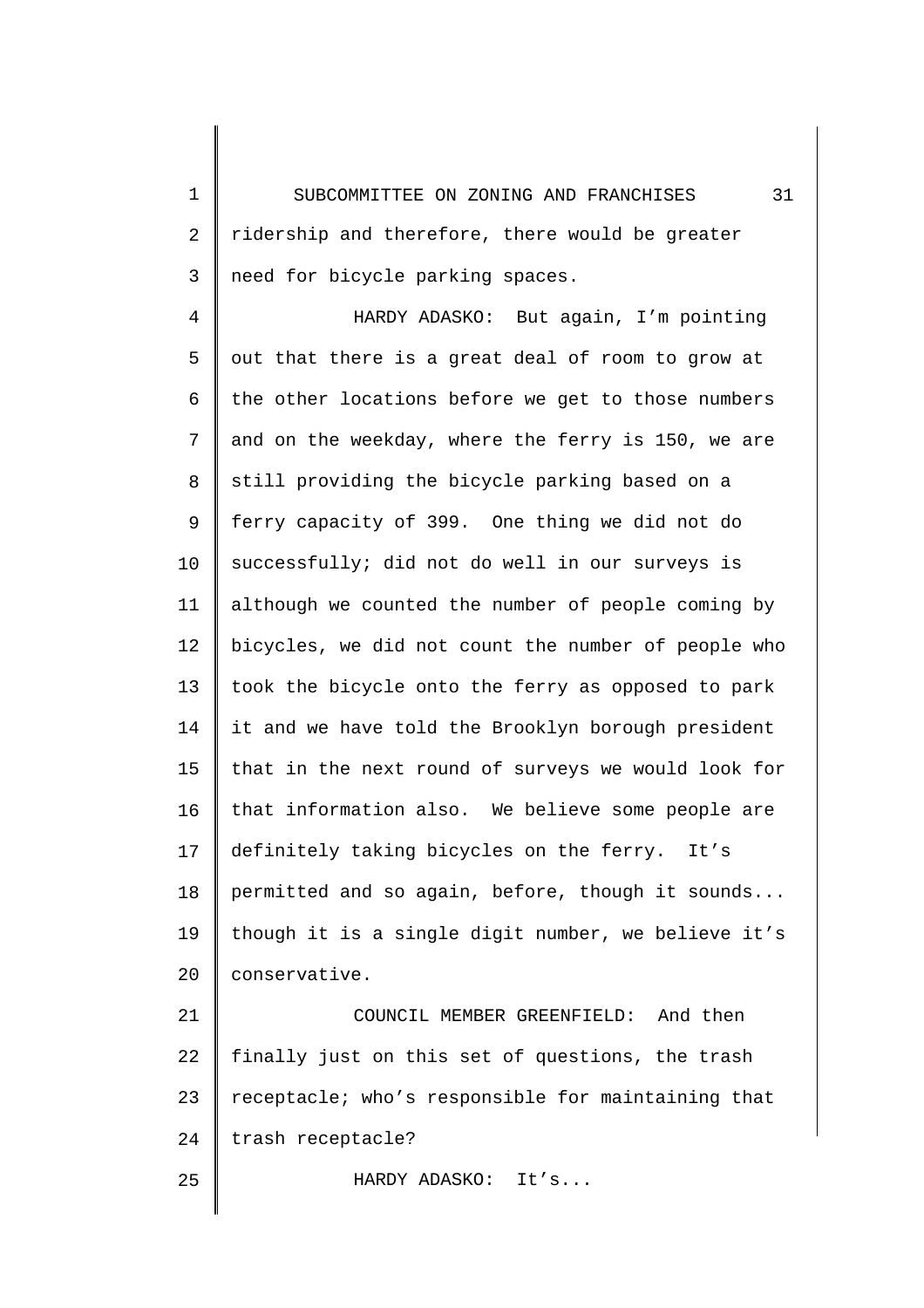| 1              | 32<br>SUBCOMMITTEE ON ZONING AND FRANCHISES         |
|----------------|-----------------------------------------------------|
| $\overline{2}$ | ZACHARY SMITH: Introduce yourself.                  |
| 3              | JOSHUA NELSON: Sure. My name is                     |
| $\overline{4}$ | Joshua Nelson. I'm a Senior Vice President with     |
| 5              | EDC's Asset Management Group and we run the East    |
| 6              | River Ferry surface. Trash receptacles; that'll be  |
| 7              | the responsibility of the owner of each of the      |
| 8              | piers, as well as the operator, so in each case we  |
| 9              | have an agreement with Billybey, our operator, to   |
| 10             | take care of snow removal and waste removal. They   |
| 11             | also have a separate agreement with the owner of    |
| 12             | the India Street pier, Stiles, LLC, so they handle  |
| 13             | that in all cases.                                  |
| 14             | COUNCIL MEMBER GREENFIELD: Got it, and              |
| 15             | then speaking of India Street and the testimony     |
| 16             | regarding what happened. I guess from the           |
| 17             | testimony it seems like they're not really sure     |
| 18             | what has happened. Have you engaged in engineer     |
| 19             | studies of the other piers just to make sure that   |
| 20             | there are no similar issues at the other piers?     |
| 21             | ZACHARY SMITH: Yes, we have. In fact,               |
| 22             | we, EDC inspect through a contract inspect all      |
| 23             | of the other city-owned piers on a monthly basis.   |
| 24             | We look at the structure; we look at the structural |
| 25             | integrity.                                          |
|                |                                                     |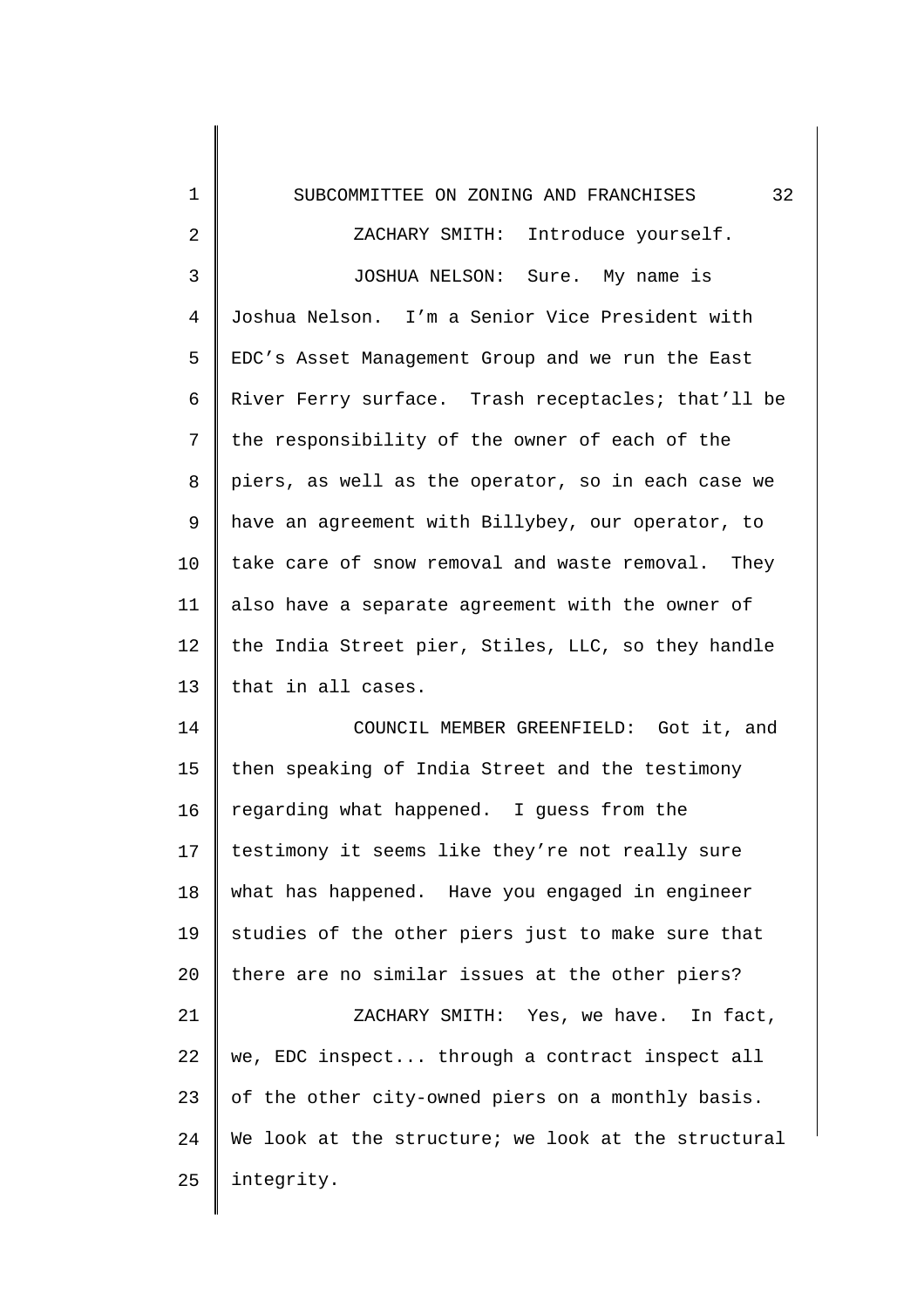| $\mathbf 1$    | 33<br>SUBCOMMITTEE ON ZONING AND FRANCHISES      |
|----------------|--------------------------------------------------|
| $\overline{2}$ | COUNCIL MEMBER GREENFIELD: This one is           |
| 3              | privately owned through, right?                  |
| 4              | ZACHARY SMITH: This one is privately             |
| 5              | owned.                                           |
| 6              | COUNCIL MEMBER GREENFIELD: How many              |
| 7              | are privately owned and how many are city owned? |
| 8              | ZACHARY SMITH: One is privately owned.           |
| 9              | COUNCIL MEMBER GREENFIELD: So this is            |
| 10             | the only that's privately owned.                 |
| 11             | ZACHARY SMITH: That's correct.                   |
| 12             | COUNCIL MEMBER GREENFIELD: Okay, so              |
| 13             | ZACHARY SMITH: And                               |
| 14             | COUNCIL MEMBER GREENFIELD:                       |
| 15             | [interposing] For whatever reason even though    |
| 16             | you're inspecting the city owned piers you chose |
| 17             | not to inspect the privately owned pier?         |
| 18             | ZACHARY SMITH: We will be inspecting             |
| 19             | the privately owned pier once it opens moving    |
| 20             | [crosstalk]                                      |
| 21             | COUNCIL MEMBER GREENFIELD: Uh-huh.               |
| 22             | [crosstalk]                                      |
| 23             | ZACHARY SMITH: Forward.                          |
| 24             | COUNCIL MEMBER GREENFIELD: In the                |
| 25             | future.                                          |
|                |                                                  |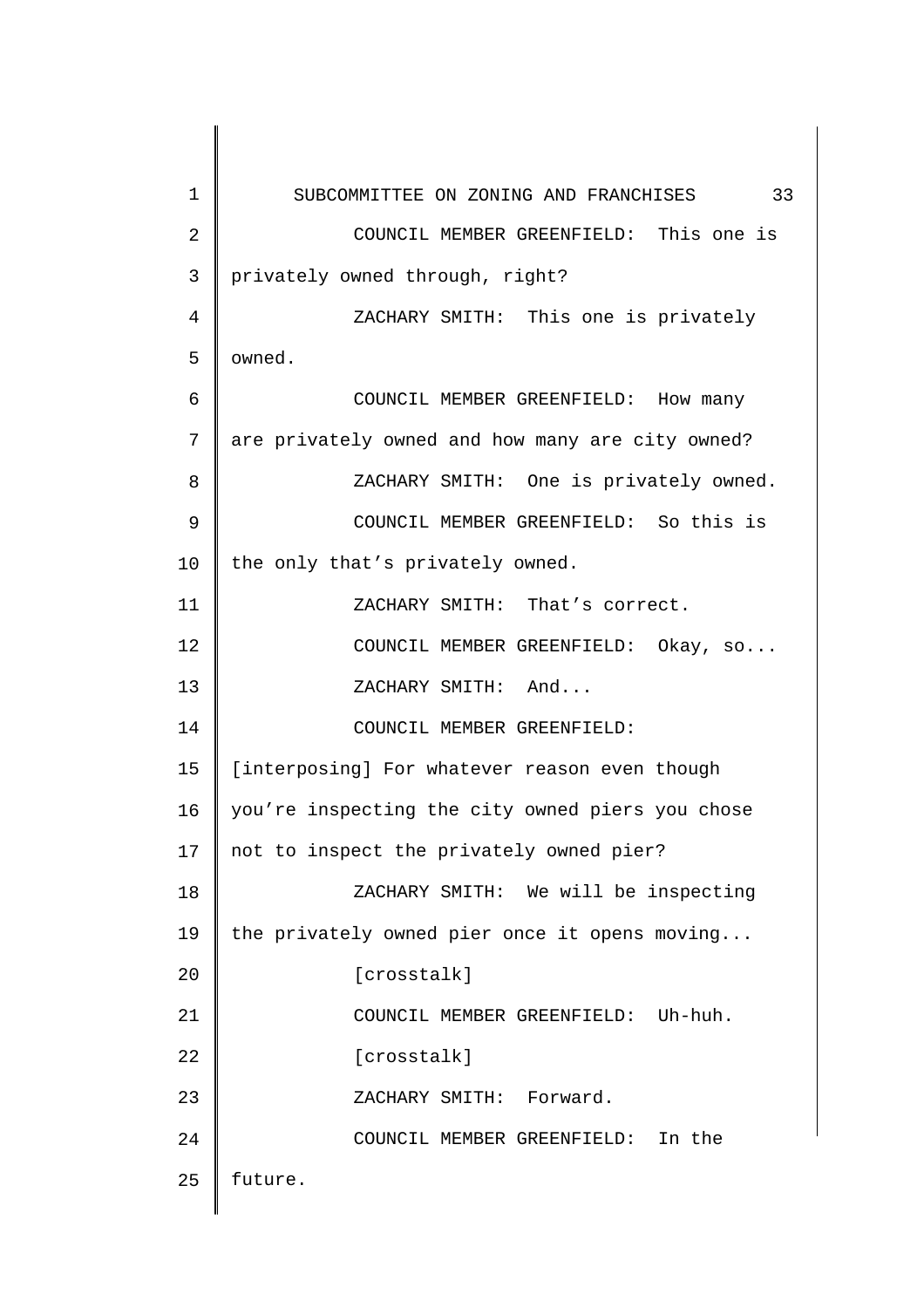1 2 3 4 5 6 7 8 9 10 11 12 13 14 15 16 17 18 19 20 21 22 23 24 25 SUBCOMMITTEE ON ZONING AND FRANCHISES 34 ZACHARY SMITH: In the future. COUNCIL MEMBER GREENFIELD: Got it. Thank you very much. ZACHARY SMITH: Just to add to Hardy's response about the projections, we are underway with the citywide ferry study. It's due out this spring and it will include projected ridership, so we are looking at that and we will have those number and we'll be happy to share them with you. COUNCIL MEMBER GREENFIELD: Got it. Thank you. CHAIRPERSON WEPRIN: Yeah, thank you, Chair Greenfield and before I get to Council Member Reynoso, I just want to acknowledge that Council Member Reynoso was the first one here today and got the gold star. Congratulations. He now has two, Ritchie Torres has one, Jumaane Williams has zero, and [laughter] at the end of the year we're going to give a prize to the winner of that competition. I'd like to call on Council Member Reynoso. COUNCIL MEMBER REYNOSO: I'm happy to hear that there is going to be a prize. I wasn't aware and now that it is, Ritchie, I'm going to give you a run for the prize. Thank you for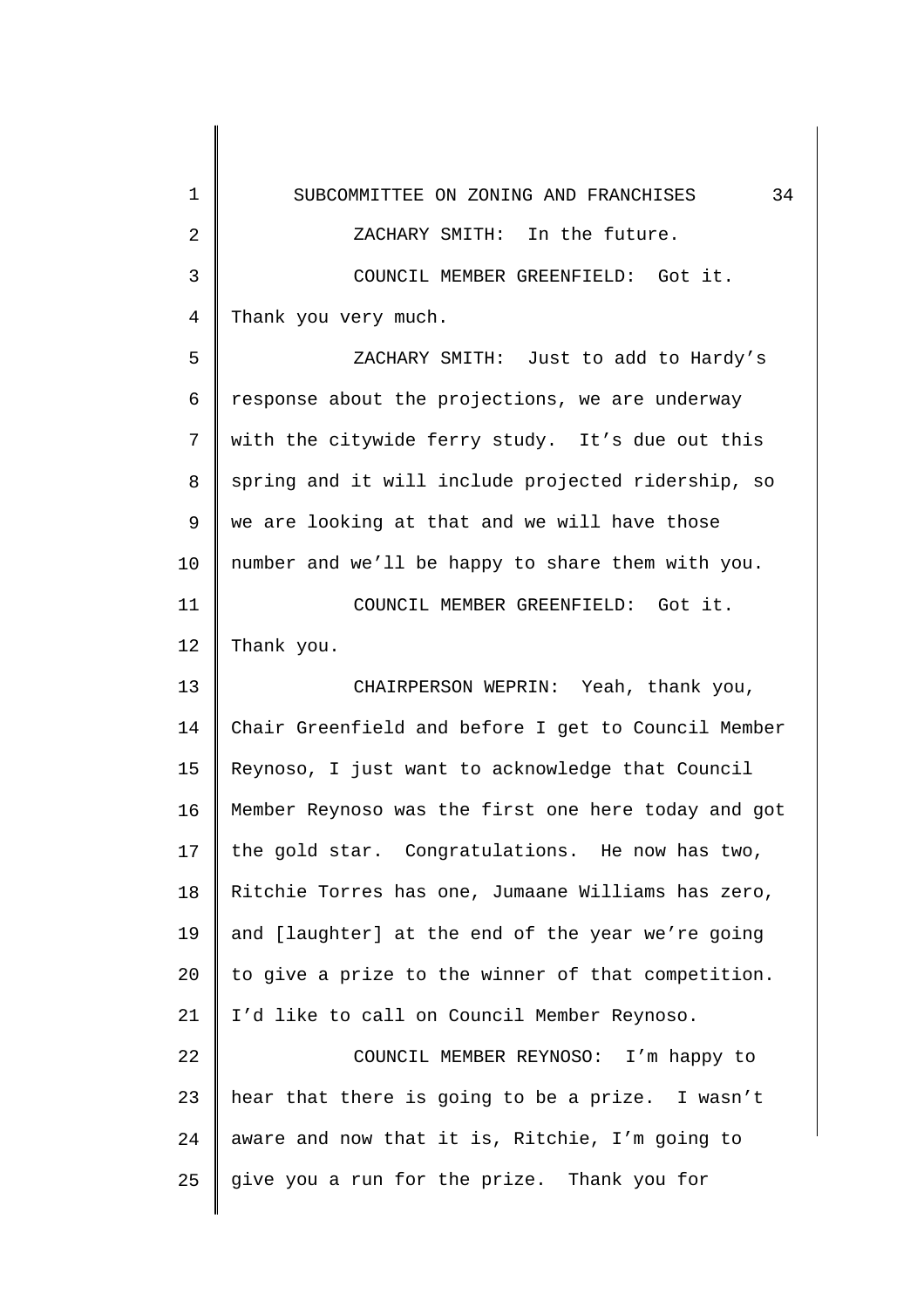| $\mathbf{1}$ | 35<br>SUBCOMMITTEE ON ZONING AND FRANCHISES         |
|--------------|-----------------------------------------------------|
| 2            | coming, by the way. I represent Community Board 1   |
| 3            | as well alongside Council Member Steve Levin and do |
| 4            | want to state that right now that our line is the   |
| 5            | train or the train line I guess with the highest    |
| 6            | ridership in the city of New York and the capacity  |
| 7            | is unbearable at this point, and the ferry service  |
| 8            | is giving us an opportunity here or allowing for us |
| $\mathsf 9$  | to have alternatives to transportation that I think |
| 10           | are extremely important and I'm happy to hear that  |
| 11           | we're looking to figure out ways to expand the      |
| 12           | capacity that we have in the ferries to allow for   |
| 13           | more ridership. I do want to say that it states     |
| 14           | here that it would require 40 percent of passenger  |
| 15           | queuing area and that's 640 square feet, but in the |
| 16           | diagram it states 580 square feet. Can you explain  |
| 17           | that to me so I can be clear? It doesn't seem like  |
| 18           | there's enough queuing area on this site even       |
| 19           | though it says it would require it.                 |
| 20           | [Pause]                                             |
| 21           | HARDY ADASKO: Let me see if I can                   |
| 22           | figure this out for you.                            |
| 23           | CHAIPERSON WEPRIN: Yeah, that was                   |
| 24           | Hardy.                                              |
| 25           |                                                     |
|              |                                                     |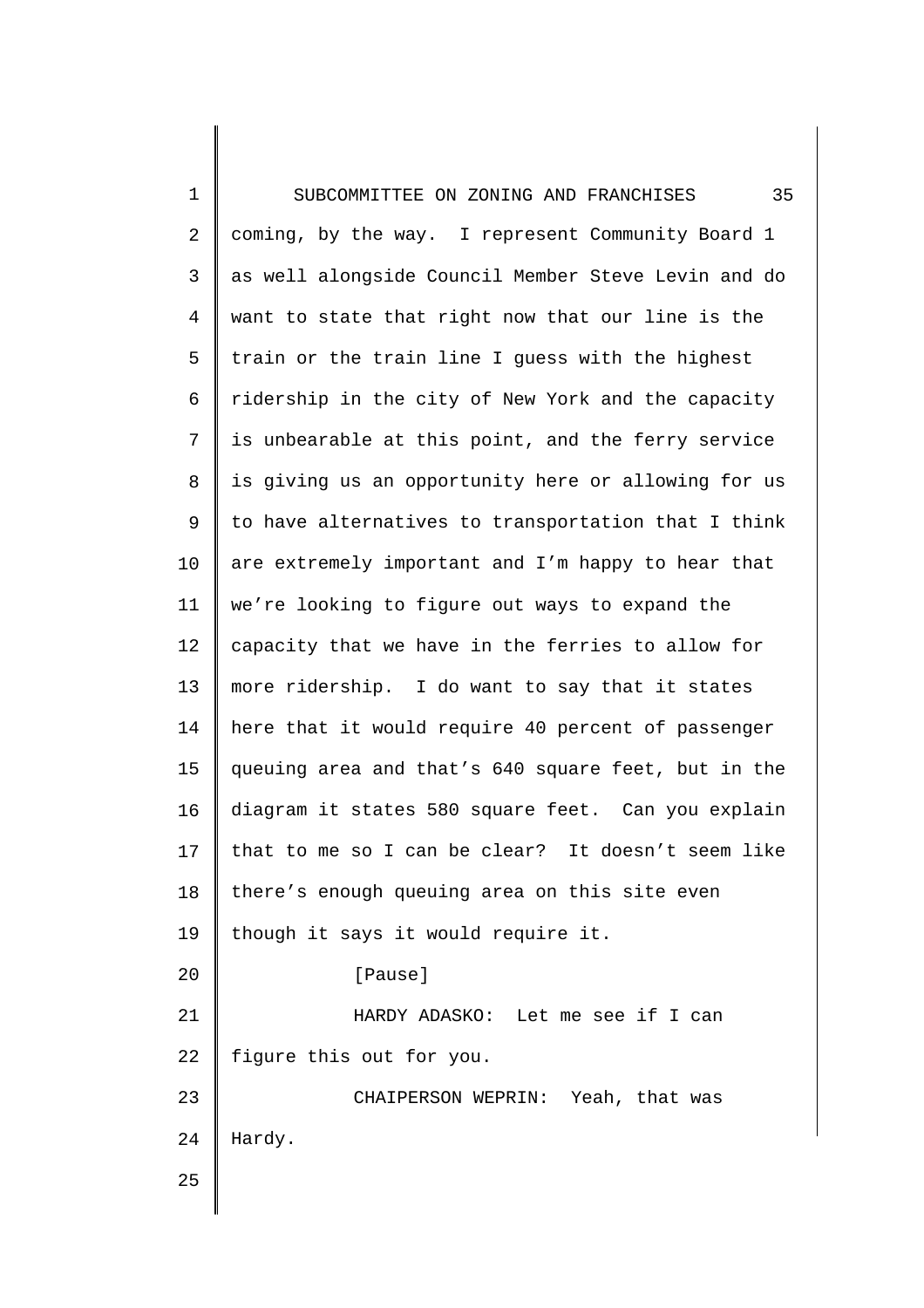1 2 3 4 5 6 7 8 9 10 11 12 13 14 15 16 17 18 19 20 21 22 23 24 25 SUBCOMMITTEE ON ZONING AND FRANCHISES 36 COUNCIL MEMBER REYNOSO: One more go, one more. There you go, that's it. [background voices] [Pause] COUNCIL MEMBER REYNOSO: That's it, That one. CHAIRPERSON WEPRIN: Yeah, okay. HARDY ADASKO: This is the calculation that leads... oh, I'm sorry, now I do have the answer. On this drawing we're showing a standing area... a seating area and a standing area 580 plus 64 equals 640. It's a combination of the seating area and the standing area because we require that a portion of it be available for seating, so the total is 640. Sorry about that. COUNCIL MEMBER REYNOSO: That's fine. Thank you for clearing that up. Also, just want to say I do think that more bike racks would... it's a if you put it they will come issue. I think a lot of folks leave their bikes 'cause they never find the racks or the rack space to be able to lock them up and get onto the ferry, so I've experienced that myself actually when I've tried to take it. There were just no... I had to park the bike several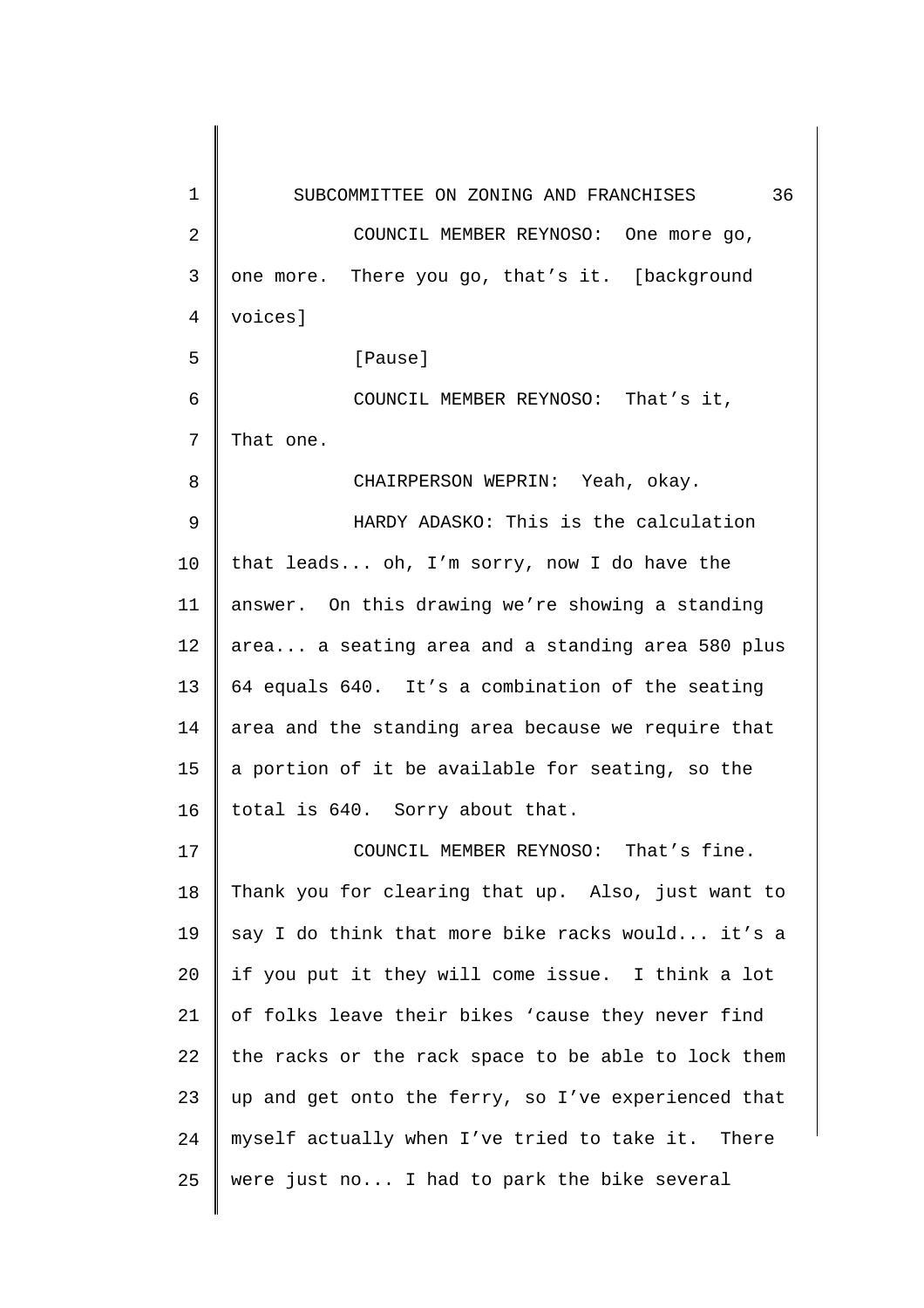| 1              | 37<br>SUBCOMMITTEE ON ZONING AND FRANCHISES          |
|----------------|------------------------------------------------------|
| $\overline{2}$ | blocks away and then walk to the ferry, so just to   |
| 3              | be mindful that I think that seven percent is also   |
| 4              | a low number and reiterate what our chairman         |
| 5              | said our Land Use chairman said, but again,          |
| 6              | extremely supportive of the project. I'm excited     |
| 7              | to see the capacity growing here in the ferry        |
| 8              | service.                                             |
| 9              | HARDY ADASKO: Thank you. I'd remind                  |
| 10             | that it's a required minimum. It does not prevent    |
| 11             | the provision of more parking.                       |
| 12             | COUNCIL MEMBER REYNOSO: Okay, thank                  |
| 13             | you, sir.                                            |
| 14             | CHAIRPERSON WEPRIN: We've joined by                  |
| 15             | Council Member Levin, whose district this is in,     |
| 16             | and I know he has a statement he wants to make.      |
| 17             | Why don't you use Council Member Reynoso's mic?      |
| 18             | COUNCIL MEMBER LEVIN: Thank you very                 |
| 19             | Thank you, gentlemen for your testimony and<br>much. |
| 20             | for working on this proposal and by and large, I'm   |
| 21             | very supportive of the ferry service. It's been a    |
| 22             | great amenity to my constituents that I have in my   |
| 23             | district, India Street, North 6th Street, Schaefer   |
| 24             | Landing, Old Fulton Street and the end of Atlantic   |
| 25             | Avenue, so I represent the areas along the water.    |
|                |                                                      |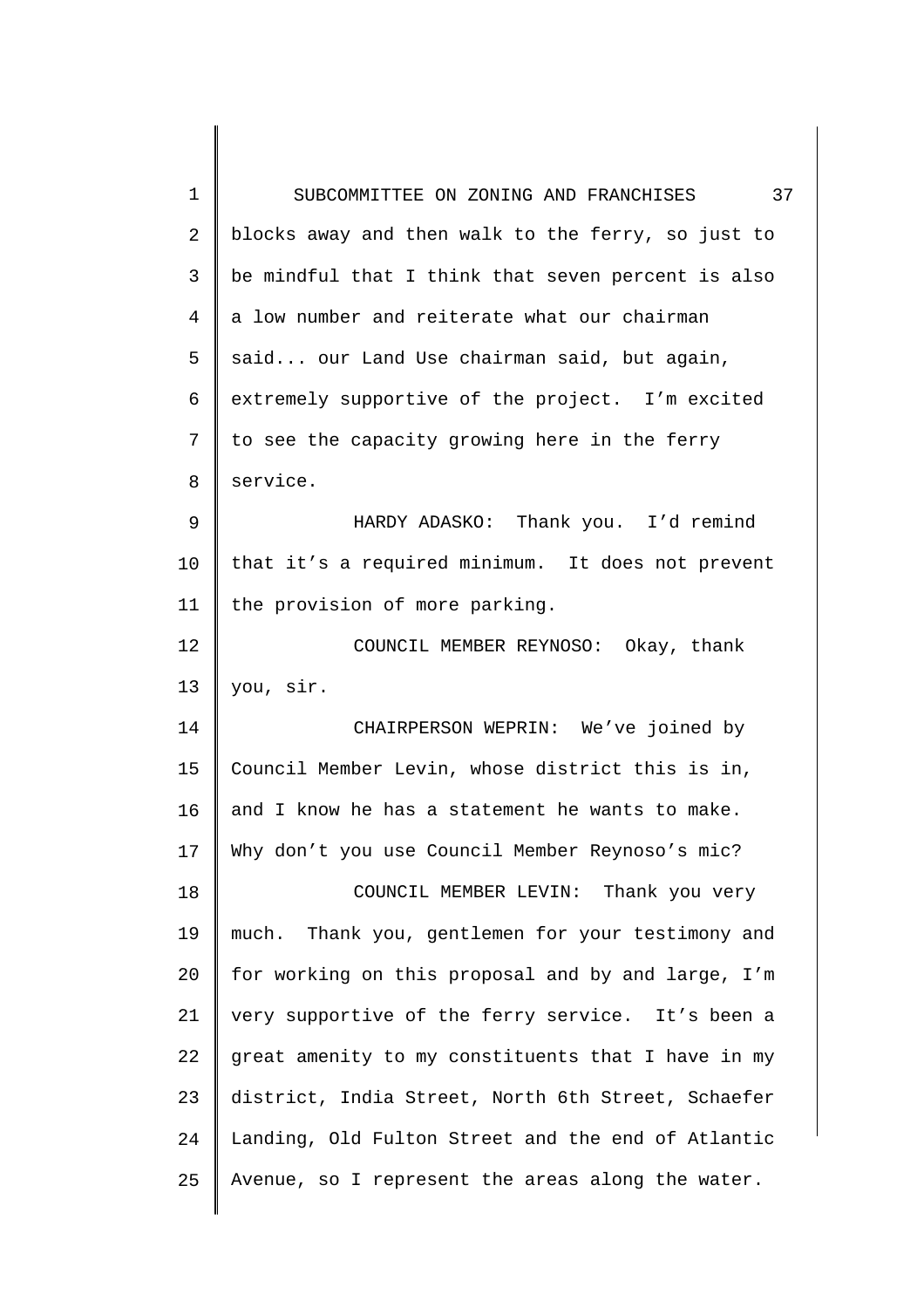1 2 3 4 5 6 7 8 9 10 11 12 13 14 15 16 17 18 19 20 21 22 23 24 25 SUBCOMMITTEE ON ZONING AND FRANCHISES 38 It's been something that's been a great boon and can really lay the groundwork for the expansion of ferry service throughout New York City. Obviously I'm concerned, and I think Council Member Greenfield mentioned this, about the collapse of the gangway at India Street and I just wanted to ask for a commitment from EDC to continue to keep in touch with my office. I know that there's an investigation pending, but that EDC do as thorough an investigation as possible at the other landings throughout your system to make sure that if the other landings were installed around the same time as India Street, that similar problems don't come up and so going underwater; doing underwater inspections of the piles I think is incredibly important, and obviously having a thorough investigation at India Street as to what actually happened there because a dock that was or a pod that was installed not more than three years ago shouldn't... that shouldn't have happened. There shouldn't have been any disturbances of these piles in that period of time and whether that was due to a collision of some sort or other structural issues I think that that needs to be determined so that we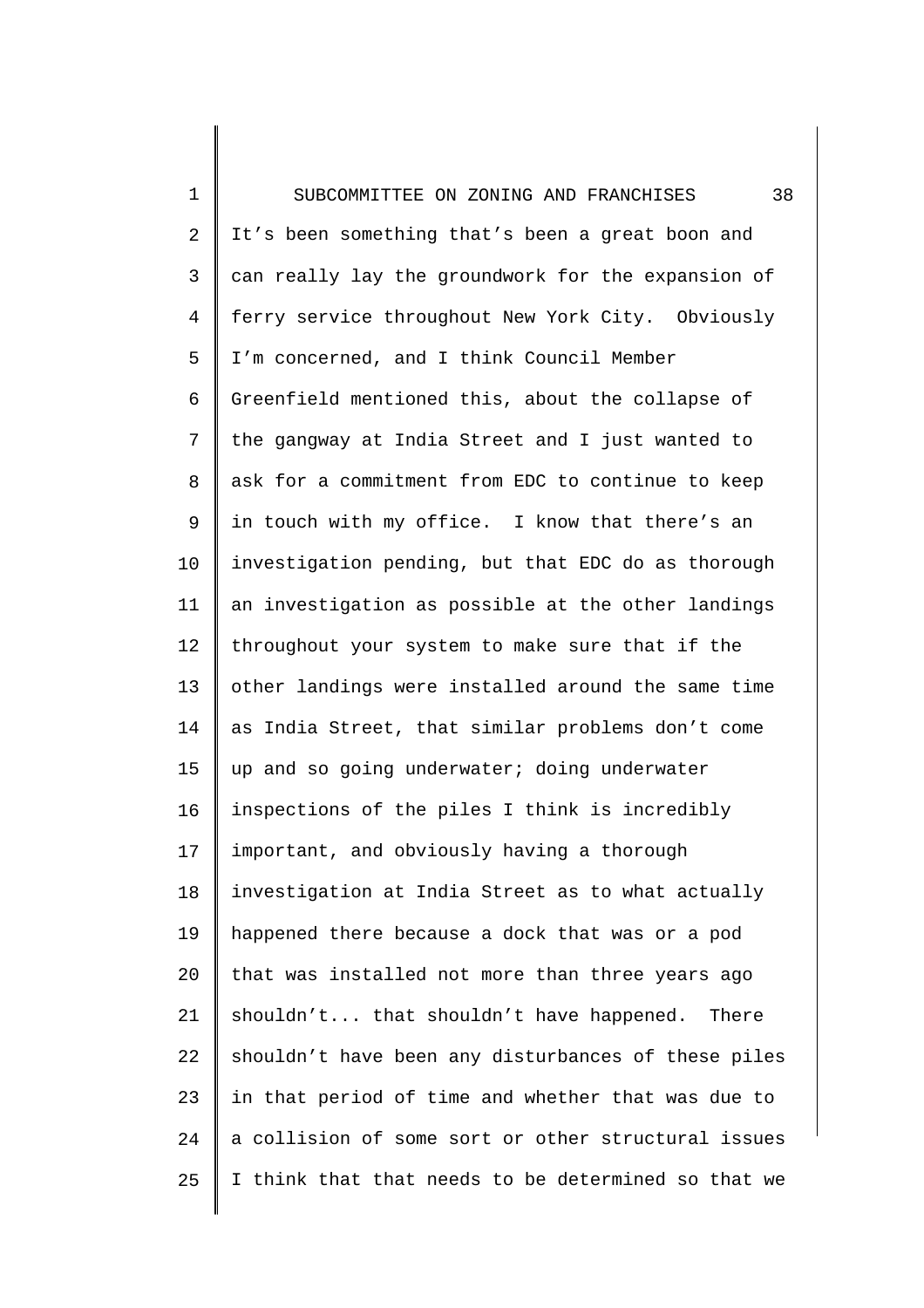1 2 3 4 5 6 7 8 9 10 11 12 SUBCOMMITTEE ON ZONING AND FRANCHISES 39 know that that's not going to happen again and I think we literally dodged a bullet. I mean I went out there that night and it was a very cold night. I mean it was a cold day that day and the water was choppy and if somebody... the water you know was obviously very cold and if somebody had fallen into the East River at that point and they didn't know how to swim very well, they could very well have drowned, so something to please encourage you to keep in touch with my office and the council on that.

13 14 15 16 17 18 19 20 21 22 23 24 25 ZACHARY SMITH: That spud-pile unit you got to get out there. Council Member, I'm Zachary Smith. I'm the CEO at EDC and I don't know if you heard me say this previously, but we are inspecting... we do inspect all of the city-owned landings on a routine basis monthly. We'll be going back and looking at them in light of the incident and the information we get from the investigation the onus is on the private owner and operator of that ferry landing to present to us the facts of their findings and for us to ensure that this landing will only reopen when we know that the landing has been rebuilt in a way that has all the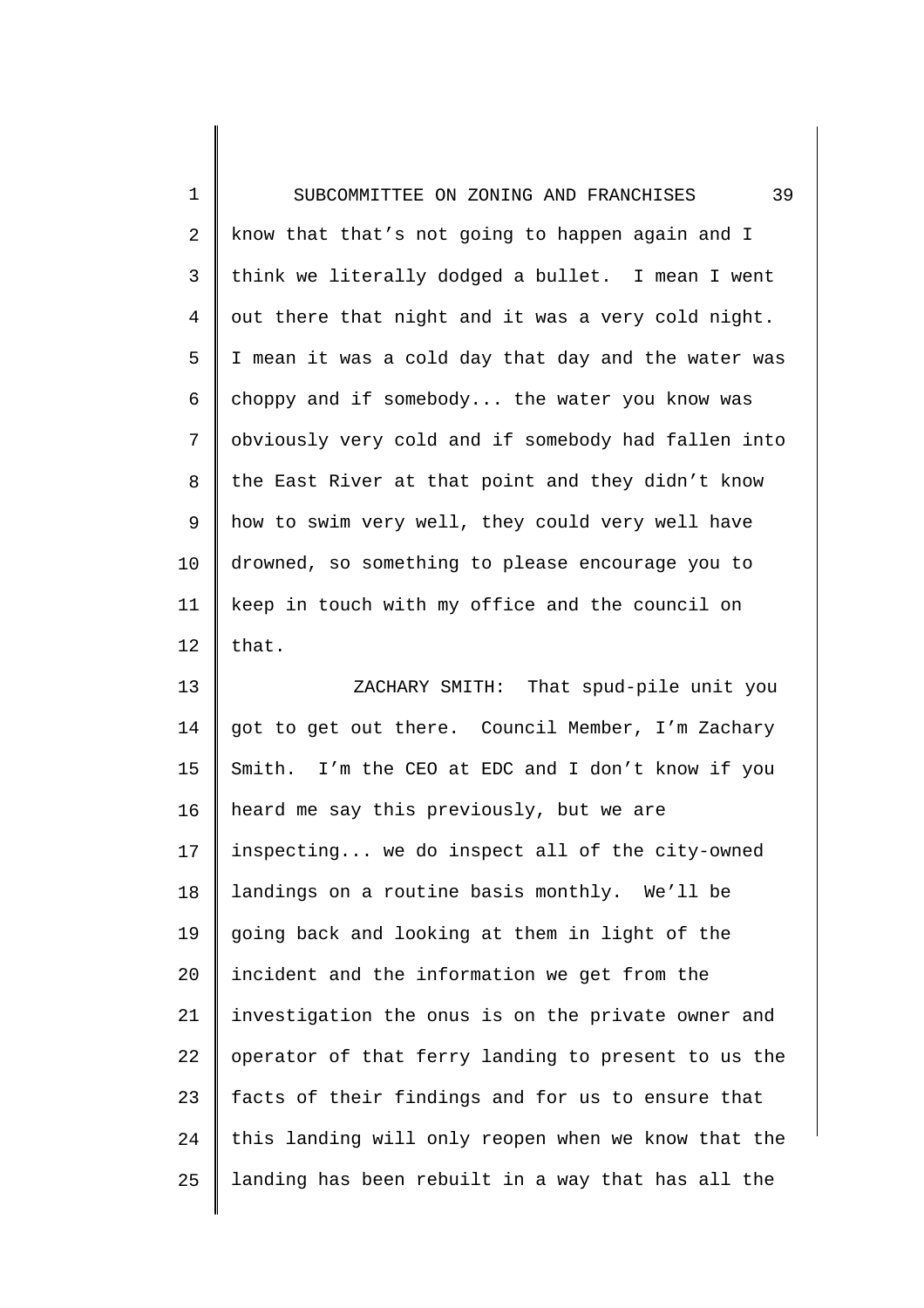1 2 3 4 5 6 7 8 9 10 11 12 13 14 15 16 17 18 19 20 21 22 23 24 25 SUBCOMMITTEE ON ZONING AND FRANCHISES 40 integrity that it needs to to operate safely, and so we will be touch with your office as we get information. The operator and owner is working very closely with us. We speak to then practically daily on their findings. We're going to try to get it open as quickly as possible. I think it's going to be weeks and not months, but we'll only do so when we're absolutely convinced that it's safe moving forward. COUNCIL MEMBER LEVIN: Okay and but with the monthly inspections that's done... ZACHARY SMITH: That will be done for all landings. COUNCIL MEMBER LEVIN: Like under the water? I mean that is... ZACHARY SMITH: Absolutely, yep. COUNCIL MEMBER LEVIN: And so it's not just a visual inspection of the gangway or above whatever's happening above the water. You're going to have divers going down and doing those inspections? ZACHARY SMITH: That's correct. COUNCIL MEMBER LEVIN: Okay. So and then lastly, just that with the bus service that's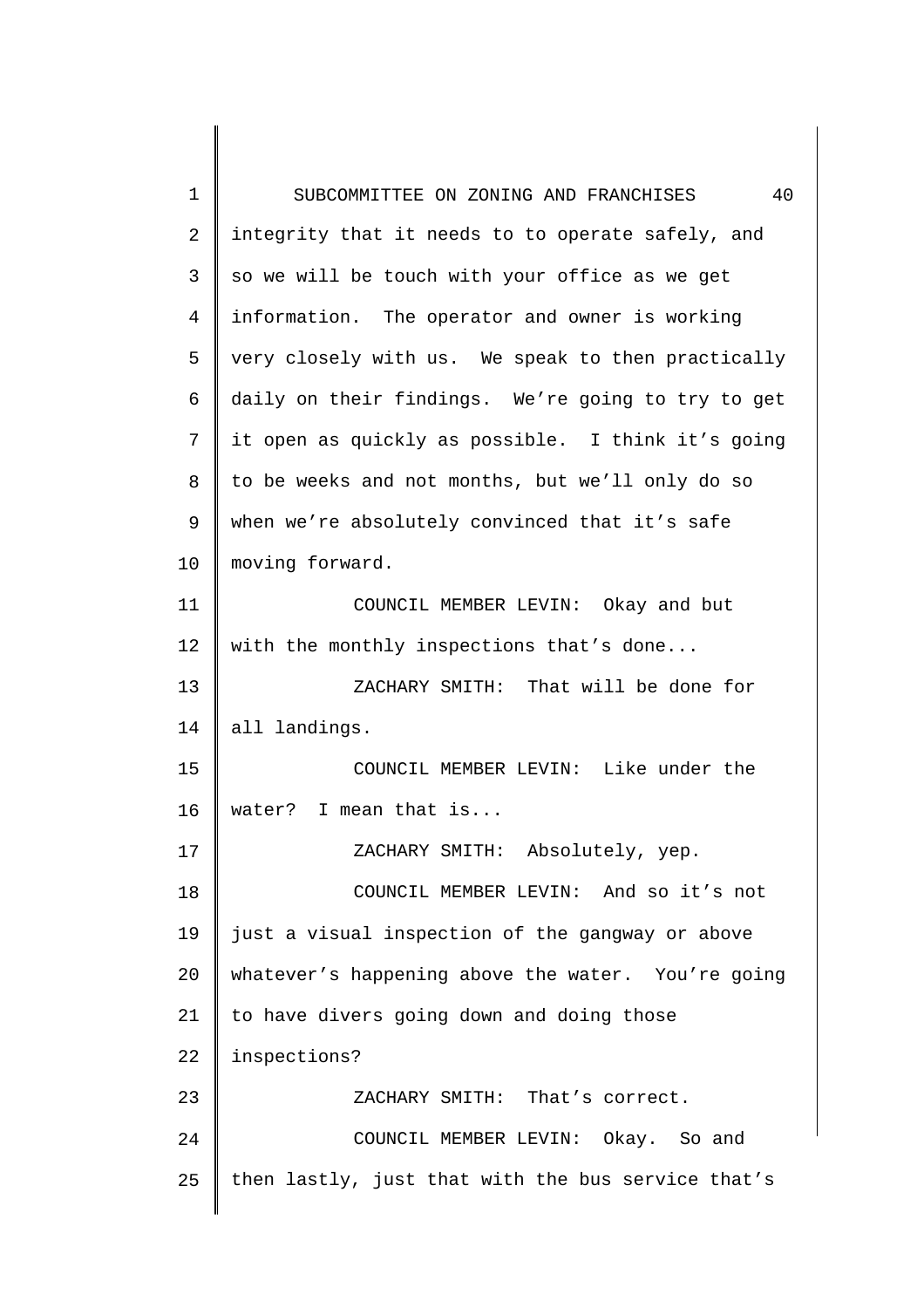1 2 3 4 5 6 7 8 9 10 11 12 13 14 15 16 17 18 19 20 21 22 23 24 25 SUBCOMMITTEE ON ZONING AND FRANCHISES 41 been in place to supplant the ferry service at India Street, that's going to continue until India Street is up and running? Is that correct? ZACHARY SMITH: Yeah, the commitment we made along with BillyBey, the operator, 'cause together we are providing that shuttle service and so long as people are using it, we want to... we think it's important to continue it. People are using it. There are about 100 trips per day between the morning and evening rush, so you know, with those types of numbers we're committed to provide that service. COUNCIL MEMBER LEVIN: Okay, so as long as people are using it, the service will be provided. ZACHARY SMITH: Correct. COUNCIL MEMBER LEVIN: Got it, okay. Thank you very much. Thank you, Mr. Chairman. CHAIRPERSON WEPRIN: Can I ask one... I just want to add one question, something Greenfield mentioned and I wanted just to find out. Is there a Citi Bike station anywhere in the area? ZACHARY SMITH: Yeah, Citi Bike is looking at this location for their phase call out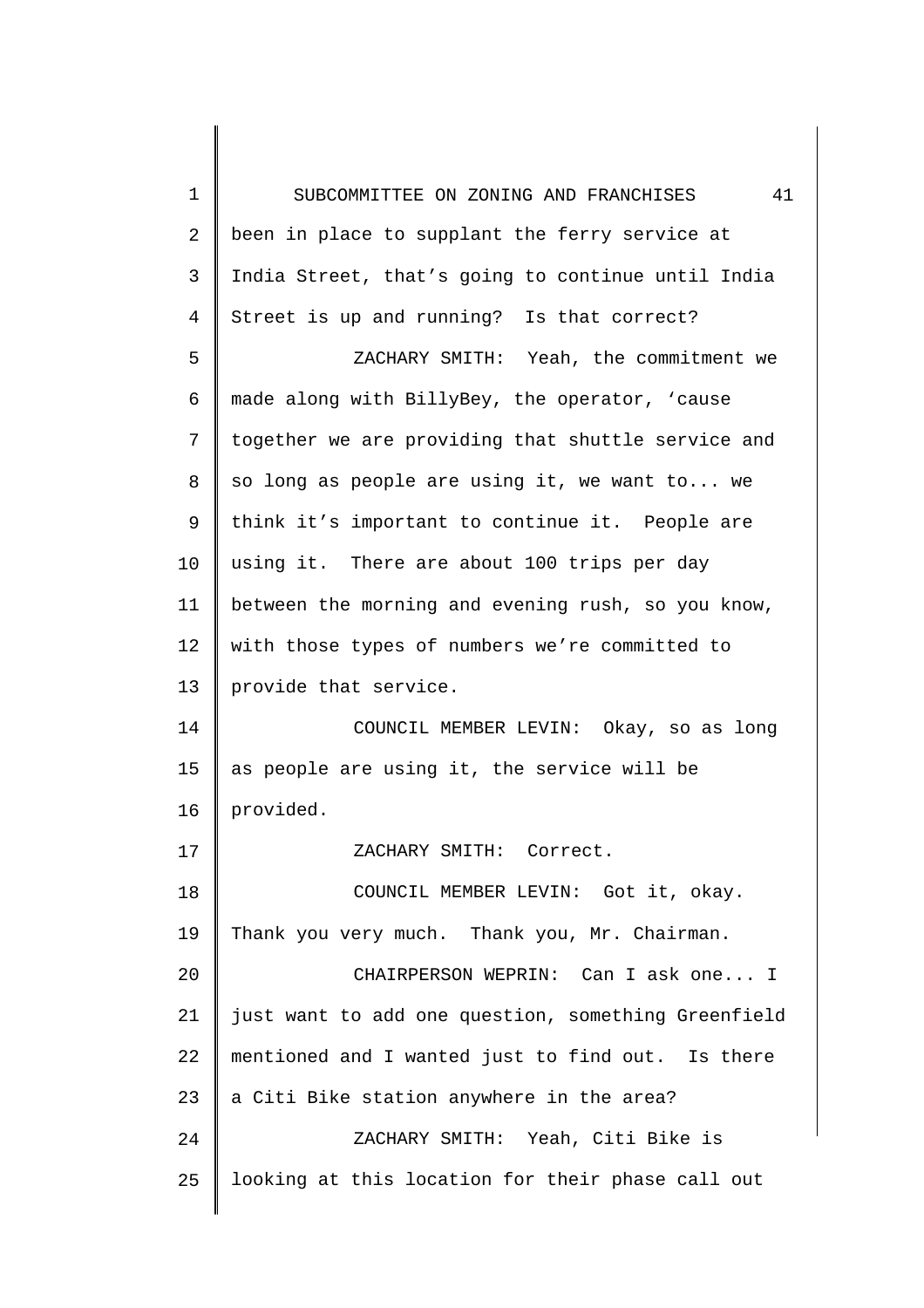1 2 3 4 5 6 7 8 9 10 11 12 13 14 15 16 17 18 19 20 21 22 23 24 25 SUBCOMMITTEE ON ZONING AND FRANCHISES 42 of the roll out of Citi Bike. I don't think there's been a decision. HARDY ADASKO: [off mic] They're not doing Community Board 1 yet. They're not doing Community Board 1 yet. ZACHARY SMITH: They're not covering this community board area; this council district or community board area, but they are... we understand they are looking at this for expanded Citi Bike. CHAIRPERSON WEPRIN: Right. ZACHARY SMITH: There have been no commitments made yet. CHAIRPERSON WEPRIN: Okay, alright, 'cause right now there's none in the area all anywhere nearby? There's no city station anywhere nearby? ZACHARY SMITH: That's what we understand. That's... [crosstalk] CHAIRPERSON WEPRIN: Okay. [crosstalk] ZACHARY SMITH: Correct. CHAIRPERSON WEPRIN: Alright, alright, anyone else have any questions for these gentlemen?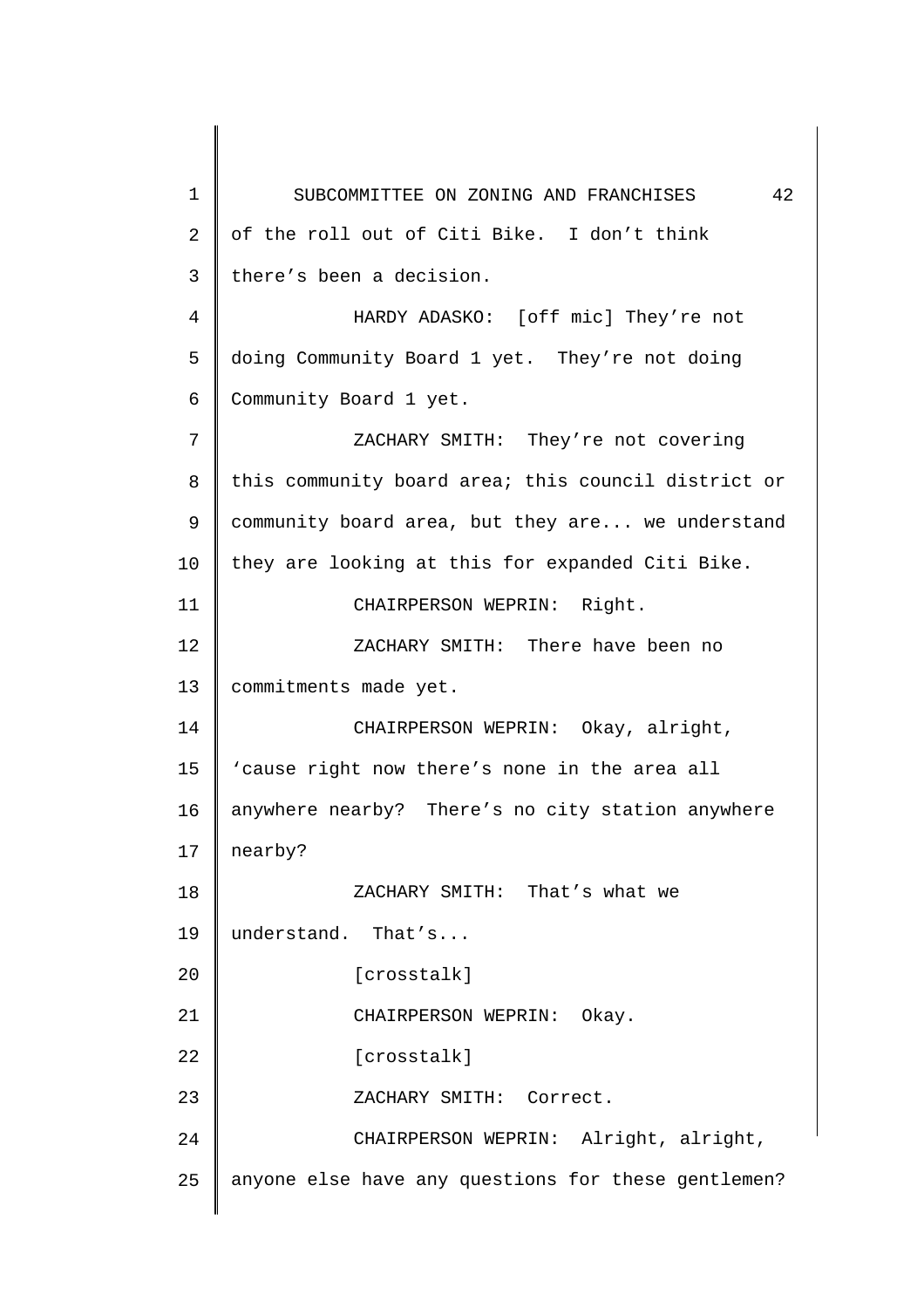1 2 3 4 5 6 7 8 9 10 11 12 13 14 15 16 17 18 19 20 21 22 23 24 25 SUBCOMMITTEE ON ZONING AND FRANCHISES 43 Okay, seeing none, we are going to move to a vote on the two items. Let me just regroup here. Gentlemen, thank you very much. You're excused. We're going to... ZACHARY SMITH: [interposing] Thank you. CHAIRPERSON WEPRIN: Close this hearing. Anyone here to testify on this item? No, okay, we're going to close this hearing on the East River Ferry Text Amendment and we are going to couple the following two... [Pause] CHAIRPERSON WEPRIN: We are going to couple the following two items: Land Use Number 19 and Land Use Number 20; that was the Union Turnpike rezoning, which we heard this morning and the East River Ferry Text Amendment. [Pause] CHAIRPERSON WEPRIN: Okay and I just want to reiterate that Council Member Lancman was in favor of the Union Turnpike rezoning, and Council Member Levin was in favor of the East River Text Amendment. We are going to couple those two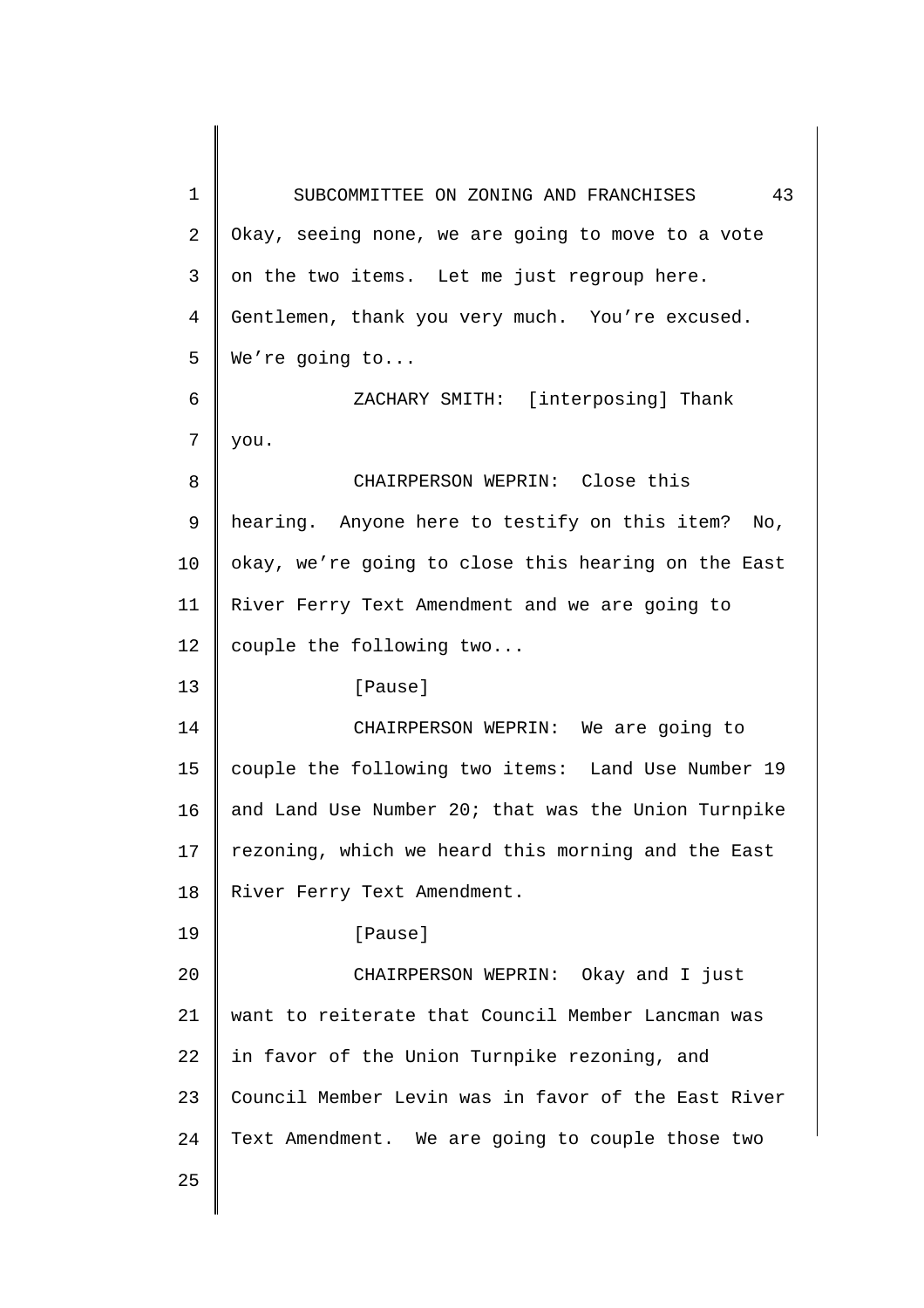| 1              | 44<br>SUBCOMMITTEE ON ZONING AND FRANCHISES         |
|----------------|-----------------------------------------------------|
| 2              | items and I'm going to call on Rob Moralia          |
| 3              | [phonetic], counsel, to please call the roll.       |
| $\overline{4}$ | LEGAL COUNSEL: Chair Weprin.                        |
| 5              | CHAIRPERSON WEPRIN: Aye on both.                    |
| 6              | LEGAL COUNSEL: Council Member                       |
| 7              | Garodnick.                                          |
| 8              | COUNCIL MEMBER GARODNICK: Aye.                      |
| 9              | LEGAL COUNSEL: Council Member                       |
| 10             | Williams.                                           |
| 11             | COUNCIL MEMBER WILLIAMS: May I excuse               |
| 12             | my vote?                                            |
| 13             | CHAIRPERSON WEPRIN: Yes, Mr. Williams               |
| 14             | to explain my vote.                                 |
| 15             | COUNCIL MEMBER WILLIAMS: No, I don't                |
| 16             | want to rise. I'm sure, thank you. I'm not sure     |
| 17             | of the number of Levin, but I'd like to vote yes on |
| 18             | that and I'd like to abstain on the Lancman         |
| 19             | project, with much excuse from my colleague, I      |
| 20             | arrived late and I apologized and I missed the      |
| 21             | opportunity to ask a couple questions that I have   |
| 22             | and I want to ask my colleague directly, so if he's |
| 23             | watching this, I will say please excuse me and I    |
| 24             | apologize, but I have a couple questions so I'd     |
| 25             | like to abstain on that.                            |
|                |                                                     |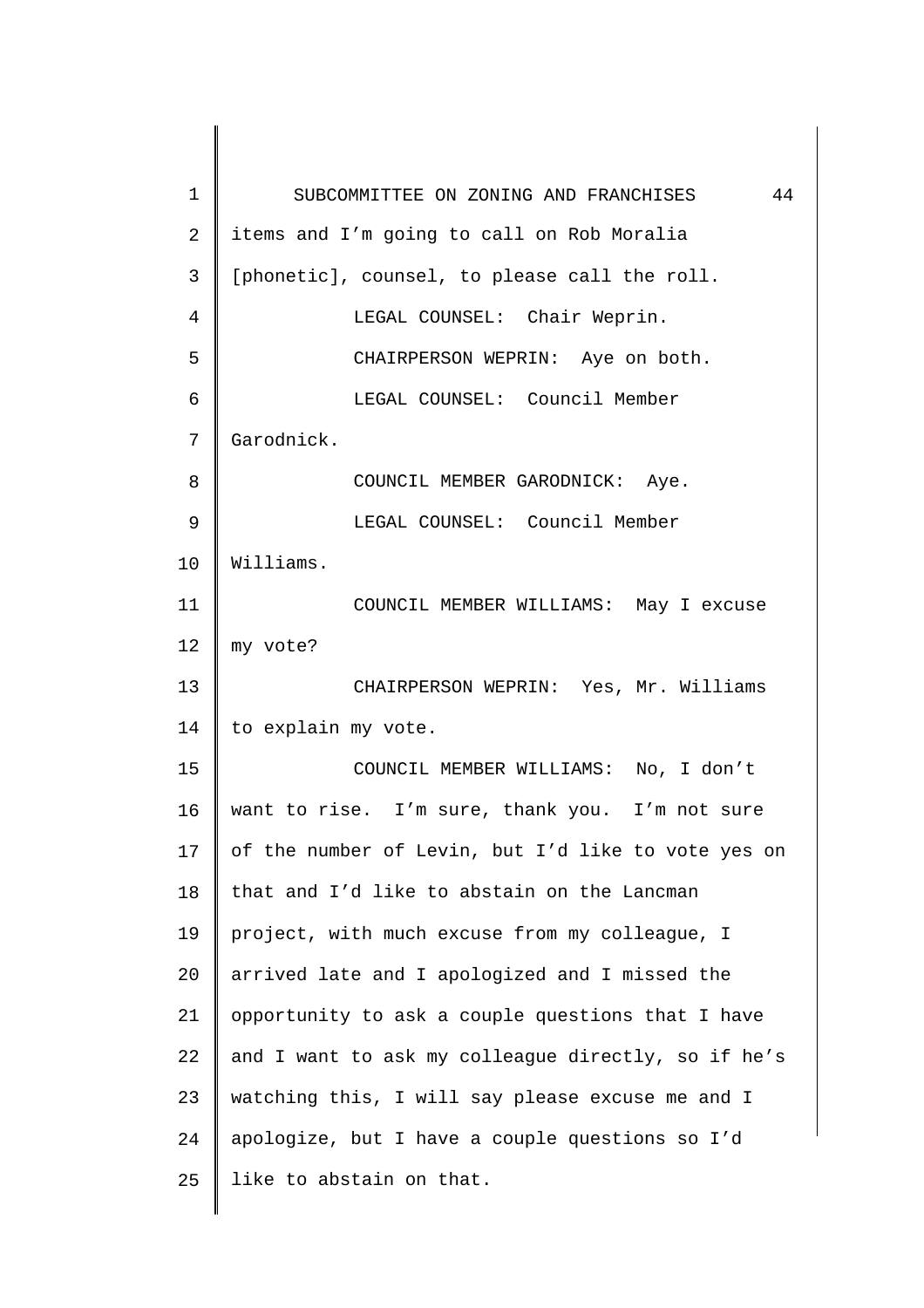| $\mathbf 1$    | 45<br>SUBCOMMITTEE ON ZONING AND FRANCHISES       |
|----------------|---------------------------------------------------|
| $\overline{2}$ | CHAIRPERSON WEPRIN: Great. Well,                  |
| $\mathsf{3}$   | this'll be going to the Land Use Committee on     |
| $\overline{4}$ | Thursday and so you'll have an opportunity to     |
| 5              | discuss it between now and then for sure. How do  |
| 6              | you vote? So you vote aye on one and abstain on   |
| 7              | the other.                                        |
| 8              | COUNCIL MEMBER WILLIAMS: [off mic]                |
| 9              | Yes.                                              |
| 10             | CHAIRPERSON WEPRIN: Okay, sorry.                  |
| 11             | LEGAL COUNSEL: Council Member Wills.              |
| 12             | COUNCIL MEMBER WILLS: Aye.                        |
| 13             | LEGAL COUNSEL: Council Member Reynoso.            |
| 14             | COUNCIL MEMBER REYNOSO: Aye.                      |
| 15             | LEGAL COUNSEL: Council Member Torres.             |
| 16             | COUNCIL MEMBER TORRES:<br>Aye.                    |
| 17             | LEGAL COUNSEL: Council Member Ignizio.            |
| 18             | COUNCIL MEMBER IGNIZIO: Yes.                      |
| 19             | LEGAL COUNSEL: And by a vote of seven             |
| 20             | in the affirmation, zero in the negative and zero |
| 21             | abstentions with the exception of Land Use Item   |
| 22             | Number 19, an abstention with Council Member      |
| 23             | Williams, all items are adopted.                  |
| 24             |                                                   |
| 25             |                                                   |
|                |                                                   |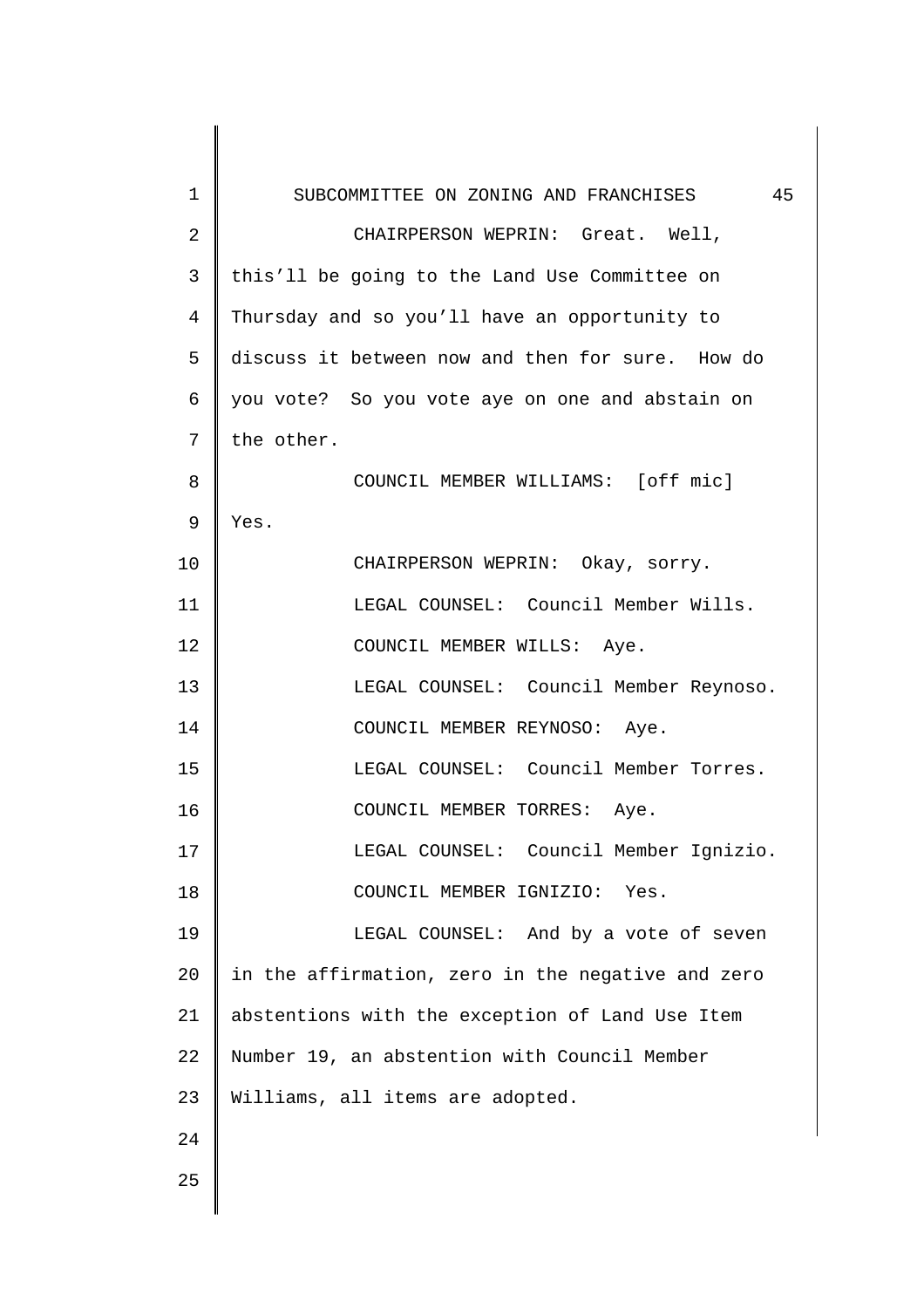| $\mathbf 1$<br>46<br>SUBCOMMITTEE ON ZONING AND FRANCHISES<br>CHAIRPERSON WEPRIN: Alright, great.<br>$\sqrt{2}$<br>$\mathsf{3}$<br>Well, that in mind, we're going to close the rolls<br>and the meeting is now adjourned.<br>$\overline{4}$<br>5<br>[gavel]<br>$\epsilon$<br>$\sqrt{ }$<br>$\,8\,$<br>$\mathsf 9$<br>$10$<br>$11\,$<br>$1\,2$<br>$13$<br>$14\,$<br>15<br>16<br>$17$ |  |
|--------------------------------------------------------------------------------------------------------------------------------------------------------------------------------------------------------------------------------------------------------------------------------------------------------------------------------------------------------------------------------------|--|
|                                                                                                                                                                                                                                                                                                                                                                                      |  |
|                                                                                                                                                                                                                                                                                                                                                                                      |  |
|                                                                                                                                                                                                                                                                                                                                                                                      |  |
|                                                                                                                                                                                                                                                                                                                                                                                      |  |
|                                                                                                                                                                                                                                                                                                                                                                                      |  |
|                                                                                                                                                                                                                                                                                                                                                                                      |  |
|                                                                                                                                                                                                                                                                                                                                                                                      |  |
|                                                                                                                                                                                                                                                                                                                                                                                      |  |
|                                                                                                                                                                                                                                                                                                                                                                                      |  |
|                                                                                                                                                                                                                                                                                                                                                                                      |  |
|                                                                                                                                                                                                                                                                                                                                                                                      |  |
|                                                                                                                                                                                                                                                                                                                                                                                      |  |
|                                                                                                                                                                                                                                                                                                                                                                                      |  |
|                                                                                                                                                                                                                                                                                                                                                                                      |  |
|                                                                                                                                                                                                                                                                                                                                                                                      |  |
|                                                                                                                                                                                                                                                                                                                                                                                      |  |
| $18\,$<br>19                                                                                                                                                                                                                                                                                                                                                                         |  |
|                                                                                                                                                                                                                                                                                                                                                                                      |  |
|                                                                                                                                                                                                                                                                                                                                                                                      |  |
| 20                                                                                                                                                                                                                                                                                                                                                                                   |  |
| 21                                                                                                                                                                                                                                                                                                                                                                                   |  |
| 22                                                                                                                                                                                                                                                                                                                                                                                   |  |
| 23                                                                                                                                                                                                                                                                                                                                                                                   |  |
| 24                                                                                                                                                                                                                                                                                                                                                                                   |  |
| 25                                                                                                                                                                                                                                                                                                                                                                                   |  |